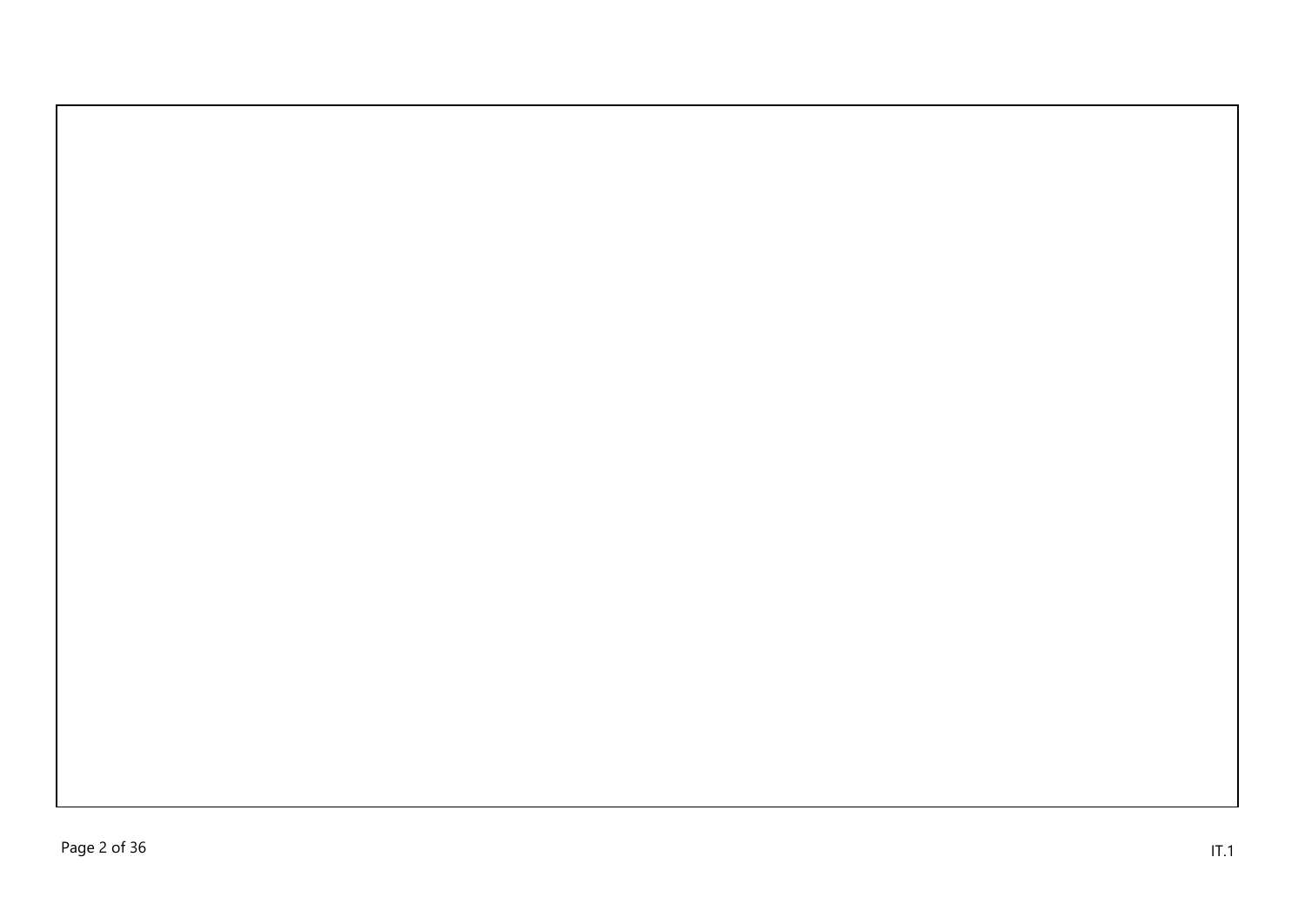| #              | Island         | House Name         | Name                    | Sex       | National ID | ، ه ، ره<br>مربح برگ            | ىئرىتر                                            |
|----------------|----------------|--------------------|-------------------------|-----------|-------------|---------------------------------|---------------------------------------------------|
|                | ADh. Dhangethi |                    |                         |           |             |                                 |                                                   |
|                | ADh. Dhangethi | Alivaage           | Adam Jaishan Junaid     | M         | A284403     | پزیره ی                         | أأدكره فكمر مشكر في مكرما والمحمد                 |
| $\overline{c}$ | ADh. Dhangethi | Alivilaa           | Ameena Ibrahim          | F         | A031661     | رَ وِ هِ وَّ                    | أأوستك وكالتمريز                                  |
| 3              | ADh. Dhangethi | Alivilaa           | Aishath Maariya         | F         | A284539     | بزىرە ئۇ                        | أأرشده وحمير                                      |
| $\overline{4}$ | ADh. Dhangethi | Aman               | Athifa Salih            | F         | A010712     | برىر ھ                          | وتبوقر<br>سِتَورُ                                 |
| 5              | ADh. Dhangethi | Asia               | Gasim Waheed            | M         | A001983     | ي<br>مر شەدىر                   | ر<br>تۇسىرق ق <sub>ۇ</sub> رىتر                   |
| $\sqrt{6}$     | ADh. Dhangethi | Asru               | Abdul Azeez Umar        | ${\sf M}$ | A031603     | بر ۱۵ و<br>مرسس <sup>و</sup> بر |                                                   |
| $\overline{7}$ | ADh. Dhangethi | Asru               | Shakeela Abdulla        | F         | A055581     | ەسبەبىر                         | خَيْرِ وَحَقَّ اللَّهَ                            |
| 8              | ADh. Dhangethi | Asru               | Sharath Adnan           | F         | A112474     | ەئەبىر                          | شوره روشهر                                        |
| 9              | ADh. Dhangethi | Asru               | Aminath Ishrath         | F         | A131861     | ەسىۋىر                          | أأترسكم ويشتمره                                   |
| 10             | ADh. Dhangethi | Asurumaage         | Mohamed Nizam           | M         | A105614     | ر و و پر د<br>پرستوبر د         | ورەرو سۇۋ                                         |
| 11             | ADh. Dhangethi | <b>Beach House</b> | Fathimath Zauma         | F         | A273731     | ھەمجە ئەشە                      | توجدة بروية                                       |
| 12             | ADh. Dhangethi | <b>Beach Rest</b>  | Ahmed Ibrahim           | M         | A116088     | پەنجو بىر مەھ                   | ره بر<br>ده بر برد<br>بر ه ر د<br>م <i>. د</i> کر |
| 13             | ADh. Dhangethi | <b>Beach Villa</b> | Mohamed Mubah Usamath   | ${\sf M}$ | A273718     | ھەمچە <i>مە</i> قر              |                                                   |
| 14             | ADh. Dhangethi | Beach Villa        | Ahmed Madhih            | ${\sf M}$ | A284278     | جەمحومۇ                         | بر 2 د تر<br>م <i>ر</i> کوتر<br>د ور<br>م         |
| 15             | ADh. Dhangethi | <b>Blue Heaven</b> | Mariyam Sathiya         | F         | A031443     | ه دو پر ره<br>ح <i>ور و</i> س   | و ورو گے گھ                                       |
| 16             | ADh. Dhangethi | <b>Blue Heaven</b> | Naziya Abdul Samad      | F         | A031462     | ه دو پر ره<br><i>ه مور</i> و س  | ره وه بر رو<br>پره توپر جنوبو<br>لىتىبورى         |
| 17             | ADh. Dhangethi | <b>Blue Heaven</b> | Aishath Shuha           | F         | A273683     | ه دد پ ر<br>ح <i>ور و</i> س     | أقهر شوقر الشوشر                                  |
| 18             | ADh. Dhangethi | Boduge             | Najma Ibrahim           | F         | A031601     | 550                             | پر و پ<br>برە ئۆرۈ                                |
| 19             | ADh. Dhangethi | Boduge             | Aishath Saima           | F         | A284398     | 550                             | سە پەرىخ<br>پ <sup>و</sup> بر شده د               |
| 20             | ADh. Dhangethi | Burevimaage        | Aminath Salma           | F         | A031541     | ه نمر <i>و</i> د کا             | سەۋۋ<br>أثرمه برد                                 |
| 21             | ADh. Dhangethi | Charity            | Abdul Rasheed Aboobakur | M         | A009387     | كجمريح                          | נסכסניבת בינדיכר<br>הסנגיביבת הססטיב              |
| 22             | ADh. Dhangethi | Charity            | Aishath Gasim           | F         | A034473     | كخومريج                         | ومرشكو تخ سوفر                                    |
| 23             | ADh. Dhangethi | Charity            | Aroosha Abdul Rasheed   | F         | A383440     | كجمعريج                         | ر دو به دره وه ر<br>در کار شده که کار مرشونگر     |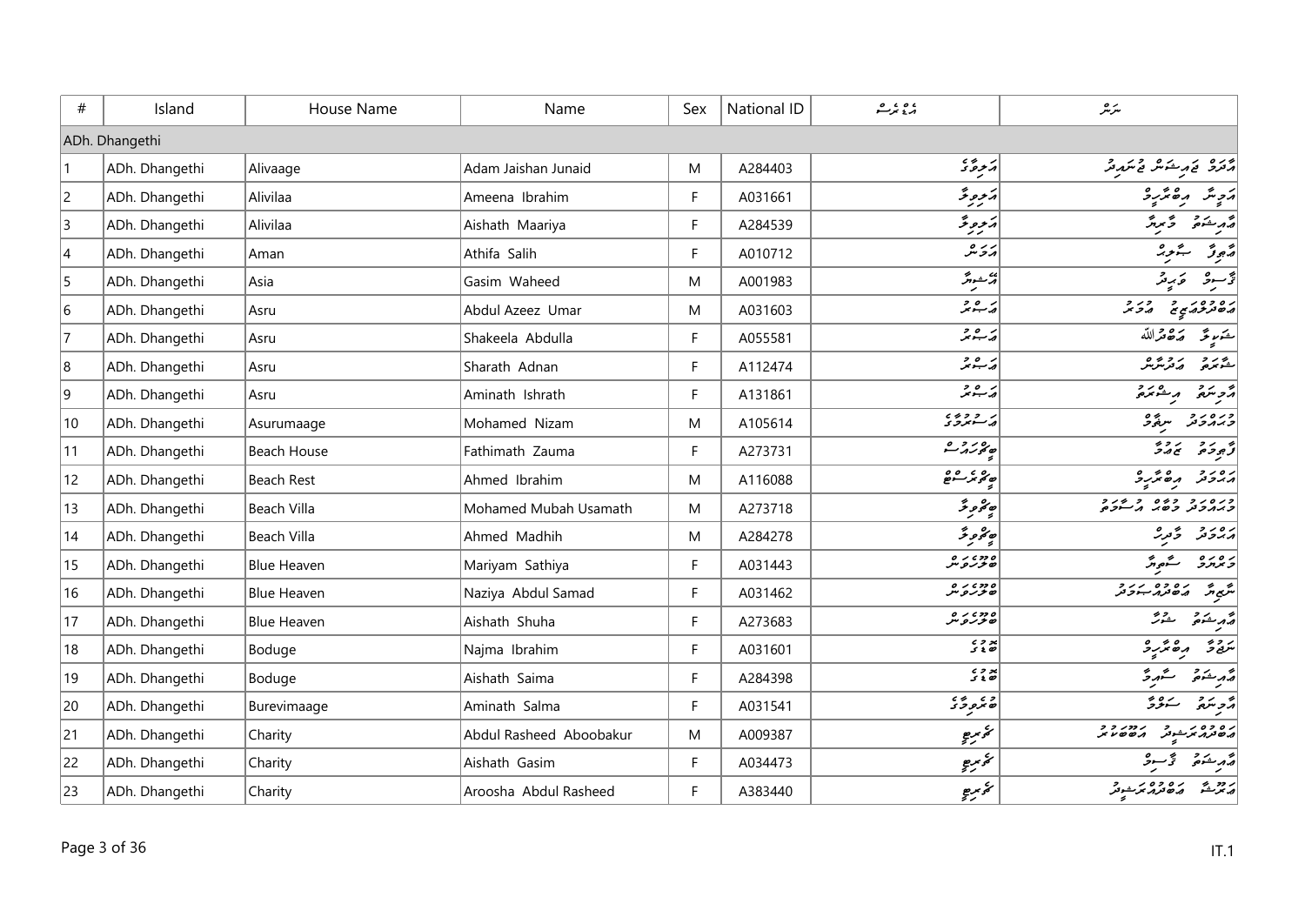| 24 | ADh. Dhangethi | Daisy Maage     | Fathmath Shan         | F           | A273721 | ر<br>پانگ پی پی تر <sub>ک</sub>                        | ىشەشر<br>و د د د<br>تر د د د                  |
|----|----------------|-----------------|-----------------------|-------------|---------|--------------------------------------------------------|-----------------------------------------------|
| 25 | ADh. Dhangethi | Daisy Maage     | Ahmed Sagib           | M           | A284288 | ړ،<br>٤ سپې تر تر                                      | بر ه بر د<br>م. <i>ب</i> رو تر                |
| 26 | ADh. Dhangethi | Dheyliyaage     | Faiza Ibrahim         | $\mathsf F$ | A055912 | ء،<br>ترمز پر پ                                        | ە ھەمەر 2<br>برھەمەر 2<br>قرمر پچ             |
| 27 | ADh. Dhangethi | Dhilbahaaruge   | Ahmed Ibrahim         | M           | A087258 | ه در ۶ و ۷<br>درمون تر بر <sub>ک</sub>                 | ەر ئەر<br>ە ھەترىر ۋ                          |
| 28 | ADh. Dhangethi | Diamond Villa   | Ibrahim Hassaan       | M           | A284252 | ئەر ئەمرى<br>ئ                                         | برە ئەتە<br>ە ھەترىرى<br>برھەترىپە            |
| 29 | ADh. Dhangethi | Eggamuge        | Arif Hussain          | M           | A078231 | ، ه ر و ،<br>ممر تر ت                                  | ەمبرۇ برخىرىگر                                |
| 30 | ADh. Dhangethi | Eggamuge        | Aishath Naaheen       | F           | A126384 | ، ه ر و ،<br>مهر تر تر                                 | ر<br><i>وگ</i> رىشكى ئىگرىش                   |
| 31 | ADh. Dhangethi | Eggamuge        | Mohamed Ameer Ashraf  | M           | A273699 | 55500                                                  | ورەر دېر مەشھۇ                                |
| 32 | ADh. Dhangethi | Eggamuge        | Ahmed Ameer           | M           | A273700 | ، ه ر د ،<br>پرو ژ ژ                                   | د مر د د پر پر                                |
| 33 | ADh. Dhangethi | Endherimaage    | Ahmed Nazil           | M           | A031418 | ، مەئىرىرى <i>چ</i>                                    | بر ٥ پر و<br>در بر <del>و</del> تر<br>ىتىر بۇ |
| 34 | ADh. Dhangethi | Endherimaage    | Mohamed Najah         | M           | A273674 | ې ه وې په مخ<br>مربوبورنو <sub>ک</sub>                 | و ر ه ر د<br>تر پر ژنر<br>ىر ئە 2             |
| 35 | ADh. Dhangethi | Fares           | Abdulla Ziyan Ali     | M           | A273753 | ىر ئەپ                                                 | مَدْ قَدْاللّه مْرِمَّرْ مْرَ مَرْمِ          |
| 36 | ADh. Dhangethi | Farimage        | Ali Nizar             | M           | A026263 | ۇىردى                                                  | أيمو سيتما                                    |
| 37 | ADh. Dhangethi | Fehi Villa      | Aishath Ibrahim       | $\mathsf F$ | A031696 | ۇر <sub>ەر</sub> ۇ                                     |                                               |
| 38 | ADh. Dhangethi | Fehige          | Sham Ibrahim          | M           | A031571 | ې<br>توريخ                                             | شوه رەمزرو                                    |
| 39 | ADh. Dhangethi | Fehige          | Jaleela Ibrahim       | F           | A031791 | ې<br>توري                                              | فأجرش وهاتررد                                 |
| 40 | ADh. Dhangethi | Fendaage        | Fathimath Sanaz       | F           | A031575 | ې ۵ پرې<br>توسره ن                                     | سەھىيى<br>و بر د<br>ترموز م                   |
| 41 | ADh. Dhangethi | Fendaage        | Hassan Shaain         | M           | A273682 | ه ه ۶ ه<br>و سره د                                     | بزستەنتىر<br>مشمر مثر                         |
| 42 | ADh. Dhangethi | Fendaage        | Khadeeja Saara        | F           | A329612 |                                                        | رَمْرِيحَ السَّمَرُّ                          |
| 43 | ADh. Dhangethi | Finihiyage      | Mohamed Nashid Hassan | M           | A284382 | و سربر پر د<br>تر سربر پر                              | ورەرو ئۇيغاقر بەسكىل                          |
| 44 | ADh. Dhangethi | Finivilaa       | Ahmed Ibrahim         | M           | A031472 | او سره څه<br><u>ست</u>                                 | גפנג הפיציב                                   |
| 45 | ADh. Dhangethi | Finivilaa       | Moomina Ibrahim       | F           | A151349 | ر سره څه<br><u>سر</u>                                  | ە ھەمرىر 2<br>مەھمەر 2<br>د دېر شر            |
| 46 | ADh. Dhangethi | Fizaa           | Ali Fayyaz Faiz       | M           | A273679 | وپچ                                                    |                                               |
| 47 | ADh. Dhangethi | Fizaa           | Aishath Firasha       | F           | A283431 | ويج                                                    | ړه کې ده.<br>د کار کشونو کې<br>و پڙيئے<br>پ   |
| 48 | ADh. Dhangethi | Haveeree Manzil | Hawwa Zahira          | F           | A133393 | رَ <sub>موٍ بر</sub> ِ <sub>دَ سُر<sub>ُ</sub> و</sub> | برەپچ                                         |
| 49 | ADh. Dhangethi | Haveeree Manzil | Aminath Ihusana       | F           | A310978 | ائەمە پەئەتتى<br>—                                     | أمجر سنتمر متركت متشر                         |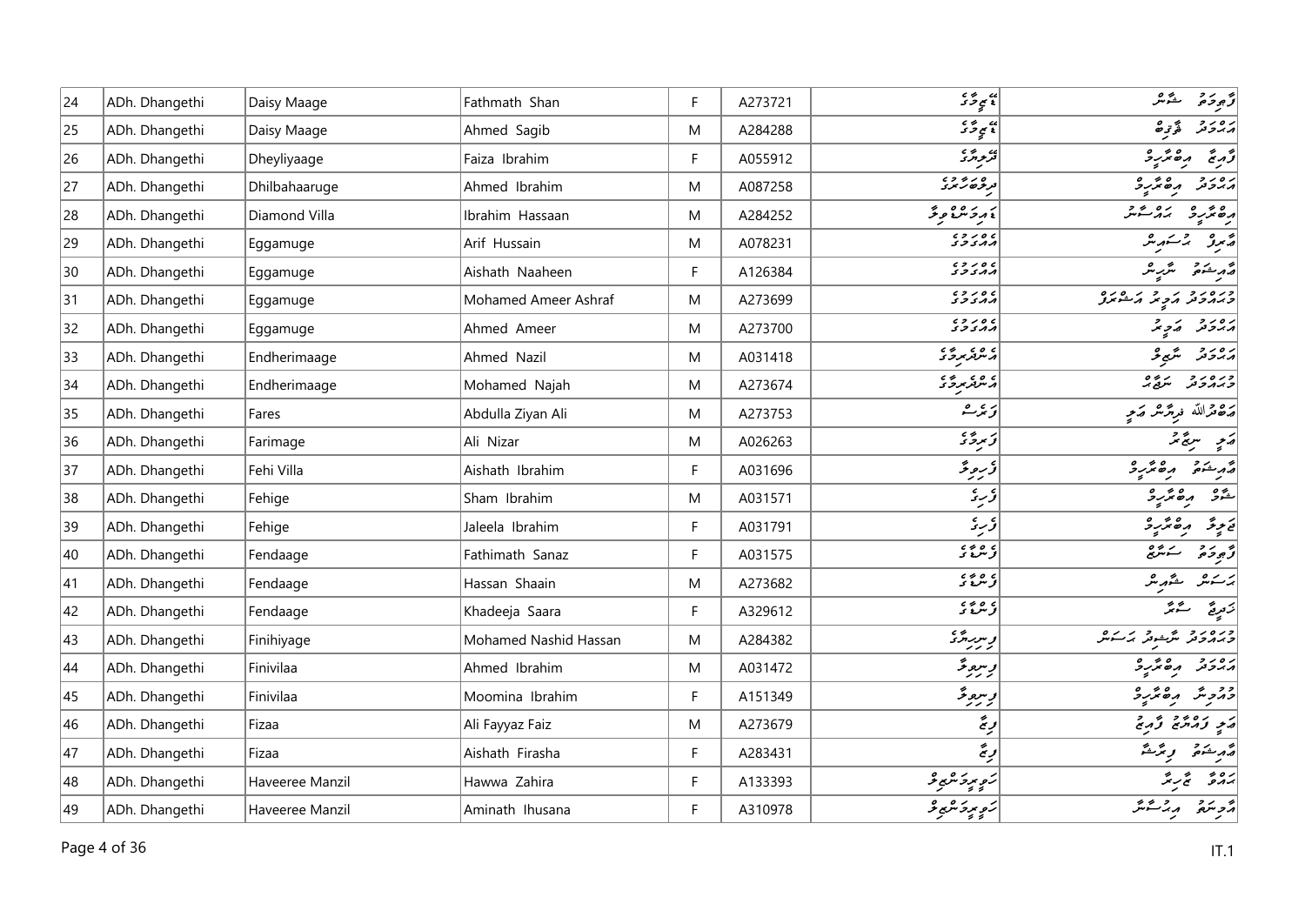| 50 | ADh. Dhangethi | Haveylee     | Ashid Mohamed            | M           | A031489 | رەيج                                | ه شوتر وره د و<br>م شوتر او برابر و تر        |
|----|----------------|--------------|--------------------------|-------------|---------|-------------------------------------|-----------------------------------------------|
| 51 | ADh. Dhangethi | Haveylee     | Asiha Mohamed            | $\mathsf F$ | A076991 | ريمو                                | پڙسٽ<br>و رە ر د<br><i>د بە</i> پەر           |
| 52 | ADh. Dhangethi | Hijura       | Mariyam Fakhira          | E           | A381805 | ىرقى ئىر                            | رەرە ئېرىگە                                   |
| 53 | ADh. Dhangethi | Hivvaru      | Ismail Rishwaan Rashid   | M           | A273734 | رە دىر                              | ر موکړو برشوگر بر <sub>شو</sub> ر             |
| 54 | ADh. Dhangethi | Huvadhumaage | Ahmed Naseem             | M           | A031500 | و ر و د  ،<br>ره ترو د              | גפגב <sub>מצעת</sub> פ                        |
| 55 | ADh. Dhangethi | Janbumaage   | Ahmed Ahid               | M           | A031433 | ر ه د د »<br>نح سره تر د            | برەر د ئەرىر                                  |
| 56 | ADh. Dhangethi | Kaamineege   | Abdul Hameed Abdul Samad | M           | A011016 | لأحرسونكه                           | נס כסני כי נס כס ננקי<br>השנת בית השנג היכנת  |
| 57 | ADh. Dhangethi | Kiduge       | Safoora Abdulla          | F           | A031477 | $53\nu$                             | بردديج وكافد الله                             |
| 58 | ADh. Dhangethi | Lilyge       | Mausoom Mohamed          | M           | A283906 | مومودگا<br>مربو                     | ر و دوه<br>وړ ښو<br>و ره ر و<br>تر پر ژفر     |
| 59 | ADh. Dhangethi | Lithuania    | Mohamed Shavin           | M           | A273737 | وەيمىز                              | ورەرو شەھ ش                                   |
| 60 | ADh. Dhangethi | Loover       | Ahmed Ibrahim            | M           | A284529 | دور<br>نوح مر                       | برورد مصريره                                  |
| 61 | ADh. Dhangethi | Maahiyaa     | Ibrahim Thoif            | M           | A259136 | د سر پر<br>ر                        | مەممەد بۇمۇ                                   |
| 62 | ADh. Dhangethi | Maajehige    | Aminath Nadha            | F           | A150136 | ء ۽ ري<br>ح                         | أأترسم المرتكز                                |
| 63 | ADh. Dhangethi | Maajehige    | Mohamed Mavin            | M           | A284447 | ی ء<br>ترقع سر تر                   | ورەرو ئورگ                                    |
| 64 | ADh. Dhangethi | Maayaa       | Abdulla Shiromi Hussain  | M           | A099840 | ريمر                                | رە داللە ھوترىي بر خور شر                     |
| 65 | ADh. Dhangethi | Madharusaage | Muhammadh Shaaif Shaamir | M           | A341276 | ر ر د پر پر<br><del>ر</del> تر پر گ |                                               |
| 66 | ADh. Dhangethi | Magumatheege | Saud Adam                | M           | A031556 | ر ور <sub>م</sub>                   | ر د د په ده د                                 |
| 67 | ADh. Dhangethi | Marble       | Khadheeja Samha Azim     | F           | A344318 | ≉ه ه<br>رگ                          | ترمرچ ڪوڻ ھي و                                |
| 68 | ADh. Dhangethi | Meadows      | Mohamed Ibrahim          | M           | A162857 | $rac{1}{6}$                         | כנסנב תפתנב                                   |
| 69 | ADh. Dhangethi | Meadows      | Ahmed Mais Ibrahim       | M           | A273728 | 2000                                | גפנג כאים גם הים                              |
| 70 | ADh. Dhangethi | Milet        | Mohamed Majid            | M           | A031730 | تريحي                               | ورەر د ۋې تر                                  |
| 71 | ADh. Dhangethi | Milet        | Niuma Ahmed              | F           | A031731 | تربره                               | יינג גם גב                                    |
| 72 | ADh. Dhangethi | Milet        | Aishath Abdul Rahman     | F           | A150185 | تربره                               | ه د د ده ده ده ده و<br>پرکرشوی پره تربر تر تر |
| 73 | ADh. Dhangethi | Milet        | Aminath Abdul Rahman     | F           | A284595 | تريحي                               |                                               |
| 74 | ADh. Dhangethi | Moonimage    | Sameera Hassan           | F           | A099355 | دويدي<br>حسرچري                     | سكوپى كاسكىل                                  |
| 75 | ADh. Dhangethi | Naadhee      | Hafsa Ali                | $\mathsf F$ | A284391 | سگرمرٍ                              | بروية الأمير                                  |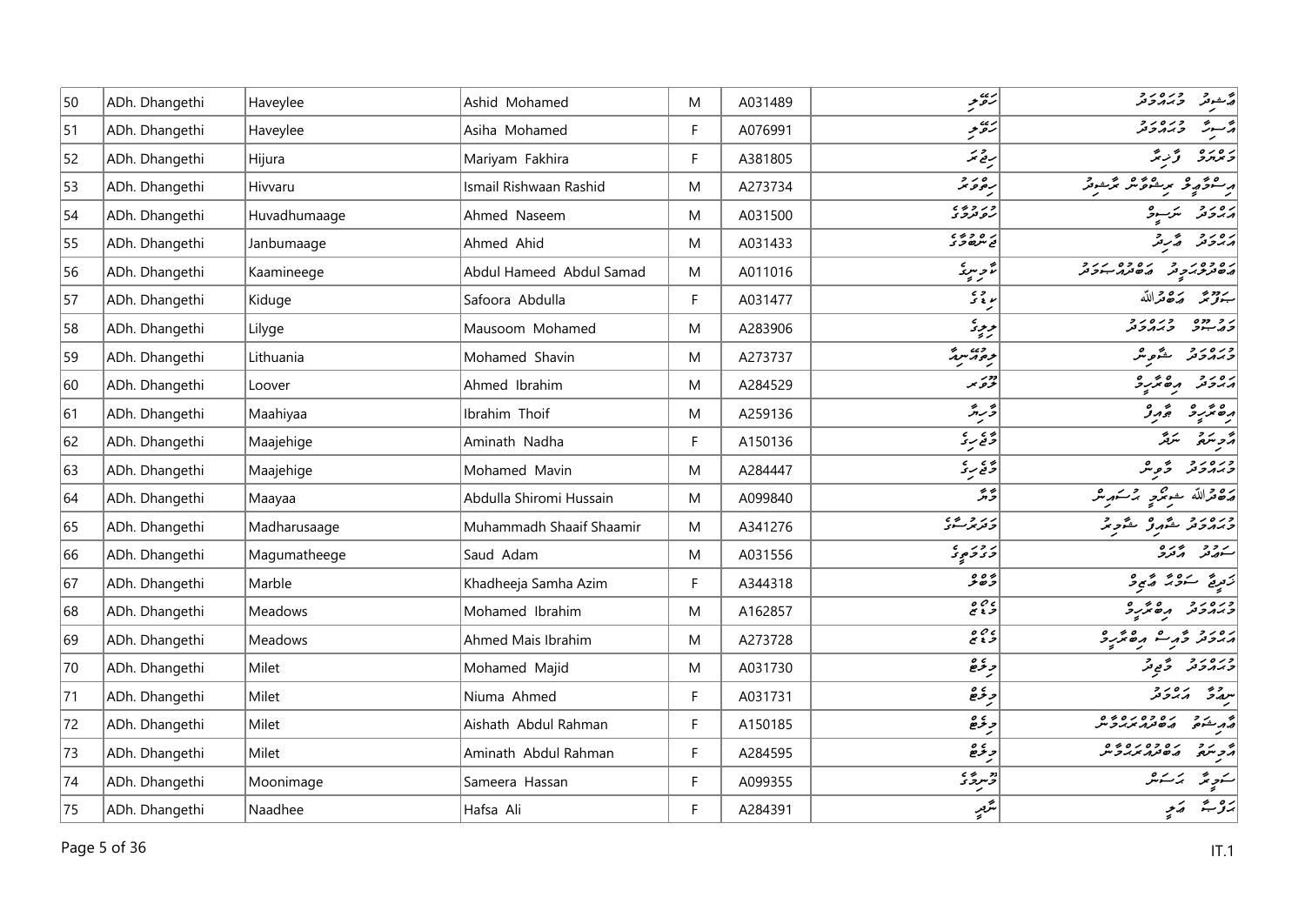| 76  | ADh. Dhangethi | Nishaathu   | Isha Anwar        | F           | A284677 | سريشو و                    | $rac{200}{x^{2}}$ $rac{20}{x^{2}}$                                                                                                                                                                                               |
|-----|----------------|-------------|-------------------|-------------|---------|----------------------------|----------------------------------------------------------------------------------------------------------------------------------------------------------------------------------------------------------------------------------|
| 77  | ADh. Dhangethi | Nishaathu   | Mohamed Rasheed   | M           | A284679 | سريشگر                     | وره رو کرشونر                                                                                                                                                                                                                    |
| 78  | ADh. Dhangethi | Novaara     | Mohamed Ibrahim   | M           | A031657 | بىز ئەس<br>سرەر ئىر        | כממכני תפתוב                                                                                                                                                                                                                     |
| 79  | ADh. Dhangethi | Ocean Villa | Zumra Hassan      | F           | A065573 | ە ئەنە ئىرى <i>مۇ</i> ئى   | ج ج پر کر کر میں                                                                                                                                                                                                                 |
| 80  | ADh. Dhangethi | Ocean Villa | Maaz Thaufeeg     | M           | A165062 | م شەھرى <i>دى</i><br>م     | و - مور د<br>دنر مور پ <sup>و</sup>                                                                                                                                                                                              |
| 81  | ADh. Dhangethi | Ocean Villa | Leena Ahmed       | $\mathsf F$ | A283510 | ە ئەنە ئى <sub>رىم</sub> ۇ | ويتر أيره دو                                                                                                                                                                                                                     |
| 82  | ADh. Dhangethi | Ocean Villa | Mohamed Akuram    | M           | A283513 | مەسىئە مىرى <i>مى</i><br>  | כנסנכ נסנס<br>כממכת משינכ                                                                                                                                                                                                        |
| 83  | ADh. Dhangethi | Ocean Villa | Hassan Ikram      | M           | A283521 | ە ئەئەمىرىدىگە<br>م        | يُرَسَدَسُ ماعرَدُ                                                                                                                                                                                                               |
| 84  | ADh. Dhangethi | OK          | Abdul Samad Ahmed | M           | A031728 | ەء،<br>م                   | נסכם נגב נסגב<br>בסתבת-בבת בבת                                                                                                                                                                                                   |
| 85  | ADh. Dhangethi | Penzy Maage | Ismail Nishan     | M           | A284446 | ې شر <sub>ىپ چ</sub> ئ     | أبر سيؤتي في الرستيش                                                                                                                                                                                                             |
| 86  | ADh. Dhangethi | Rangali     | Abdulla Rasheed   | M           | A031594 | برەير                      | مَدْهُ مَّدْ مَرْسُومْر                                                                                                                                                                                                          |
| 87  | ADh. Dhangethi | Rangali     | Ramiza Mohamed    | F           | A039310 | برەير                      | و ره ر و<br><i>د ټ</i> رکر<br>ترويح                                                                                                                                                                                              |
| 88  | ADh. Dhangethi | Rankokaa    | Mahmood Ibrahim   | M           | A057038 | ر ۵ پر ۶<br>بر مربر با     | ג ס כב כ מים של הם היו הרי ברי היו ברי היו ברי היו ברי היו ברי היו ברי היו ברי היו ליי ברי היו ליי ברי היו ליי<br>היו ברי היו היו ליי היו ברי היו ברי היו ברי היו ברי היו ברי היו ברי היו ברי היו ברי היו ברי היו ברי היו ברי הי |
| 89  | ADh. Dhangethi | Rankokaa    | Mohamed Nafiu     | M           | A313557 | ر ۵ پر پر<br>بر مربع تر    | سڭرۇ<br>و ر ه ر و<br>تر پر تر تر                                                                                                                                                                                                 |
| 90  | ADh. Dhangethi | Rankokaa    | Ibrahim Zaid      | M           | A313559 | ر ۵ پر پر<br>بر سربر ر     | دەندىر<br>ىئ مرىتر                                                                                                                                                                                                               |
| 91  | ADh. Dhangethi | Rankokaa    | Aminath Sama      | F           | A376800 | ر ۵ پر ۶<br>بر مربر با     | أأترسمو<br>سەبىج                                                                                                                                                                                                                 |
| 92  | ADh. Dhangethi | Reysam      | Aminath Suneetha  | F           | A031429 | محرسه حرم                  | أروسي<br>شەپەر<br>ئ                                                                                                                                                                                                              |
| 93  | ADh. Dhangethi | Rihiveli    | Shiraanee Ibrahim | F.          | A031565 | ىررى<br>ئرىر ئىر           | ے بڑسرِ<br>حوبڑسرِ<br>ە ھەترىرى<br>مەھىرىرى                                                                                                                                                                                      |
| 94  | ADh. Dhangethi | Roashaneege | Fathimath Faariha | F           | A127900 | لتحريضه يبرع               | ۇ برگ<br>ۇ بوز بو                                                                                                                                                                                                                |
| 95  | ADh. Dhangethi | Saadhaabu   | Abdulla Arushad   | M           | A153256 | ر دوره                     | بر حر شد و<br>بر سر شد قبر<br>برە تراللە                                                                                                                                                                                         |
| 96  | ADh. Dhangethi | Saan        | Hassan Hussain    | M           | A057985 | سەمىر                      | برسكاش الرسكارانش                                                                                                                                                                                                                |
| 97  | ADh. Dhangethi | Saanaa      | Aminath Maya      | $\mathsf F$ | A284415 | ئەشر                       | ويج<br>أأترسم                                                                                                                                                                                                                    |
| 98  | ADh. Dhangethi | Saathee     | Shadhiya Adam     | $\mathsf F$ | A031459 | ستنمج                      | پور ہ<br>مرکز<br>مشورتر                                                                                                                                                                                                          |
| 99  | ADh. Dhangethi | Saathee     | Aminath Hassan    | F           | A031545 | ستهمج                      | ۇچەسىم ئەسكىر                                                                                                                                                                                                                    |
| 100 | ADh. Dhangethi | Saathee     | Shahiya Adam      | $\mathsf F$ | A031562 | ستعمج                      | مشرير<br>پر ہ<br>مرتزو                                                                                                                                                                                                           |
| 101 | ADh. Dhangethi | Saathee     | Shaheen Adam      | M           | A040552 | رهيج                       | شگرىش كەنىرە                                                                                                                                                                                                                     |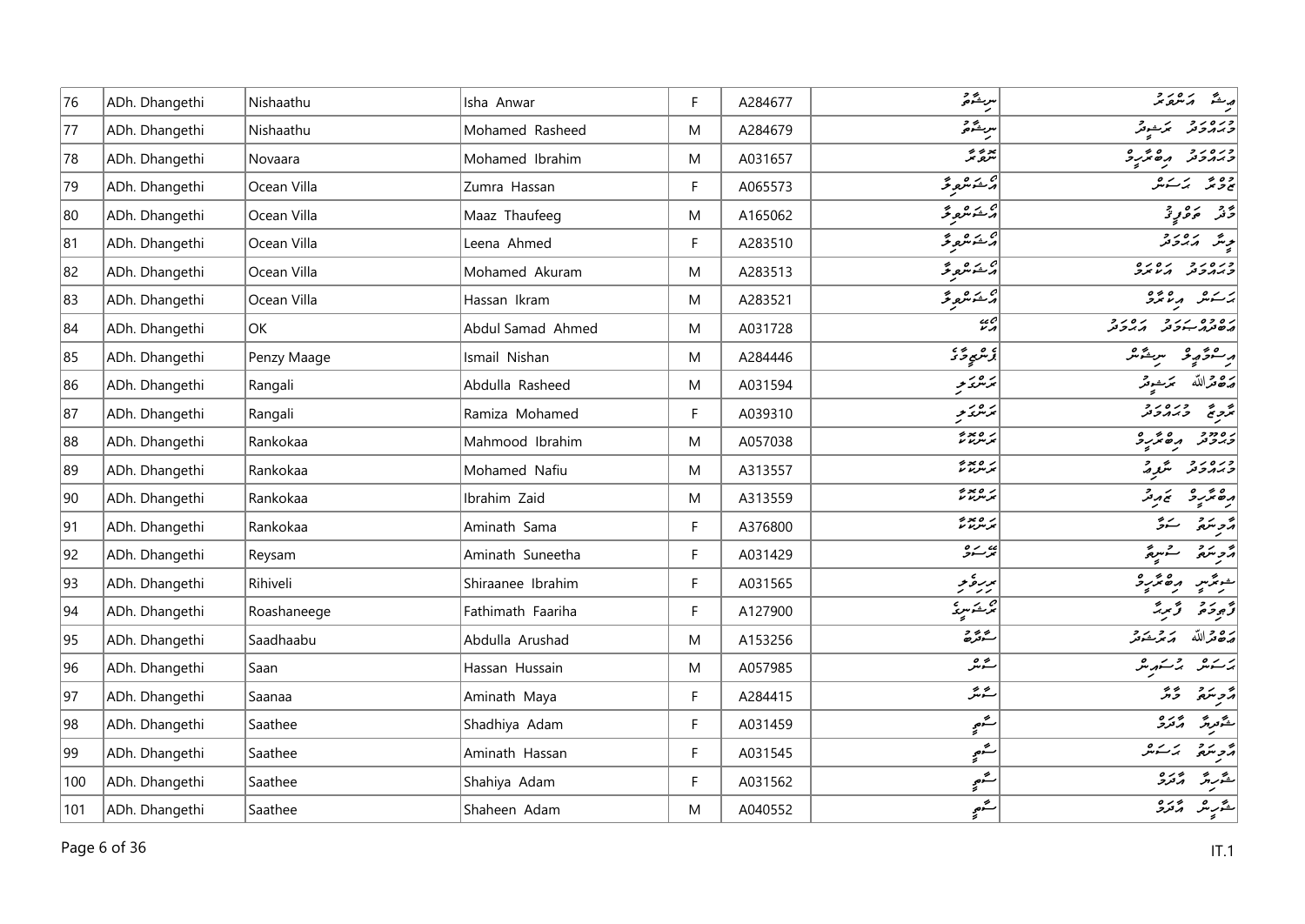| 102 | ADh. Dhangethi | Saathee       | Adhila Adam            | F           | A040554 | رهيج                                     | پور ہ<br>پرترو<br>ۇ مرگز<br>مەس                         |
|-----|----------------|---------------|------------------------|-------------|---------|------------------------------------------|---------------------------------------------------------|
| 103 | ADh. Dhangethi | Saathee       | Salim Adam             | M           | A040556 | ستنمج                                    | سەمرو<br>پور ہ<br>پر تعر                                |
| 104 | ADh. Dhangethi | Saathee       | Ahmed Shafiu           | M           | A146680 | ستنمج                                    | پره پر و<br>ڪُور                                        |
| 105 | ADh. Dhangethi | Saathee       | Adam Nabeel            | M           | A284029 | گھي                                      | پر ہ<br>پرترو<br>سرَجه څر                               |
| 106 | ADh. Dhangethi | Saathee       | Ali Naafiu             | M           | A284030 | اڪھيو                                    | سرور<br>سرور<br>ر<br>در                                 |
| 107 | ADh. Dhangethi | Shark         | Aishath Mohamed        | $\mathsf F$ | A283913 | شەمرىر                                   | و.<br>مگرم شکوی<br>و رە ر د<br>تر پروتر                 |
| 108 | ADh. Dhangethi | Shininig Star | Aminath Sifany         | $\mathsf F$ | A273726 | سقي مر<br>شەر سرىش                       | ړګه سره<br>سىورتىپر                                     |
| 109 | ADh. Dhangethi | Snow          | Mohamed Umar           | M           | A122313 | مەير                                     | و ر ه ر د<br>تر پر ژ تر<br>و ر و<br>در د بر             |
| 110 | ADh. Dhangethi | Snow White    | Hussain Siyam          | M           | A010687 | $rac{\overline{\partial}}{\partial x^2}$ | سىدۇ<br>جر <u>س</u> تمبر میں<br>م                       |
| 111 | ADh. Dhangethi | Summit        | Mariyam Hussain        | $\mathsf F$ | A031049 | سكرع                                     | גם גם 2 - 2 תוקית                                       |
| 112 | ADh. Dhangethi | Summit        | Ahmed Solih            | M           | A031170 | سكرع                                     | رەرو بەدر                                               |
| 113 | ADh. Dhangethi | Summit        | Ameen Ahmed            | M           | A074188 | سكرع                                     | أروش أره رو                                             |
| 114 | ADh. Dhangethi | Summit        | Hameed Ahmed           | M           | A151555 | سكرع                                     | برَدٍ پر در د                                           |
| 115 | ADh. Dhangethi | Summit        | Aishath Aroosha        | $\mathsf F$ | A284530 | سكرع                                     | م المستحق المرحم                                        |
| 116 | ADh. Dhangethi | Sun Shine     | Mohamed Anaan          | M           | A284400 | ر<br>سەنگە <i>ھەم</i> گەر                | ورەرو رېرو                                              |
| 117 | ADh. Dhangethi | Thaaj         | Ahmed Naweez           | M           | A273672 | چ ہ<br>حو                                | أروك تراويح                                             |
| 118 | ADh. Dhangethi | Thadiraymaage | Adam Saleem            | M           | A010677 | ر<br>مو بره دی                           | په ره<br>د ترو<br>سەَرِو                                |
| 119 | ADh. Dhangethi | Thoathaage    | Aishath Ifasha         | F           | A125003 | ج ۾ ج<br>حو                              | ر<br>پر ديگر ج<br>ىرىۋىشە                               |
| 120 | ADh. Dhangethi | Thoathaage    | Ibrahim Hussain        | M           | A154172 | ج ءِ ج<br>حوص                            | بر <sup>م</sup> سە <sub>م</sub> مىگە<br>ەرھەتمەر 2<br>ب |
| 121 | ADh. Dhangethi | Thoathaage    | Hawwa Shadha Shaheem   | F           | A161436 | ج ۽ ج<br>حوص                             | رەپ خۇڭ خۇرۇ                                            |
| 122 | ADh. Dhangethi | Thoathaage    | Abdulla Ishan          | M           | A264204 | ج ۾ ج<br>حوص                             | ەرىشەشر<br>برە تراللە                                   |
| 123 | ADh. Dhangethi | Thoathaage    | Fathimath lusha        | F           | A284257 | ج ۾ ج<br>حو                              | توجدة مصط                                               |
| 124 | ADh. Dhangethi | Tokyo Villa   | Mohamed Leevaan Thalal | M           | A352681 | ە<br>ھېرىزموقە                           | ورەرو پەۋىر بولۇم                                       |
| 125 | ADh. Dhangethi | Topaaz        | Abdul Latheef Ahmed    | M           | A065254 | پر ده<br>ج تر م                          | גם כסגף בגרידה<br>הסטה בתב                              |
| 126 | ADh. Dhangethi | Vaagali       | Nahida Hussain         | $\mathsf F$ | A048392 | ړ ر<br>خ نرم                             | ىتزىر قىر                                               |
| 127 | ADh. Dhangethi | Veevaru       | Fathimath Yumna        | F           | A283314 | حە جە ئىر<br>ئى                          | و ده ده و                                               |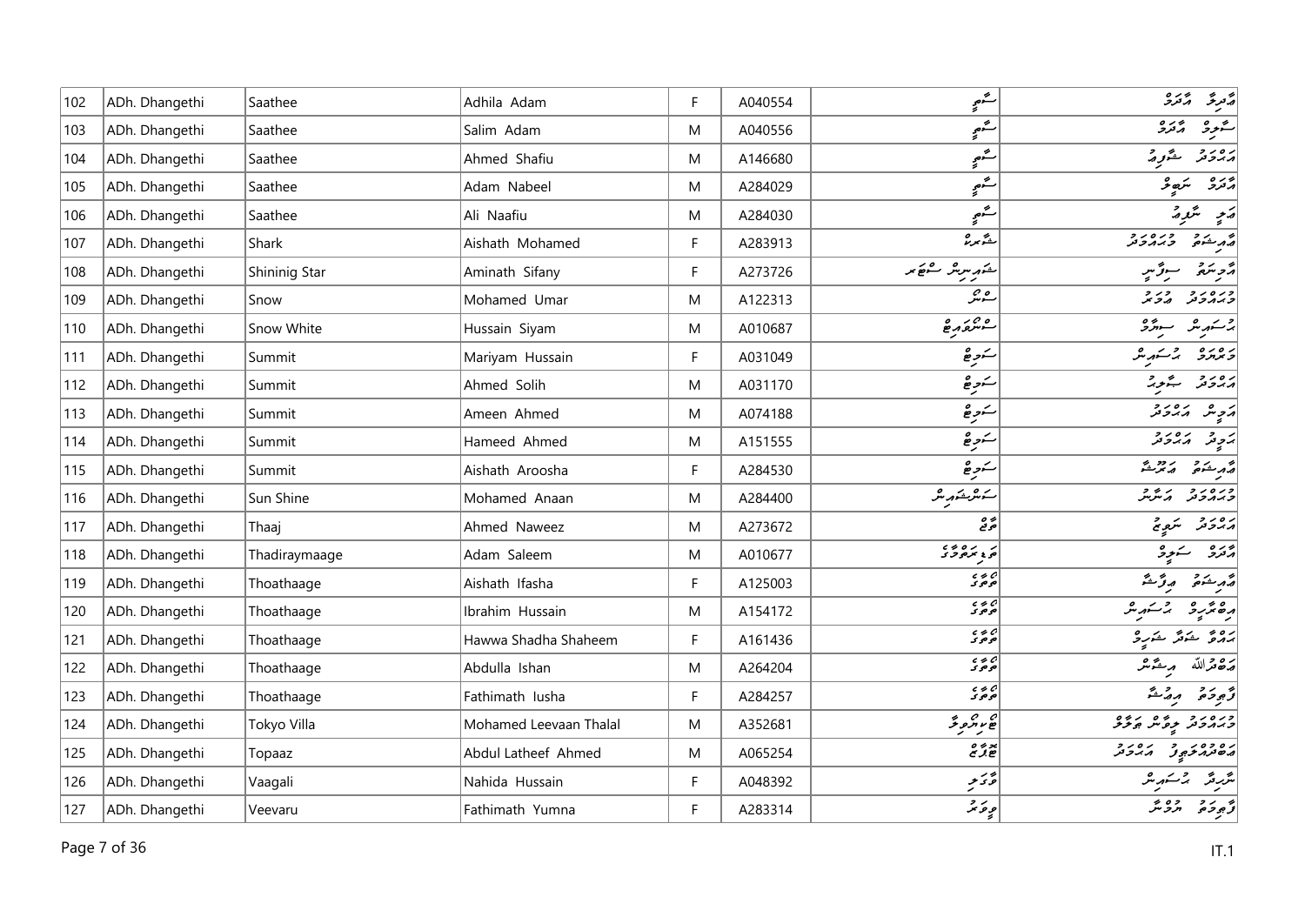| 128 | ADh. Dhangethi         | Venus          | Khadeeja Amaanee | $\mathsf F$ | A284684 | مەيترىشە                                 | زَىرِيَّ   رَكَّ سِ               |
|-----|------------------------|----------------|------------------|-------------|---------|------------------------------------------|-----------------------------------|
|     | ADh. Hangnaameedhoo    |                |                  |             |         |                                          |                                   |
| 129 | ADh.<br>Hangnaameedhoo | Aahiya         | Ahmed Shan       | M           | A282551 | لتجريرهم                                 | رەر ئەش                           |
| 130 | ADh.<br>Hangnaameedhoo | Aarifaa Manzil | Aishath Samna    | F.          | A282484 | ئەبرۇ ئەنگىرى                            | أقرار شوقو المسترجمين             |
| 131 | ADh.<br>Hangnaameedhoo | Alimasge       | Aishath Zahira   | F.          | A029218 | لەَ مِرَةَ سُوَءِ                        | لم من في المحمد المحمد بالمحمد    |
| 132 | ADh.<br>Hangnaameedhoo | Aman           | Abida Ahmed      | F           | A029231 | برىر ھ                                   | أره مدرو                          |
| 133 | ADh.<br>Hangnaameedhoo | Aman           | Abdulla Azhar    | M           | A029243 | برىر ھ                                   | حدة قرالله مجموعه                 |
| 134 | ADh.<br>Hangnaameedhoo | Aman           | Aishath Amane    | F.          | A273301 | ەر ھ                                     | ۇرىشقى مەڭبىر                     |
| 135 | ADh.<br>Hangnaameedhoo | Aman           | Ahmed Aksham     | M           | A282148 | برىر ھ                                   | رەرد رەپ                          |
| 136 | ADh.<br>Hangnaameedhoo | Asrafee Villa  | Abdulla Ahsaam   | M           | A149123 | ە سەئىرى <sub>ي</sub> يەر                | مَصْعَداللّه مَرْكَبْ وَ          |
| 137 | ADh.<br>Hangnaameedhoo | Asrafee Villa  | Hassan Faiz      | M           | A273273 | ىز س <sup>9</sup> ىئرى <sub>ۋ</sub> بورگ | ير سەعدى ئۇ مۇج                   |
| 138 | ADh.<br>Hangnaameedhoo | Asrafee Villa  | Mohamed Nasif    | M           | A281763 | ىز س <sup>9</sup> ىئرى <sub>ۋ</sub> بوڭر | ورەرو شەر                         |
| 139 | ADh.<br>Hangnaameedhoo | Asseyri        | Abdulla Imran    | M           | A029317 | لئەھرىيىمىر                              | أرَّة مِّرَاللَّهُ مِنْ مِنْ مِنْ |
| 140 | ADh.<br>Hangnaameedhoo | Bahaaruge      | Abdul Hakeem Ali | M           | A029142 | ر پر و ،<br>ن <i>ن تر</i> د              | ره ده در کرد                      |
| 141 | ADh.<br>Hangnaameedhoo | Bahaaruge      | Abdul Hameed Ali | M           | A029343 | ر بر و ،<br>ن <i>ه ر</i> گری             | ره وه روتر کمی                    |
| 142 | ADh.<br>Hangnaameedhoo | Bahaaruge      | Aminath Shajan   | F           | A281686 | ر د د ،<br>ن <i>ن</i> برد                | مَّ حِسَنَ مَنْ مَسَوَّةٍ مَسْ    |
| 143 | ADh.<br>Hangnaameedhoo | Banafsaage     | Ali Azleem       | M           | A156793 | ر ره په په<br><i>ه</i> سرگر              | أركمني أرجح ويحر                  |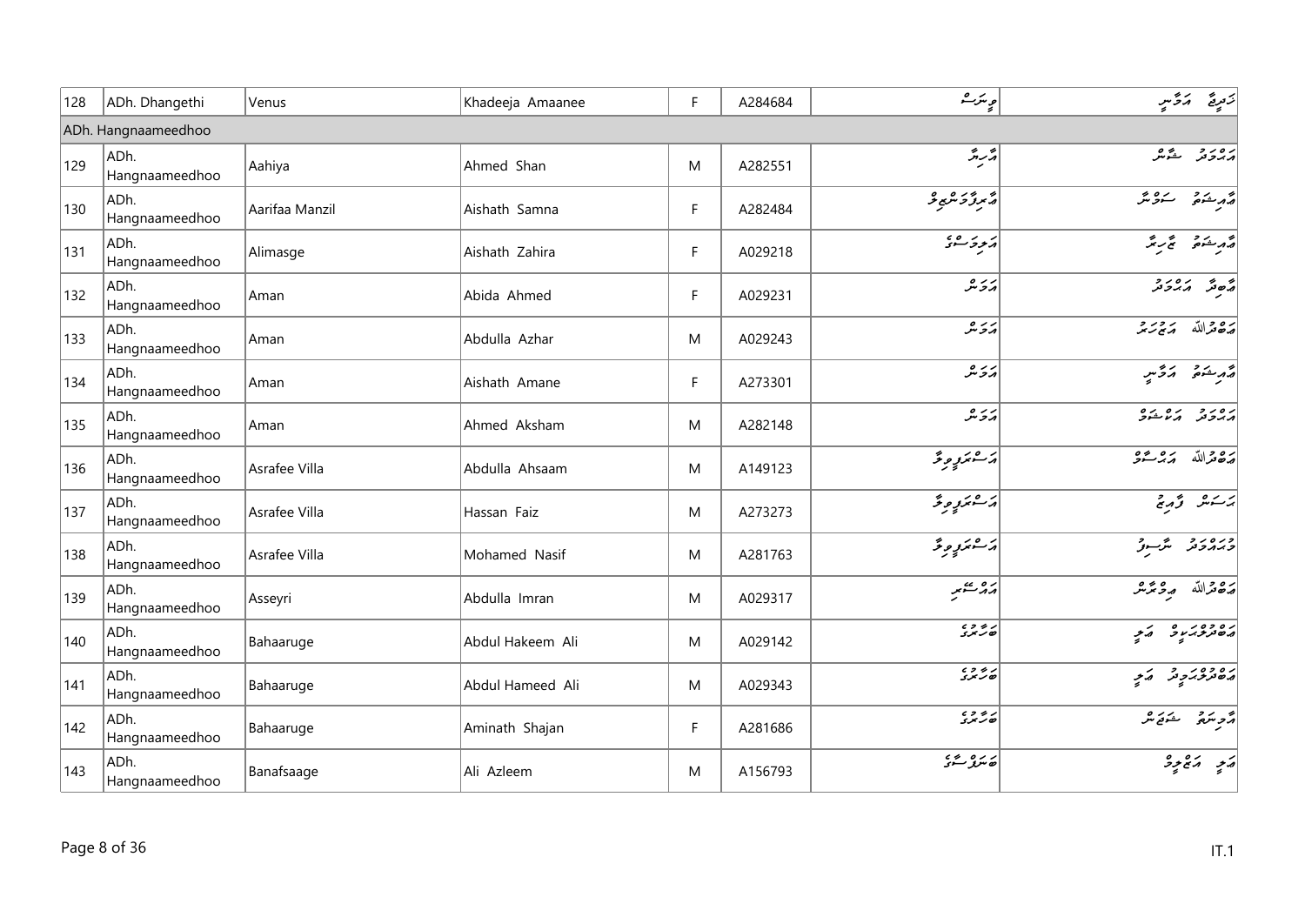| 144 | ADh.<br>Hangnaameedhoo | Banafsaage         | Mariyam Zidhna  | F.        | A282175 | ر ره د پر په<br>ت <i>ه سرو څ</i> ن       | د ۱۵ د ۱۵ د کلیمر            |
|-----|------------------------|--------------------|-----------------|-----------|---------|------------------------------------------|------------------------------|
| 145 | ADh.<br>Hangnaameedhoo | <b>Beach Villa</b> | Aishath Sanee   | F.        | A273319 | په نؤ و ځه                               | أقمر شدة قحسر                |
| 146 | ADh.<br>Hangnaameedhoo | Beach Villa        | Ahmed Assadh    | ${\sf M}$ | A282495 | په نؤ و ځه                               | رەرد رەرد                    |
| 147 | ADh.<br>Hangnaameedhoo | <b>Beach Villa</b> | Mohamed Afsal   | M         | A282498 | ھەمچە بوڭر                               | ورەرو رەپ                    |
| 148 | ADh.<br>Hangnaameedhoo | <b>Blue Heaven</b> | Ahmed Reemaan   | M         | A273334 | ه دد ، ر ه<br><i>ه م</i> حر <i>د</i> مگر | دەر د پرۇش                   |
| 149 | ADh.<br>Hangnaameedhoo | <b>Blue Heaven</b> | Ahmed Zihaan    | M         | A282535 | ه دو پر ره<br>ح <i>ور و</i> س            | دەر دېم پر ش                 |
| 150 | ADh.<br>Hangnaameedhoo | <b>Blue Heaven</b> | Mohamed Rifhaan | M         | A282536 | ه دد ، ر ه<br>ح مر ر ح س                 | ورەرو بورگىر                 |
| 151 | ADh.<br>Hangnaameedhoo | Bokarumaage        | Inaayath Ali    | F.        | A029043 | پر روپر<br><i>ھ</i> لا بمرچری            | ويتهزه وكمعي                 |
| 152 | ADh.<br>Hangnaameedhoo | Chaandhaneege      | Ahmed Arafaath  | M         | A282204 | ىچە سونىز س <sub>ى</sub> رىگە            | ره رو در دو                  |
| 153 | ADh.<br>Hangnaameedhoo | Daisy Villa        | Mohamed Ramzee  | M         | A029167 | ن <sup>ه</sup> پی پوځه                   | ورەرو رەپ                    |
| 154 | ADh.<br>Hangnaameedhoo | Dhilbahaaruge      | Hussain Hameed  | M         | A003289 | ه در ۶ و ۷<br>درمر <i>ه ر</i> بر د       | ج ڪمريش ڪي جو جر             |
| 155 | ADh.<br>Hangnaameedhoo | Dhilbahaaruge      | Hamza Hameed    | M         | A036475 | ە رەپرە د ،<br>تىرى <i>ۋە رى</i> مەي     | پرونځ   پرونډ                |
| 156 | ADh.<br>Hangnaameedhoo | Dhilbahaaruge      | Mohamed Fiyaaz  | ${\sf M}$ | A281676 | ه در ۶ و ۷<br>درمر <i>ه ر</i> بر د       | כנסנכן בכ                    |
| 157 | ADh.<br>Hangnaameedhoo | Dhunburimaage      | Aminath Asma    | F.        | A029137 | و سرچ <sub>مر</sub> ی که                 | أأروبتهم أأرادهم             |
| 158 | ADh.<br>Hangnaameedhoo | Dhunburimaage      | Hussain Ismail  | M         | A056806 | و د د د د د د                            | برسكهر شروع ومحرور           |
| 159 | ADh.<br>Hangnaameedhoo | Dhunburimaage      | Ahmed Asvaadh   | M         | A281657 | و سرچ سرچ <sub>ک</sub>                   | رەرد رەپەد<br>مەردىر مەسوئىر |
| 160 | ADh.<br>Hangnaameedhoo | Dhunburimaage      | Hassan Zinah    | M         | A281659 | و سرچ <sub>مر</sub> و <sub>ک</sub>       | ير سەنئە ئە ئەتەشە           |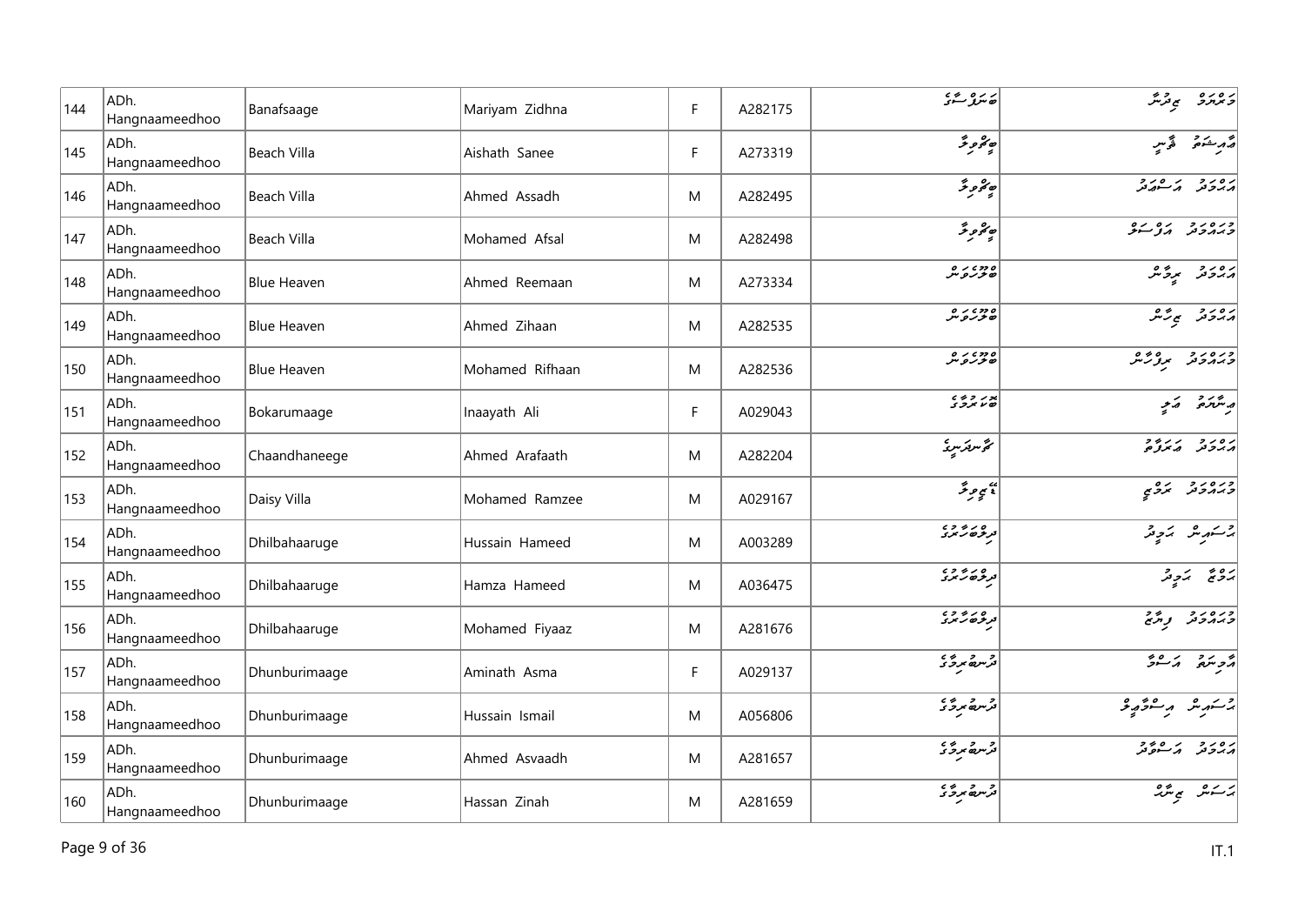| 161 | ADh.<br>Hangnaameedhoo | Dhunburimaage | Ali Ahsan Hussain       | M  | A281667 | قرس تدبري            | ە ئەر ئەسەس بەسەر س                                 |
|-----|------------------------|---------------|-------------------------|----|---------|----------------------|-----------------------------------------------------|
| 162 | ADh.<br>Hangnaameedhoo | Dhunfinige    | Shauna Ahmed            | F. | A282185 | لخرىثرو ببركه        | شەر شەر بەر د                                       |
| 163 | ADh.<br>Hangnaameedhoo | Fehivilaage   | Mariyam Azlifa          | F. | A029284 | ۇروۋ،                | و ده ده در مورد                                     |
| 164 | ADh.<br>Hangnaameedhoo | Fehivilaage   | Fathimath Zoona         | F. | A282208 | ې ر <sub>وڅو</sub> ي | 577700                                              |
| 165 | ADh.<br>Hangnaameedhoo | Feras         | Ahmed Fazeel            | M  | A161801 | ۇبرْش                | پرور تری و                                          |
| 166 | ADh.<br>Hangnaameedhoo | Feyrumaage    | Aminath Shabana         | F. | A029160 | ده و د »<br>توسرو د  | أرج سكرة الشخص يتكر                                 |
| 167 | ADh.<br>Hangnaameedhoo | Feyrumaage    | Aishath Sharmeela       | F. | A029282 | ده و د »<br>توسرو د  | مەر شەھ سىسىرىتى                                    |
| 168 | ADh.<br>Hangnaameedhoo | Feyrumaage    | Mohamed Shujau          | M  | A282387 | ده و د »<br>توسرو د  | وره رو دور<br>وبردونر شو <sub>قع</sub> پر           |
| 169 | ADh.<br>Hangnaameedhoo | Feyrumaage    | Ahmed Shujau            | M  | A282389 | ده و د »<br>توسرو د  | رەر دىر<br>مەرومىي سىقى                             |
| 170 | ADh.<br>Hangnaameedhoo | Finifenmaage  | Mohamed Nazurath        | M  | A281794 | ار سر گروه در آ      | وره رو در درو<br><i>وب</i> ه <i>دو بروند</i> و      |
| 171 | ADh.<br>Hangnaameedhoo | Finifenmaage  | Mariyam Nishaayath      | F. | A281796 | وبىرۇ ئىرگە ئ        | رەرە س <sup>ىغە</sup> رد                            |
| 172 | ADh.<br>Hangnaameedhoo | Finihiya      | Hussain Shifadh Mohamed | M  | A154187 | او مدر پژ<br>سرسر    | و کر سگر سوگر و در در د<br>پر کر سگر سوگر و بر مرفر |
| 173 | ADh.<br>Hangnaameedhoo | Finihiya      | Fathimath Yanaa Mohamed | F. | A273300 | او مىرىدىگە<br>س     | و د د په دره د د                                    |
| 174 | ADh.<br>Hangnaameedhoo | Finihiya      | Hawwa Shiuna            | F. | A282078 | او مىزىدىد<br>س      | برە ئەدەر ئىش                                       |
| 175 | ADh.<br>Hangnaameedhoo | Finihiya      | Hassan Fayaz            | M  | A282108 | او مدرید<br>گرسرم    | برسەش بۇرۇشە                                        |
| 176 | ADh.<br>Hangnaameedhoo | Finihiya      | Aminath Sazulee         | F. | A282112 | او مدر پژ<br>گرس     | أزوينهم سنتجع                                       |
| 177 | ADh.<br>Hangnaameedhoo | Funamaage     | Ali Azim                | M  | A154188 | د ر د ،<br>د سرچ د   | $rac{1}{556}$ $rac{1}{56}$                          |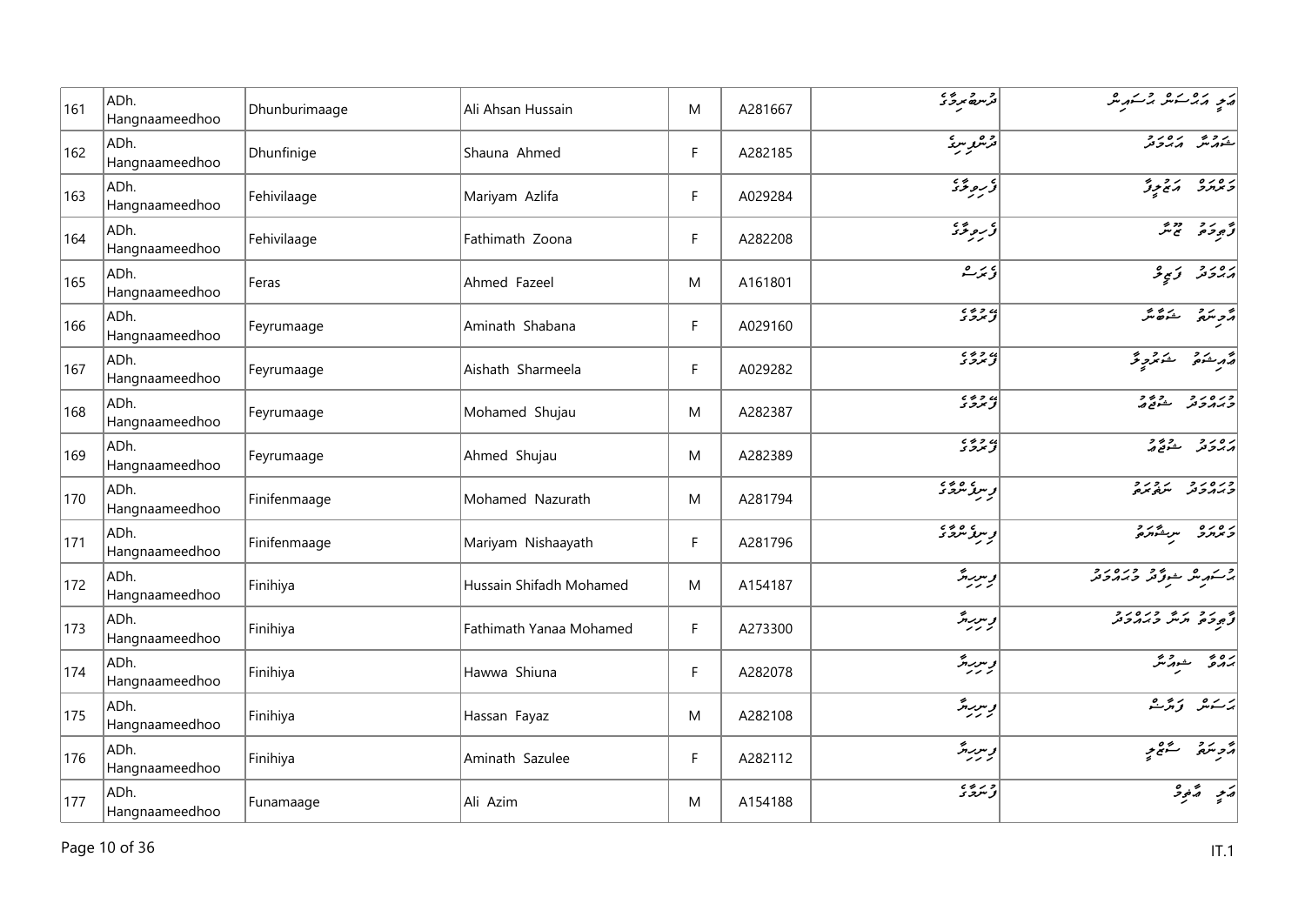| 178 | ADh.<br>Hangnaameedhoo | Funamaage     | Abdulla Atheef          | M  | A282147 | و پر پر پر<br>توسر <del>ی</del> ر بر            | حده قرالله محجوز                                  |
|-----|------------------------|---------------|-------------------------|----|---------|-------------------------------------------------|---------------------------------------------------|
| 179 | ADh.<br>Hangnaameedhoo | Gulzaaruge    | Hassan Niyaz            | M  | A282099 | و ه پر و ء<br><sub>ک</sub> نومځ مو <sub>ک</sub> | برسك سرمج                                         |
| 180 | ADh.<br>Hangnaameedhoo | Gulzaaruge    | Adam Nihaal             | M  | A282104 | و ه پر و ،<br>د نومځ موړ                        | سررمحر<br>ء ر ه<br>مرگر                           |
| 181 | ADh.<br>Hangnaameedhoo | Gulzaaruge    | Nahula Abdul Hannan     | F. | A282116 | و ه پر و ،<br>د نومځ مرد                        | ره وه ره ده.<br>مەھىرىچە ئىرىئرىش<br>سروتخر       |
| 182 | ADh.<br>Hangnaameedhoo | Gulzaaruge    | Reemaa Ibrahim          | F  | A282119 | و ه پر و ،<br>د نومځ مرد                        | برڈ رہ بڑرو                                       |
| 183 | ADh.<br>Hangnaameedhoo | Handhuvareege | Mohamed Zaid            | M  | A281845 | ر سرچر سر پر                                    | ورەرو يەر                                         |
| 184 | ADh.<br>Hangnaameedhoo | Heenaamaage   | Maahin Mohamed          | M  | A273294 | ر پوځ ي<br>په مترنۍ ي                           | أوريثر وبرورد                                     |
| 185 | ADh.<br>Hangnaameedhoo | Heenaamaage   | Sheeneez Mohamed        | F. | A273298 | ر پوځ دي<br>په متر <del>د</del> د               | $\frac{1}{2}$                                     |
| 186 | ADh.<br>Hangnaameedhoo | Heenaamaage   | Aishath Afza            | F. | A281896 | ر پوځ ي<br>په مترنۍ ي                           | أمر المستوج أمروج                                 |
| 187 | ADh.<br>Hangnaameedhoo | Hiffaseyhage  | Mohamed Siwaadh         | M  | A281903 | ە بەر يەر ،<br>رەۋ سەر <sub>ئ</sub>             | ورەر دەر بەر                                      |
| 188 | ADh.<br>Hangnaameedhoo | Hiffaseyhage  | Hamna Ibrahim           | F. | A281904 | ە ئەسەر ئەر                                     | برونگر مقتربر                                     |
| 189 | ADh.<br>Hangnaameedhoo | Hiffaseyhage  | Humaina Ibrahim         | F. | A281905 | رە دېم يەر ،                                    | برذرش رەئرىر                                      |
| 190 | ADh.<br>Hangnaameedhoo | Himeyn        | Wafiyya Adam            | F. | A029240 | ری پر                                           | كر و شهر در در در با                              |
| 191 | ADh.<br>Hangnaameedhoo | Himeyn        | Farooq Abdul Samad      | M  | A074755 | برېڅىش                                          | ره وه بر رو<br>پره ترپر ښوکتر<br>پە دەە<br>تومىرى |
| 192 | ADh.<br>Hangnaameedhoo | Himeyn        | Farah Farooq            | M  | A273335 | بەق بىر                                         | وبره<br>یو دوه<br>تو بوتی                         |
| 193 | ADh.<br>Hangnaameedhoo | Himeyn        | Faseeha Faroog          | F. | A282553 | رېڅىر                                           | تۆسىدى ئەتەتىقى                                   |
| 194 | ADh.<br>Hangnaameedhoo | Hiraa         | Mohamed Thoaseen Khalid | M  | A281693 | برىتىر                                          | ورەرو پ <sub>ەسى</sub> س دېرى                     |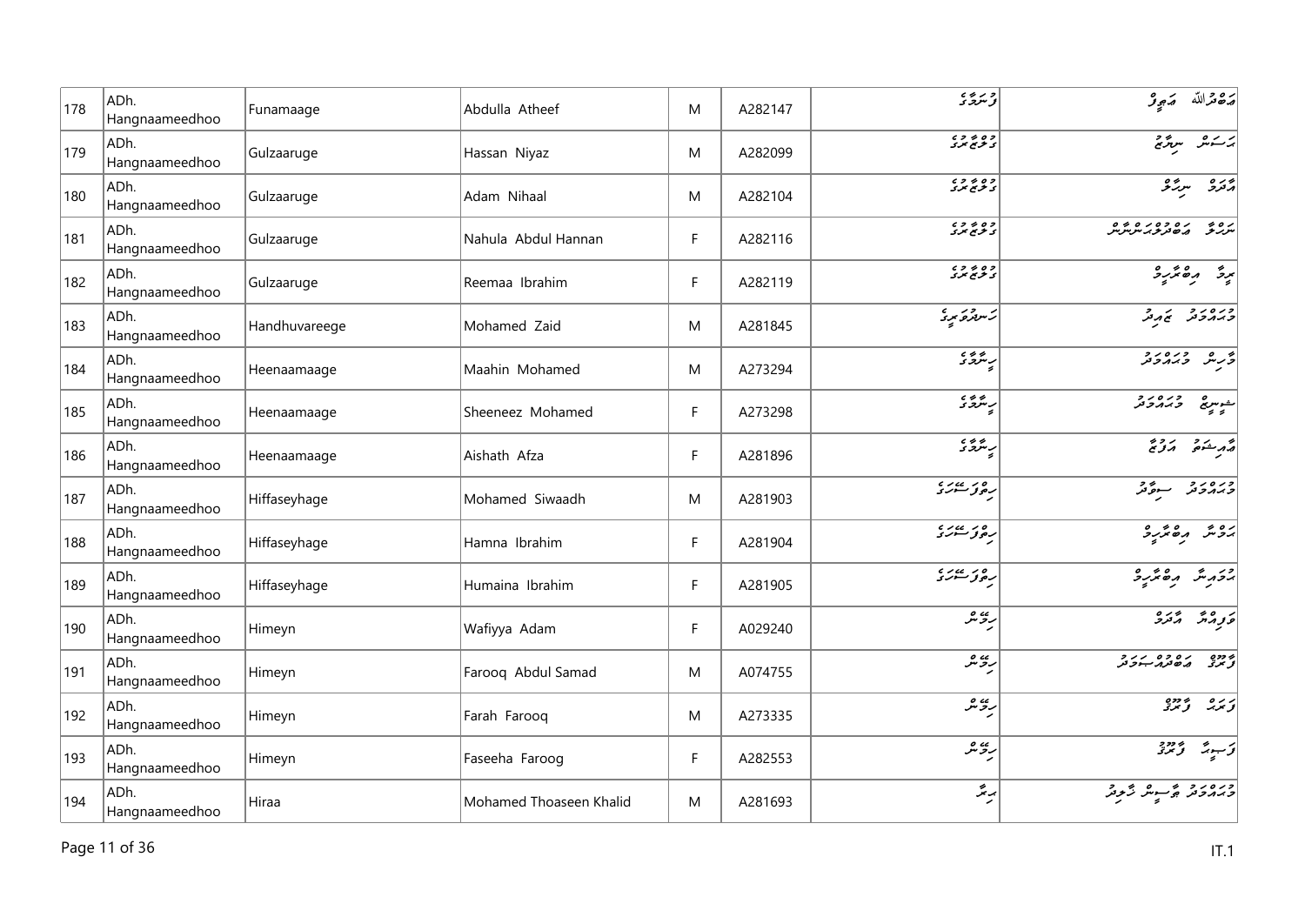| 195 | ADh.<br>Hangnaameedhoo | Husnuheenaage       | Nuzuha Yasmeen Naeem | F.        | A281802 | ر مەش <sub>رىپ</sub> ىترى             | دوء پر محرم شہر           |
|-----|------------------------|---------------------|----------------------|-----------|---------|---------------------------------------|---------------------------|
| 196 | ADh.<br>Hangnaameedhoo | Huvandhumaage       | Moomina Moosa        | F         | A029269 | و ر<br>ره سربرو د                     | دو شهر ده می              |
| 197 | ADh.<br>Hangnaameedhoo | Huvandhumaage       | Aminath Murushidha   | F         | A282522 | و ر<br>ره سربرو د                     | أأرم سكافي والمحر والمحر  |
| 198 | ADh.<br>Hangnaameedhoo | Huvandhumaage       | Moonisa Moosa        | F.        | A282523 | و ر په و په و<br>ر ه سربر و ی         | وسربە ور                  |
| 199 | ADh.<br>Hangnaameedhoo | Inaa                | Mohamed Thalhat      | M         | A029345 | ەرىتر                                 | כנסנכ נסנכ<br>כגמבת הכגם  |
| 200 | ADh.<br>Hangnaameedhoo | Inaa                | Adam Thalhath        | M         | A282365 | مریٹر                                 | وره ره رو<br>پرېزو چوبرو  |
| 201 | ADh.<br>Hangnaameedhoo | Inaa                | Hassan Thalhath      | M         | A282366 | مریٹر                                 | برسەش بودىرو              |
| 202 | ADh.<br>Hangnaameedhoo | Irudheymaage        | Naeema Moosa         | F.        | A012730 | و پره و ،<br>د جونورو د               | سَمِيرٌ حَرْثٌ            |
| 203 | ADh.<br>Hangnaameedhoo | Irudheymaage        | Nadiya Adam          | F.        | A012731 | و پره و ،<br>د جرگر پرې               | شروش أوره                 |
| 204 | ADh.<br>Hangnaameedhoo | Irudheymaage        | Waheeda Adam         | F.        | A012732 | و ده ده و بر<br>در جو تورنو و         | كەر ئەرە                  |
| 205 | ADh.<br>Hangnaameedhoo | Irudheymaage        | Ansoodha Adam        | F         | A029248 | و ده ده و بر<br>در جو تورنو و         | بر ۵ دوم په ۱۶ وره        |
| 206 | ADh.<br>Hangnaameedhoo | <b>Island Villa</b> | Khadeeja Haneefa     | F         | A121866 | روغه على موقى                         | زَمِرِةً   رَسِمَّ        |
| 207 | ADh.<br>Hangnaameedhoo | Kandhugasdhoshuge   | Hussain Anwar        | ${\sf M}$ | A012580 | ر سرچر رہے ہے۔<br>را سرچری سوفرس      |                           |
| 208 | ADh.<br>Hangnaameedhoo | Kandhugasdhoshuge   | Aminath Faruzana     | F.        | A029198 | ر سرور ره پو و ،<br>ما سرفری سستمرمری | أأروسي ومرحمة             |
| 209 | ADh.<br>Hangnaameedhoo | Kandhugasdhoshuge   | Ahmed Anwar          | M         | A152183 | ر<br>رکس ترکو کے فرمزی                | ג סג כ גם גב<br>הגבע השפת |
| 210 | ADh.<br>Hangnaameedhoo | Kashimaage          | Aminath Saufa        | F.        | A282182 | ر<br>ئەبرىرى                          | أثر جريح المستروع         |
| 211 | ADh.<br>Hangnaameedhoo | Kulhibalaage        | Rish'ath Ibrahim     | F.        | A282190 | لزموة قرد                             | برشوره ده نره             |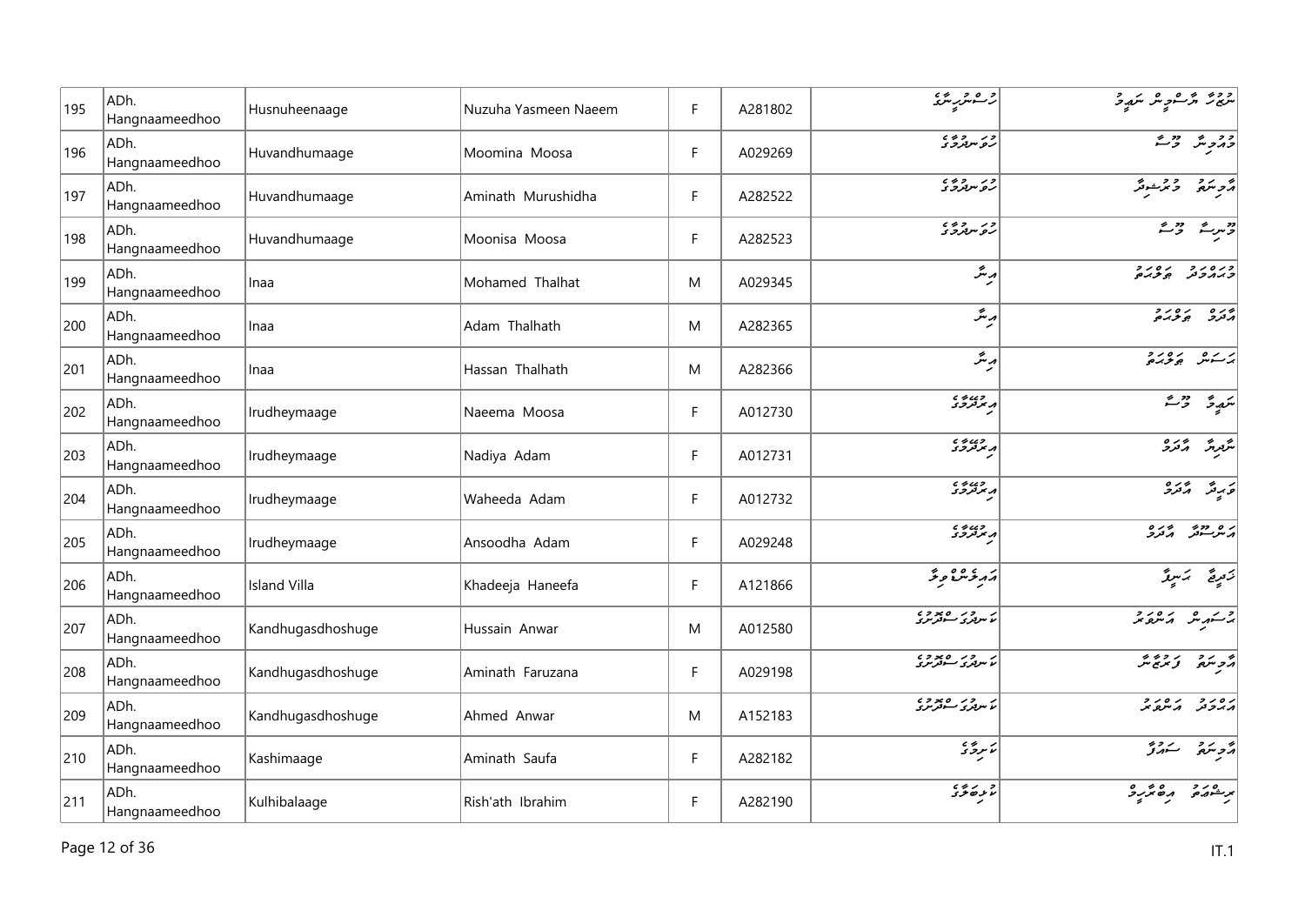| 212 | ADh.<br>Hangnaameedhoo | Luxury Villa       | Moosa Haleem       | M           | A029238 | نړه <sub>نم</sub> <sub>موع</sub> و څ | ا دیگر میگردی<br>ا                       |
|-----|------------------------|--------------------|--------------------|-------------|---------|--------------------------------------|------------------------------------------|
| 213 | ADh.<br>Hangnaameedhoo | Luxury Villa       | Zahiyya Adam       | F.          | A282549 | ئۇي ئىم بىر بەرگە                    | ב הגיה היהם                              |
| 214 | ADh.<br>Hangnaameedhoo | Maajehige          | Nazira Ali         | F.          | A029037 | ا پیچ ر <sub>ئ</sub><br>اقریق سری    | لتنفوش وكمعي                             |
| 215 | ADh.<br>Hangnaameedhoo | Maajehige          | Nagisa Ali         | F.          | A029127 | ء ۽ مريح<br>ح                        | يت <sub>ىقى</sub> ت كەمپ                 |
| 216 | ADh.<br>Hangnaameedhoo | Maajehige          | Nasiha Ali         | F           | A160051 | پرې دي<br>  پرې کورئ                 | لترسيد أكامير                            |
| 217 | ADh.<br>Hangnaameedhoo | Maajehige          | Nadha Adam         | F           | A281834 | پرې دي<br>  پرې کورئ                 | ر په ۱۶۷۴ کېږي.<br>سربگر گرفترن          |
| 218 | ADh.<br>Hangnaameedhoo | Magukolhuge        | Mohamed Jailam     | M           | A273261 | ر ویر و ،<br>تر ی ما لر ی            |                                          |
| 219 | ADh.<br>Hangnaameedhoo | Medhufaru          | Aminath Mufeeda    | F           | A029209 | <sup>ی و</sup> تر تر<br>تر تر تر     | أأزويتهم وتويتر                          |
| 220 | ADh.<br>Hangnaameedhoo | Medhufaru          | Aishath Thamheedha | F.          | A029210 | <sup>ي و</sup> تر تر                 | أما مستوفي المحافي والمحر                |
| 221 | ADh.<br>Hangnaameedhoo | Medhufaru          | Ibrahim Inaaz      | M           | A282515 | ے ور و<br>روتو تر                    | رەپزىر رىتر                              |
| 222 | ADh.<br>Hangnaameedhoo | Medhufaru          | Hassan Nafiu       | ${\sf M}$   | A282517 | <sup>5</sup> ترتر تر                 | ىز سەش سىگروڭ                            |
| 223 | ADh.<br>Hangnaameedhoo | Moonimaage         | Fathimath Ali      | F.          | A029290 | ادو پروند<br>  د سرچرۍ               | وً و د و د کم                            |
| 224 | ADh.<br>Hangnaameedhoo | Moonimaage         | Ahmed Siraj        | M           | A082275 | وه سرچ ی<br>حس                       | أرده روحه المسوحرة                       |
| 225 | ADh.<br>Hangnaameedhoo | Moonimaage         | Mariyam Najla      | F.          | A273325 | وه سرچ ی<br> -                       | سرچ تخر<br>ر ه ر ه<br><del>د</del> بربرگ |
| 226 | ADh.<br>Hangnaameedhoo | Moonimaage         | Nadhuwa Ahmed      | F.          | A273326 | ادو پرېږي<br>اخ                      | ر و پر<br>سربروگ<br>برور و               |
| 227 | ADh.<br>Hangnaameedhoo | Morning Sun        | Ibrahim Rasheed    | ${\sf M}$   | A029242 | ئۇس <sub>ى</sub> تىرى كەنگە          | رەتزىر ترىنوتر                           |
| 228 | ADh.<br>Hangnaameedhoo | <b>Morning Sun</b> | Riyasha Ibrahim    | $\mathsf F$ | A281788 | ا ئۇس <sub>رىقىم</sub> سەنگە         | ىجرەرگە<br>رە ئربە                       |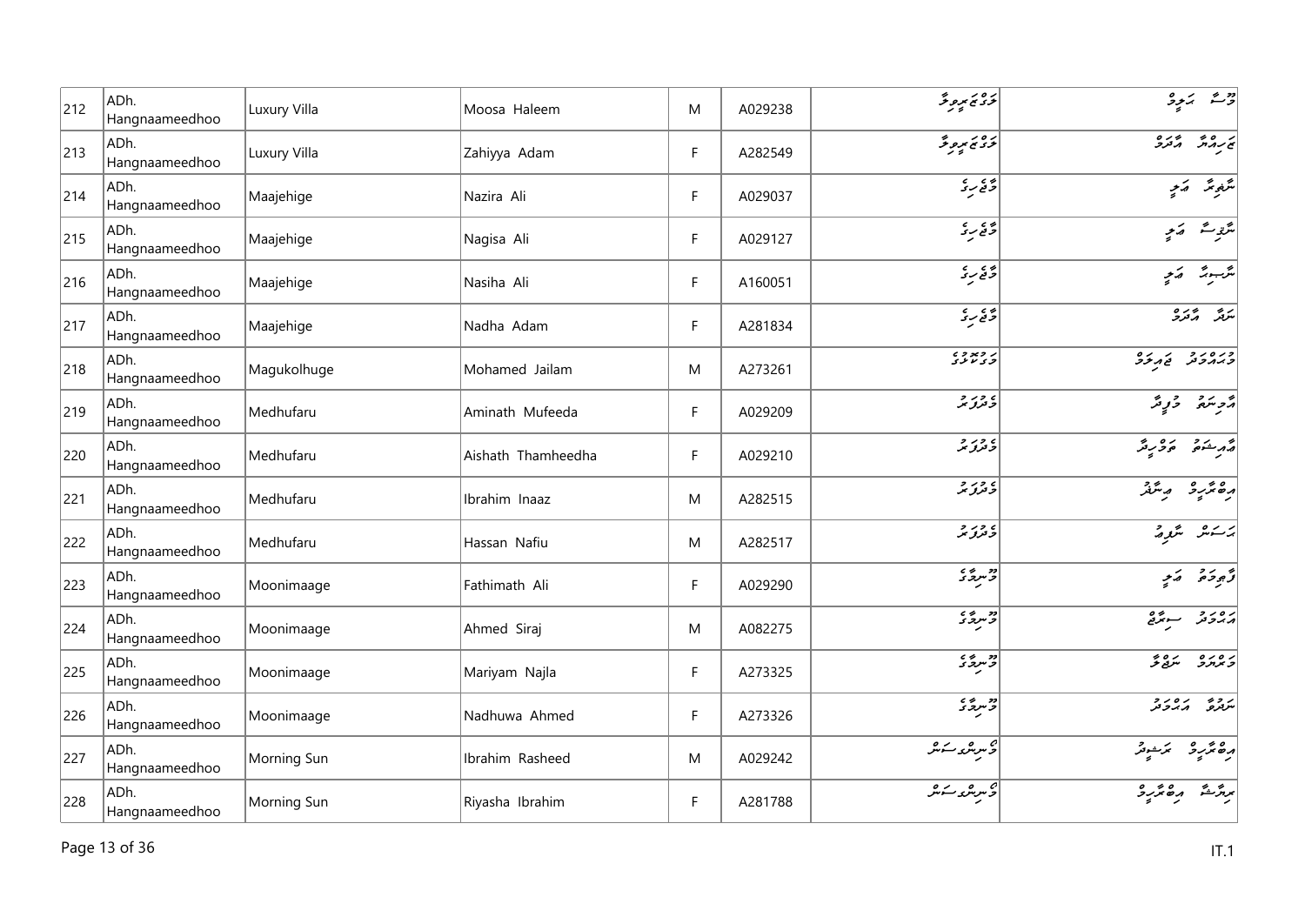| 229 | ADh.<br>Hangnaameedhoo | Morning Sun    | Ahmed Shafiu          | ${\sf M}$ | A281795 | ۇ بىر بىرى كەنگە                          | كرەر دەر ئەر                       |
|-----|------------------------|----------------|-----------------------|-----------|---------|-------------------------------------------|------------------------------------|
| 230 | ADh.<br>Hangnaameedhoo | Nooraaneemaage | Aminath Suneetha      | F.        | A282152 | دو پر<br>سرپر سرچ <sub>ر</sub> ی          | أزجر سرقم فسنستقير                 |
| 231 | ADh.<br>Hangnaameedhoo | Nooraaneemaage | Hussain Suhail        | M         | A282154 | در پر پر دی<br>سر پر سرچ <sub>ک</sub>     | بر مسكر مثل المركز براي            |
| 232 | ADh.<br>Hangnaameedhoo | Nooraaneemaage | Sumraan Ibrahim       | M         | A282158 | جۇيىر پەرى<br>س                           |                                    |
| 233 | ADh.<br>Hangnaameedhoo | Paris          | Zuhaira Mohamed       | F.        | A124955 | بۇ بىر شە                                 | أنج تهريك وره رو                   |
| 234 | ADh.<br>Hangnaameedhoo | Penzeemaage    | Mohamed Shaamih       | M         | A273308 | ې ش <sub>مې</sub> څ <sup>ي</sup>          | ورەر دەر                           |
| 235 | ADh.<br>Hangnaameedhoo | Penzeemaage    | Sausan Adam           | F         | A282327 | ې مر <sub>مو</sub> پر د                   | سەپرىسىش بەردە                     |
| 236 | ADh.<br>Hangnaameedhoo | Penzeemaage    | Hussain Samah         | ${\sf M}$ | A282330 | ې ش <sub>مې</sub> څ <sup>ي</sup>          | بر سکهر شرح مسترد م                |
| 237 | ADh.<br>Hangnaameedhoo | Penzeemaage    | Mohamed Thasneem      | M         | A282334 | ې شمې <sub>و</sub> ژبې                    | ورەرو رەس                          |
| 238 | ADh.<br>Hangnaameedhoo | Raiyasurumaage | Nasheeda Hassan       | F.        | A029235 | ره رحوحه و<br>مرده د سومرو د              | للكرشوش الكاسكانكل                 |
| 239 | ADh.<br>Hangnaameedhoo | Raiyasurumaage | Azuma Amir            | F.        | A071284 | ر ٥ ر _ <i>د و و ٠</i><br>بره ړ ب         | $250 - 250$                        |
| 240 | ADh.<br>Hangnaameedhoo | Raiyasurumaage | Amaal Amir            | F         | A273304 | ر ہ ر ۔ د و و ء<br>مر <i>بو پر جر و</i> ی |                                    |
| 241 | ADh.<br>Hangnaameedhoo | Ranfaru        | Hassan Maajidhu       | M         | A281807 | ر ەر ج<br>مەسمىگە ئىر                     | ىز سەش ئۇ يەش                      |
| 242 | ADh.<br>Hangnaameedhoo | Rey Villa      | Aiman Ibrahim Shihaam | M         | A372272 | تتروقر                                    | أرزوهم المعتربة المستردة           |
| 243 | ADh.<br>Hangnaameedhoo | Rihiveli       | Maryam Ali            | F         | A029158 | ىررى<br>رىر                               | د ه ده کرم                         |
| 244 | ADh.<br>Hangnaameedhoo | Rihiveli       | Nasreena Hassan       | F         | A037966 | ىرىرى بو<br>ئرىر                          | ىكرىشمېرىگە كەسكىلى                |
| 245 | ADh.<br>Hangnaameedhoo | Rihiveli       | Abdul Alym Mohamed    | M         | A282414 | ىررى<br>ترىر تر                           | גם כם גם כגם גב<br>הסתיבה תב בגהבת |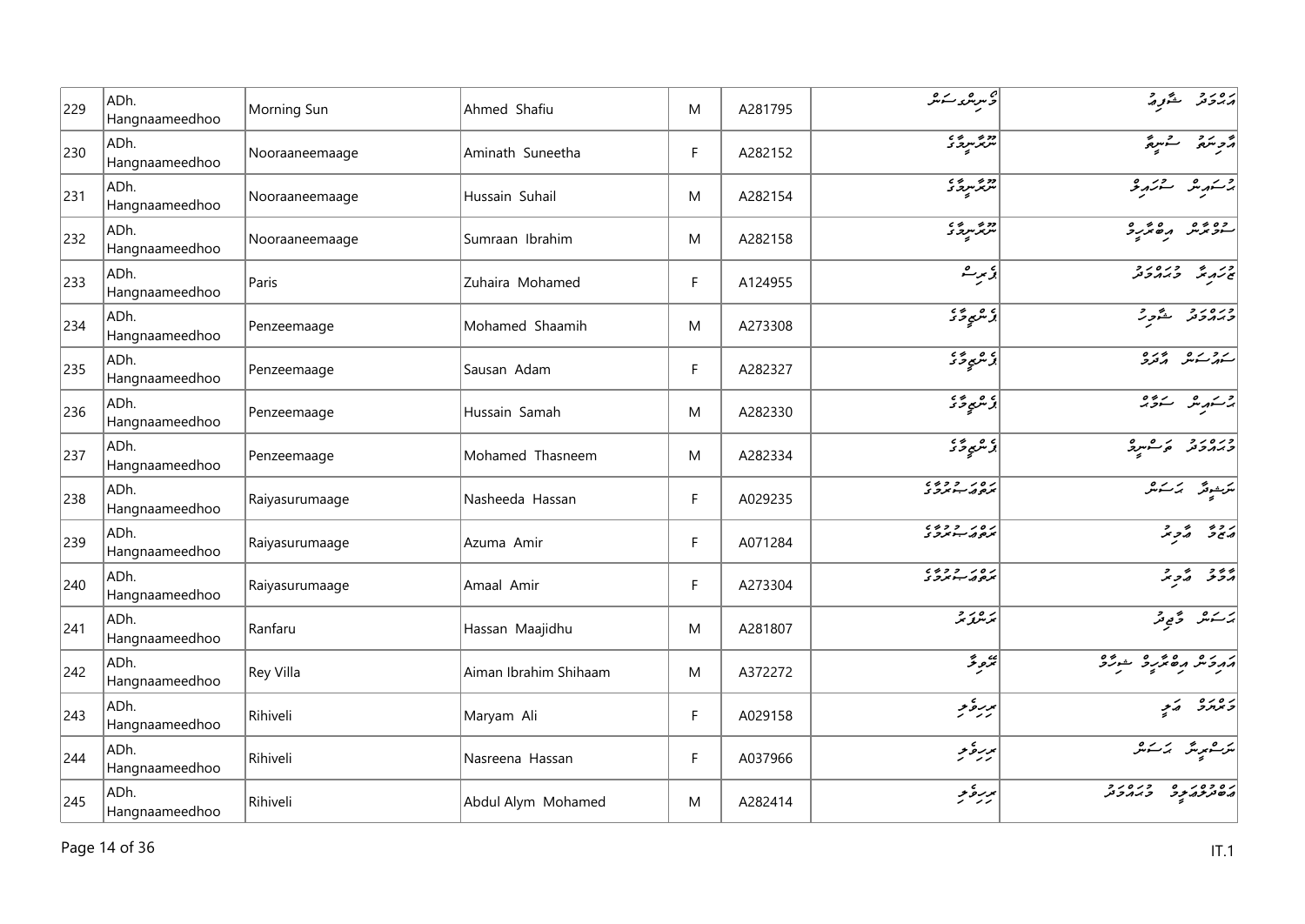| 246 | ADh.<br>Hangnaameedhoo | Rihiveli         | Eenas Mohamed                | F           | A282417 | ىررى<br>رىر                            | برنثر وره دو                                  |
|-----|------------------------|------------------|------------------------------|-------------|---------|----------------------------------------|-----------------------------------------------|
| 247 | ADh.<br>Hangnaameedhoo | Roashaneege      | Ahmed Shareef                | M           | A061225 | ترڪسري                                 | رەرو شەرە                                     |
| 248 | ADh.<br>Hangnaameedhoo | Rose Mead        | Mariyam Sizleen              | F           | A273311 | ص ج ح و ع<br>مريخ ح <sub>و</sub> ع     | و وره<br>سوءح مويثر                           |
| 249 | ADh.<br>Hangnaameedhoo | Rose Mead        | Abdhulla Ayazu               | M           | A323825 | ص ج ح و ع<br>مربع حر ع                 | مَدْهِ مِرْ اللّهِ مَرْمَرَ مِنْ              |
| 250 | ADh.<br>Hangnaameedhoo | Sentuge          | Ahmed Nisham                 | M           | A160030 | ے مر <sub>و</sub> ح ی                  | ره رو سرشوه<br>پرېرو سرشو                     |
| 251 | ADh.<br>Hangnaameedhoo | Shaam            | Yaameen Mohamed<br>Makhthoom | M           | A282513 | ىشۇ                                    | و مه دره دره ده ده.<br>تروینز و پروونز و زمود |
| 252 | ADh.<br>Hangnaameedhoo | Shabunameege     | Hussain Ijlaal               | M           | A282170 | شەھ ئىزىي ك                            | برسكر شروع فرقو                               |
| 253 | ADh.<br>Hangnaameedhoo | Shakeebaa Manzil | Mariyam Shakeeba             | F           | A029314 | شەرە ئەر ئىرى <i>نى</i> بى             | وبروره بذرة                                   |
| 254 | ADh.<br>Hangnaameedhoo | Shakeebaa Manzil | Minval Abdul Haseeb          | M           | A273315 | ىش <i>ەر قۇ</i> ر ھ <sub>ى</sub> بى بى | و مود ده دور د                                |
| 255 | ADh.<br>Hangnaameedhoo | Shakeebaa Manzil | Shuaibulla Saud              | M           | A282431 | شەرە ئەر ھې ئە                         | شهر مدة الله سعد مع                           |
| 256 | ADh.<br>Hangnaameedhoo | Sosunge          | Fazeena Mansoor              | F.          | A029150 | <u>م</u> ئەشرى                         | تو پاڻگ خانگريز ۾                             |
| 257 | ADh.<br>Hangnaameedhoo | Sosunge          | Aboo Shahumad                | M           | A029260 | <u>م سەمىرى</u>                        | پر دو پر و ر و<br>پر ت شه بر <del>و</del> تر  |
| 258 | ADh.<br>Hangnaameedhoo | Stella           | Aishath Aaziya               | $\mathsf F$ | A273332 | <u>ه ۽ وي</u>                          | وكرم شكوته وكالمح وكر                         |
| 259 | ADh.<br>Hangnaameedhoo | Sun Flower       | Mohamed Aarish               | M           | A282403 | ر ه د ور د                             | ورەرو گەرگ                                    |
| 260 | ADh.<br>Hangnaameedhoo | Sun Flower       | Ahmed Irshad                 | M           | A282407 | ر ه د ور د<br>۴۶ تروگونو               | رەرو مەشقىر                                   |
| 261 | ADh.<br>Hangnaameedhoo | Vaarey Villa     | Harisa Ibrahim               | F           | A029208 | عَرَ عَرْ عَرْ                         | أشرقه مقتررة                                  |
| 262 | ADh.<br>Hangnaameedhoo | Vaarey Villa     | Mohamed Sheezan              | M           | A273321 | ۇيمۇقە                                 | ورەرو ھەتمىر                                  |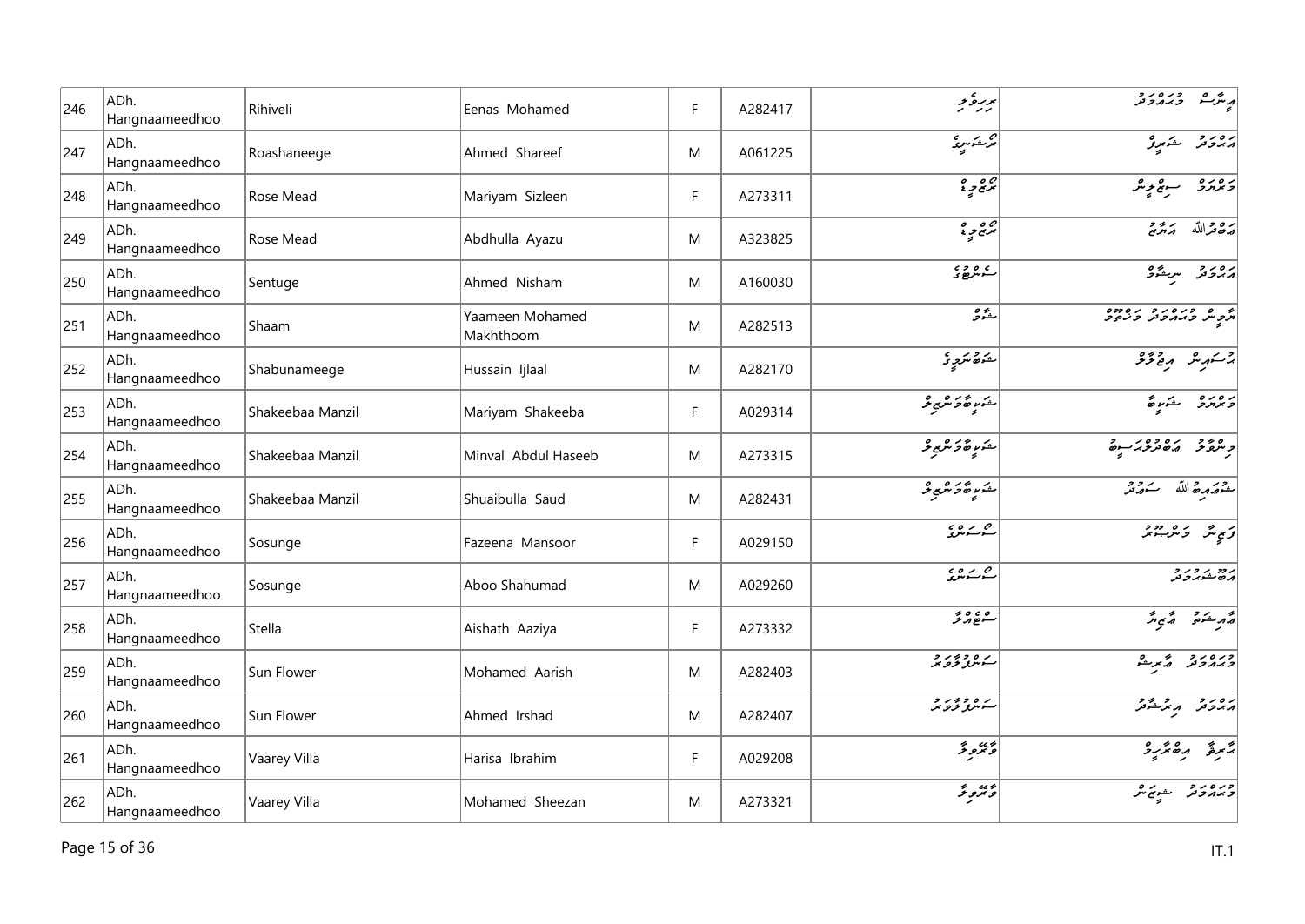| 263 | ADh.<br>Hangnaameedhoo | Veesanmaage        | Ahmed Saamir           | M           | A282530 | ە سەندىرى                                 | ره رو شورو<br>مربروتر شورنر                                         |
|-----|------------------------|--------------------|------------------------|-------------|---------|-------------------------------------------|---------------------------------------------------------------------|
| 264 | ADh.<br>Hangnaameedhoo | Villa De Light     | Abdul Matheen Moosa    | M           | A038087 | وقروخهره                                  | ג 2010 בי מי 2019.<br>ג סינג בקייג - 3 בי                           |
| 265 | ADh.<br>Hangnaameedhoo | Villa De Light     | Mariyam Ageela         | $\mathsf F$ | A282201 | وقروخهره                                  | دەرە    ئەتى ئى                                                     |
| 266 | ADh.<br>Hangnaameedhoo | Vinavi             | Mohamed Zuraaru        | M           | A029183 | ويترو                                     | ورەرو دەر                                                           |
| 267 | ADh.<br>Hangnaameedhoo | Vinavi             | Yaanisa Ibrahim        | F           | A029351 | ويترجر                                    | ومسرت وەمۇرو                                                        |
| 268 | ADh.<br>Hangnaameedhoo | Vinavi             | Neesha Mohamed         | F.          | A273306 | ويتره                                     | و رە ر د<br>تر پروتر<br>سريشگر                                      |
| 269 | ADh.<br>Hangnaameedhoo | Vinavi             | Nashaa Mohamed         | F.          | A273310 | ويترجه                                    | سَرْئَتُہُ<br>و رە ر د<br><i>د ب</i> رگرىر                          |
| 270 | ADh.<br>Hangnaameedhoo | <b>White Coral</b> | Mariyam Shaaheena      | F           | A281892 | ر وه رو<br>ورځ نړن                        | دەرە شەرش                                                           |
|     | ADh. Kunburudhoo       |                    |                        |             |         |                                           |                                                                     |
| 271 | ADh. Kunburudhoo       | Asrafee Manzil     | Fathmath Faruhana      | F           | A068288 | ئەسەئىرى <sub>ي</sub> ئەش <sub>ە</sub> بۇ | وتموضي وترويج                                                       |
| 272 | ADh. Kunburudhoo       | Asrafee Manzil     | Aminath Shifna Ahmed   | F.          | A273657 | ئەسەئىرى <sub>ي</sub> ئەشرىي ئى           | הקיימה בוציית המכת                                                  |
| 273 | ADh. Kunburudhoo       | Daisymaage         | Asma Hussain           | F           | A282424 | ر،<br>پانگ پی تر <sub>ک</sub>             | رُ عَبْرٌ بِرَ سَهْرِ مِرْ                                          |
| 274 | ADh. Kunburudhoo       | Fehige             | Abdulla Yameen         | Μ           | A273605 | ې<br>تور <sub>ک</sub>                     | أرَكَ قَدْ اللَّهُ مُحْرَمِ مِنْ                                    |
| 275 | ADh. Kunburudhoo       | Gulhazaarumaage    | Ali Afaaq              | M           | A282118 | و ه ر پر و پر د<br>د نوربځ برو د          | $\begin{bmatrix} 0 & 0 & 0 \\ 0 & 0 & 0 \\ 0 & 0 & 0 \end{bmatrix}$ |
| 276 | ADh. Kunburudhoo       | Handhuvaree Villa  | Ahmed Mohamed          | M           | A029801 | ئەسەرتۇ سرەپەتتى                          | נפני כנסני<br>גגבע כגגבע                                            |
| 277 | ADh. Kunburudhoo       | Handhuvaree Villa  | Ahmed Shafraaz Mohamed | M           | A282405 | <br>  ئەسەرى بېرە ئى                      | ره ر د مره پر د دره ر د<br>م.ترونر څونو برج و.ت.م.ونر               |
| 278 | ADh. Kunburudhoo       | <b>Happy Night</b> | Ahmed Zayaan           | M           | A403106 | ر و پیرو هی                               | גם ג' ג' בי הריית.<br>הגבית האתיית                                  |
| 279 | ADh. Kunburudhoo       | Hithigasdhoshuge   | Mohamed Nashiu         | M           | A282051 | اره د معدود <del>.</del><br>په د مسرور    | ورەرو شىشەر                                                         |
| 280 | ADh. Kunburudhoo       | Janbumaage         | Mohamed Azeem          | M           | A026837 | ر ه د و و و<br>مخ شری و د                 | ورەرد رو                                                            |
| 281 | ADh. Kunburudhoo       | Javaahirumaage     | Hussain Raif           | M           | A281801 | پر څر چونو ي<br>  پنج ځو پر چر چونو       | بر سکه مشهور محمد و                                                 |
| 282 | ADh. Kunburudhoo       | Javaahiruvadheege  | Khadheeja Ibrahim      | F.          | A029785 | پر څر برگروري<br>  پر گر برگروري          | رَسٍ وَصَرَرٍ وَ                                                    |
| 283 | ADh. Kunburudhoo       | <b>Lily Mead</b>   | Ahmed Razunee Mohamed  | M           | A282377 | مرموج ؟<br>رئيس                           | קסק כן כן כלסק כ<br>ההכת תאית כההכת                                 |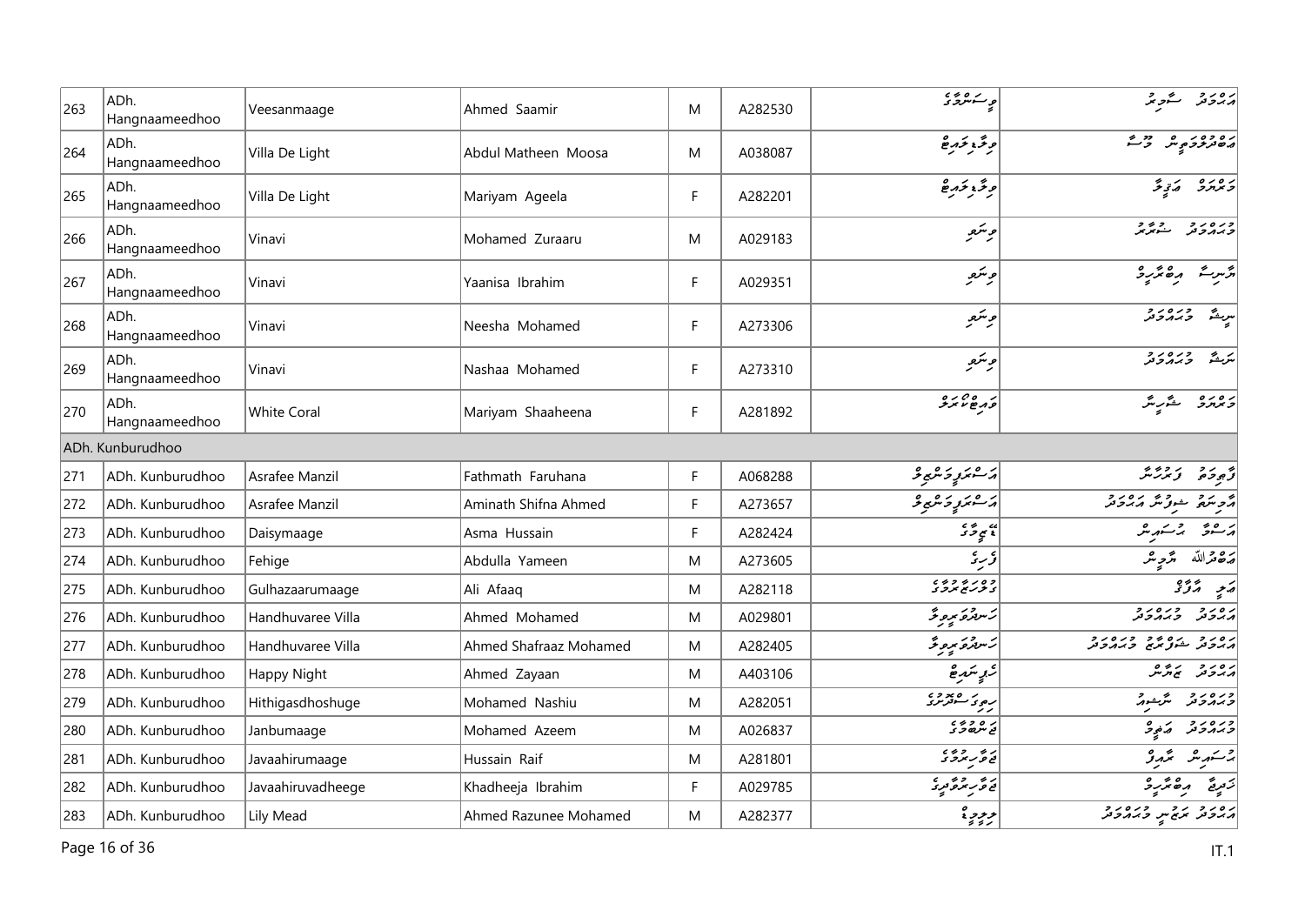| 284 | ADh. Kunburudhoo | Moonimaage    | Fathmath Adam               | F           | A029593 | ادو پروند<br> تر سرچری            | ەرگەر<br>  توجو څخه                                                                                                                                     |
|-----|------------------|---------------|-----------------------------|-------------|---------|-----------------------------------|---------------------------------------------------------------------------------------------------------------------------------------------------------|
| 285 | ADh. Kunburudhoo | Moonimaage    | Ahmed Adam                  | M           | A282028 | دو پرونځ<br>تر سرچنۍ              | ر ه ر و دره<br>مدرو ر مدر                                                                                                                               |
| 286 | ADh. Kunburudhoo | Moonimaage    | Mohamed Visham              | M           | A282029 | ود پرځ ی<br>  د سرچ <sub>ک</sub>  | وره رو در و                                                                                                                                             |
| 287 | ADh. Kunburudhoo | Moonimaage    | Aishath Vishama             | F           | A282030 | دو په په<br>د سرچ د               | مەرشىم وشەۋ                                                                                                                                             |
| 288 | ADh. Kunburudhoo | Moonimaage    | Ahmed Vishah                | M           | A282031 | دد په په<br>د سرچنې               | رەرد بەشر                                                                                                                                               |
| 289 | ADh. Kunburudhoo | Moonimaage    | Hussain Adam                | M           | A405097 | وو<br>د سرچ <sub>ک</sub>          | 2 سەر شەر ئەرد                                                                                                                                          |
| 290 | ADh. Kunburudhoo | Noovilaage    | <b>Mohamed Yaasir Moosa</b> | M           | A273568 | دو په په<br>متر <sub>جو م</sub> و | ورەرو پەر دەم                                                                                                                                           |
| 291 | ADh. Kunburudhoo | Noovilaage    | Ali Mauz                    | M           | A281841 | دد<br>متر <sub>حو</sub> غر        | $rac{2}{5}$ $rac{2}{5}$ $rac{2}{5}$                                                                                                                     |
| 292 | ADh. Kunburudhoo | Noovilaage    | Mohamed Maahid              | M           | A281842 | دد په په<br>سر <sub>گرم</sub> ونو | ورەر د پر                                                                                                                                               |
| 293 | ADh. Kunburudhoo | Raiyvilaage   | Mohamed Zihan               | M           | A282557 | ره<br>بر <sub>گ</sub> ورځۍ        | ورەرو پرگو                                                                                                                                              |
| 294 | ADh. Kunburudhoo | Roashaneege   | Mohamed Yazdan Ali          | M           | A273549 | ترڪسريءَ                          | ورەر د رەپرە مەر                                                                                                                                        |
| 295 | ADh. Kunburudhoo | Saadhee Villa | Mohamed Siruhan             | M           | A282186 | سەمەرە ئ <sup>ۇ</sup>             | وره رو سوره م                                                                                                                                           |
| 296 | ADh. Kunburudhoo | Thiyaramaage  | Mohamed Shamsuddeen         | M           | A282458 | <br>  مورنمرد د                   | ورەرو ئەرە دەرە                                                                                                                                         |
| 297 | ADh. Kunburudhoo | Violet Maage  | Ahmed Mumthaz               | M           | A029772 | ۇ بر ۋە ئ                         | נסנכ כסשם<br>הגבת ככתב                                                                                                                                  |
|     | ADh. Mahibadhoo  |               |                             |             |         |                                   |                                                                                                                                                         |
| 298 | ADh. Mahibadhoo  | Aage          | Aminath Eenaas              | $\mathsf F$ | A398088 | پر ج                              | أأرمن المتحفظ المستراب                                                                                                                                  |
| 299 | ADh. Mahibadhoo  | Alhivilaage   | Ahmed Ziyau                 | M           | A282780 | ەزىرە ۋە                          | גם גד בית<br>הגבע היית                                                                                                                                  |
| 300 | ADh. Mahibadhoo  | Alimasge      | Mohamed Ajuzal              | M           | A355370 | لروبرة                            | כנסנכ נסנס<br>כגמכנג הבאב                                                                                                                               |
| 301 | ADh. Mahibadhoo  | Alires        | Mariyam Shadhiya            | F           | A066946 | أروبره                            | ے تھورنگر<br>ر ه ر ه<br>د بربرگ                                                                                                                         |
| 302 | ADh. Mahibadhoo  | Alires        | Ameena Ali                  | F           | A066947 | أزوبزك                            | أرَجٍ شَرَ أَمْ يَا إِلَيْهِ إِلَيْهِ إِلَيْهِ إِلَيْهِ إِلَيْهِ إِلَيْهِ إِلَيْهِ إِلَيْهِ إِلَيْهِ                                                    |
| 303 | ADh. Mahibadhoo  | Alires        | Aishath Shariha             | F           | A092443 | ر بر بر م                         | ۇ مەشكەتى<br>مەرسىئەمى<br>شەم برگ                                                                                                                       |
| 304 | ADh. Mahibadhoo  | Alires        | Ahmed Saaih                 | M           | A283514 | أرمو بڑے                          | رەرو شهر                                                                                                                                                |
| 305 | ADh. Mahibadhoo  | Amaazu        | Mohamed Nasih               | M           | A028808 | ەردىج                             | ىئرىبىدىر<br>و ر ه ر و<br>و بر پر و تر                                                                                                                  |
| 306 | ADh. Mahibadhoo  | Anbareege     | Hawwa Ramzee                | F           | A028395 | ر ه په سره<br>مرگه سپر            | رە بە<br>برابرى<br>بروم                                                                                                                                 |
| 307 | ADh. Mahibadhoo  | Anbareege     | Aminath Shina               | F           | A356024 | پر شرکته سر <sup>ج</sup>          | أأترشي سيرتكز                                                                                                                                           |
| 308 | ADh. Mahibadhoo  | Aroma         | Niuma Ismail                | F           | A028695 | ړ ده و.<br>د نور                  | $\begin{array}{cc} \bullet & \bullet & \bullet & \bullet \\ \bullet & \bullet & \bullet & \bullet \\ \bullet & \bullet & \bullet & \bullet \end{array}$ |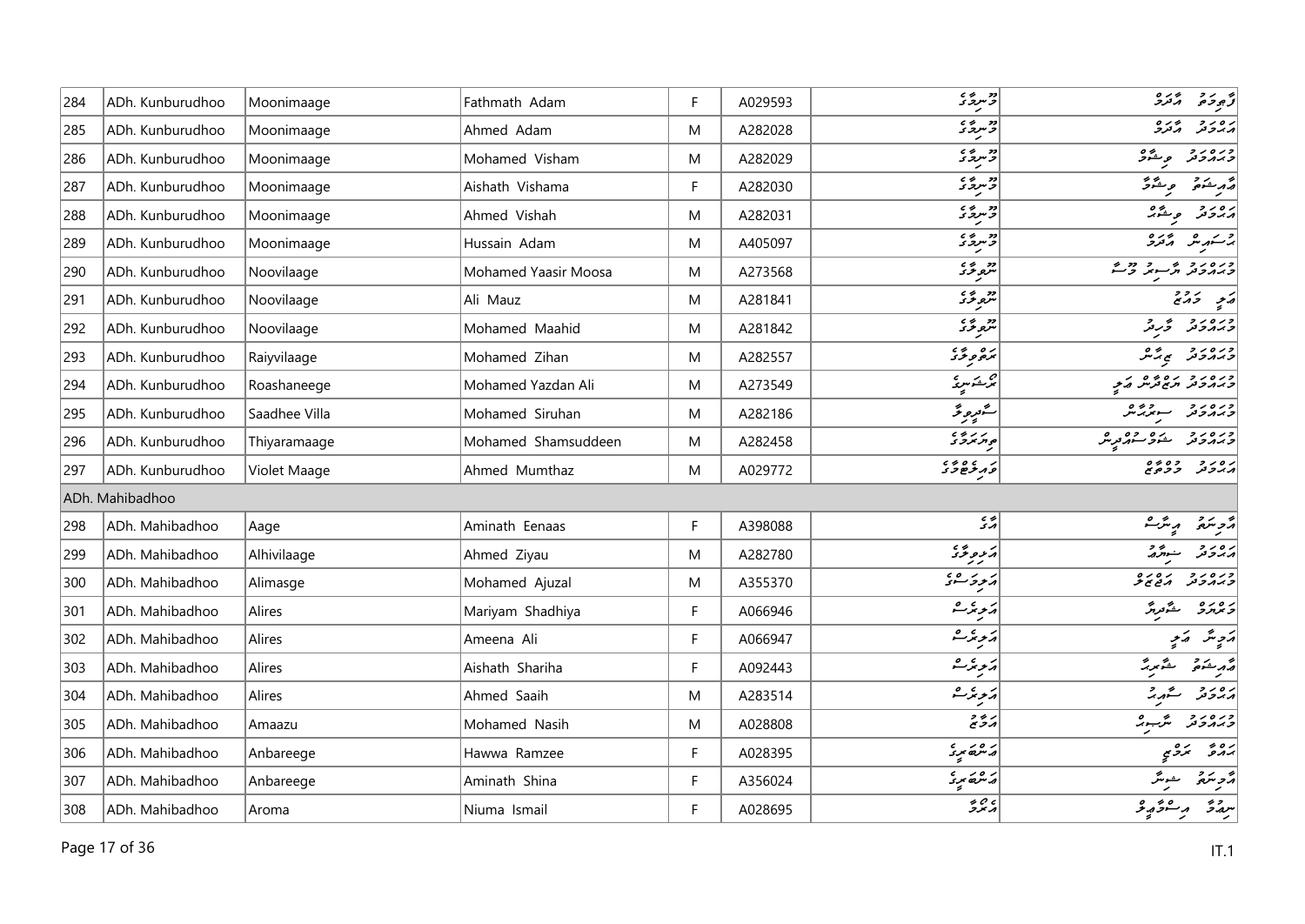| 309 | ADh. Mahibadhoo | Aroma             | Maryam Shiba Rashad       | F           | A376618 | ى مى بو<br>مەنىرى                   | ر وره شرهٔ برشگر                                                                                                                                                                                                                 |
|-----|-----------------|-------------------|---------------------------|-------------|---------|-------------------------------------|----------------------------------------------------------------------------------------------------------------------------------------------------------------------------------------------------------------------------------|
| 310 | ADh. Mahibadhoo | Asrafeege         | Moosa Raeef               | M           | A284027 | پر شه پروپه د                       | دو شهر در در در در در در ایران در در در در در ایران در در در ایران در در دست که در دست در دست در دست در دست در<br>در دست در دست در دست در دست در دست در دست در دست در دست در دست در دست در دست در دست در دست در دست در دست در دس |
| 311 | ADh. Mahibadhoo | Asrafeege         | Ali Nasooh Rasheed        | M           | A378040 | ىر شەنئەر <sub>ى</sub> ئ            |                                                                                                                                                                                                                                  |
| 312 | ADh. Mahibadhoo | Asurumaage        | Imran Mohamed             | M           | A028300 | ر رو و ره د<br>مرسه مرو د           | ם מם כנסנב<br>גבינייני בגגבת                                                                                                                                                                                                     |
| 313 | ADh. Mahibadhoo | Asurumaage        | Adam Im'aan               | M           | A388863 | ر و و پر ،<br>پرستوبری              | ەرەپەر<br>پور ہ<br>پرترنژ                                                                                                                                                                                                        |
| 314 | ADh. Mahibadhoo | Athama Villa      | Mariyam Adam              | $\mathsf F$ | A028357 | برىز ئوقر                           | ر ه ر ه<br><del>د</del> بربرگ<br>پەر ە<br>مەنىرى                                                                                                                                                                                 |
| 315 | ADh. Mahibadhoo | Athamaage         | Mohamed Shauya            | M           | A154189 | ر ر د »<br>د ه <del>ر</del> ر       | و ر ه ر د<br>تر پر تر تر<br>شەرچە ئىر                                                                                                                                                                                            |
| 316 | ADh. Mahibadhoo | Athamaage         | Aminath Ibrahim           | F           | A283075 | ر ر د »<br>پره <del>د</del> د       |                                                                                                                                                                                                                                  |
| 317 | ADh. Mahibadhoo | Athamaage         | Sama Ibrahim              | F           | A283082 | ر ر د »<br>پره <del>ر</del> د       | 5.2000000                                                                                                                                                                                                                        |
| 318 | ADh. Mahibadhoo | Athamaage         | Ismail Riyash             | M           | A344094 | ر ر د »<br>پره <del>ر</del> د       | ر شۇرۇ بىرگى                                                                                                                                                                                                                     |
| 319 | ADh. Mahibadhoo | Athamaage         | Aminath Yanaal Ahmed      | F           | A386718 | ر ر د »<br>پره <del>د</del> د       |                                                                                                                                                                                                                                  |
| 320 | ADh. Mahibadhoo | Athamaage         | Fathimath Ma'aal Ahmed    | F           | A386720 | ر ر د »<br>پره <del>د</del> د       | كر دو روه ده دورو                                                                                                                                                                                                                |
| 321 | ADh. Mahibadhoo | Bageechaage       | Hassan Naja               | M           | A284280 | ر<br>ئەس ئە                         | بركسكر الكرقج                                                                                                                                                                                                                    |
| 322 | ADh. Mahibadhoo | Bahaaruge         | Mohamed Jazlaan           | M           | A284121 | ر و د ء<br>ن <i>ه ر</i> بو د        | ورەرو روپى<br>وبەروىر يى ئۇنىر                                                                                                                                                                                                   |
| 323 | ADh. Mahibadhoo | Bijileege         | Mohamed Najih Moosa       | M           | A283424 | ھ جو پور<br>حرم پور                 | ورەرو شھر وقت                                                                                                                                                                                                                    |
| 324 | ADh. Mahibadhoo | Bijileege         | Aishath Laisa Ismail Faiz | F           | A352076 | ھ بح مور<br>حرم ہ                   | وأرشكتم كرم أمر المستركبون والرمع                                                                                                                                                                                                |
| 325 | ADh. Mahibadhoo | Chaandhanee Villa | Yasir Ali                 | M           | A028748 | ڭۇسترسرە ئە                         | و سرچ <sub>مکم</sub> ر<br>در ملاحق کردگر                                                                                                                                                                                         |
| 326 | ADh. Mahibadhoo | Cheynuge          | Aminath Faidha            | F           | A028761 | ے جو ہ<br>محومتری                   |                                                                                                                                                                                                                                  |
| 327 | ADh. Mahibadhoo | Cheynuge          | Maldha Hassan             | F           | A405100 | ی و ،<br>محم <sup>و</sup> سری       | رەي ئەسەر                                                                                                                                                                                                                        |
| 328 | ADh. Mahibadhoo | Daisymaage        | Afa Rasheedh              | F           | A283468 | ره په پرځ<br>په منځ د               | ر پ <sup>و</sup> پر <sub>شو</sub> ر                                                                                                                                                                                              |
| 329 | ADh. Mahibadhoo | Daisymaage        | Aishath Inma Abdul Hannan | $\mathsf F$ | A383600 | ر<br>پانگ پی پی تر <sub>ک</sub>     | ه در در ۵۶ د ۵۶۵۶۰ و در ۲۶ در ۱۳۶                                                                                                                                                                                                |
| 330 | ADh. Mahibadhoo | Dhanbusuthulige   | Mohamed Fazeel            | M           | A028305 | ر در در در د<br>ترسره شوړي          | ورەرو كېچى                                                                                                                                                                                                                       |
| 331 | ADh. Mahibadhoo | Dhanbusuthulige   | Zeenath Ahmed             | F           | A028816 | ترسره مشهور و<br>ترسره مشهوری       | ي سَمَعَ دَرَ دَرَ                                                                                                                                                                                                               |
| 332 | ADh. Mahibadhoo | Dhethadimaage     | Aishath Moomina           | F           | A028231 | ړ د پر پر پر<br>تره د تر تر         | ومرشكم ومروشر                                                                                                                                                                                                                    |
| 333 | ADh. Mahibadhoo | Dhethadimaage     | Wasma Ahmed               | F           | A351386 | ړ د پر په<br>تره د تر د             | ر ەپ<br>ئ<br>پرور و                                                                                                                                                                                                              |
| 334 | ADh. Mahibadhoo | Dhilkushaage      | Ahmed Mohamed             | M           | A028346 | <sub>قر</sub> و ۾ شگيء <sup>6</sup> | ر <i>סر כ ייח</i> כת<br>הגבת כגהכת                                                                                                                                                                                               |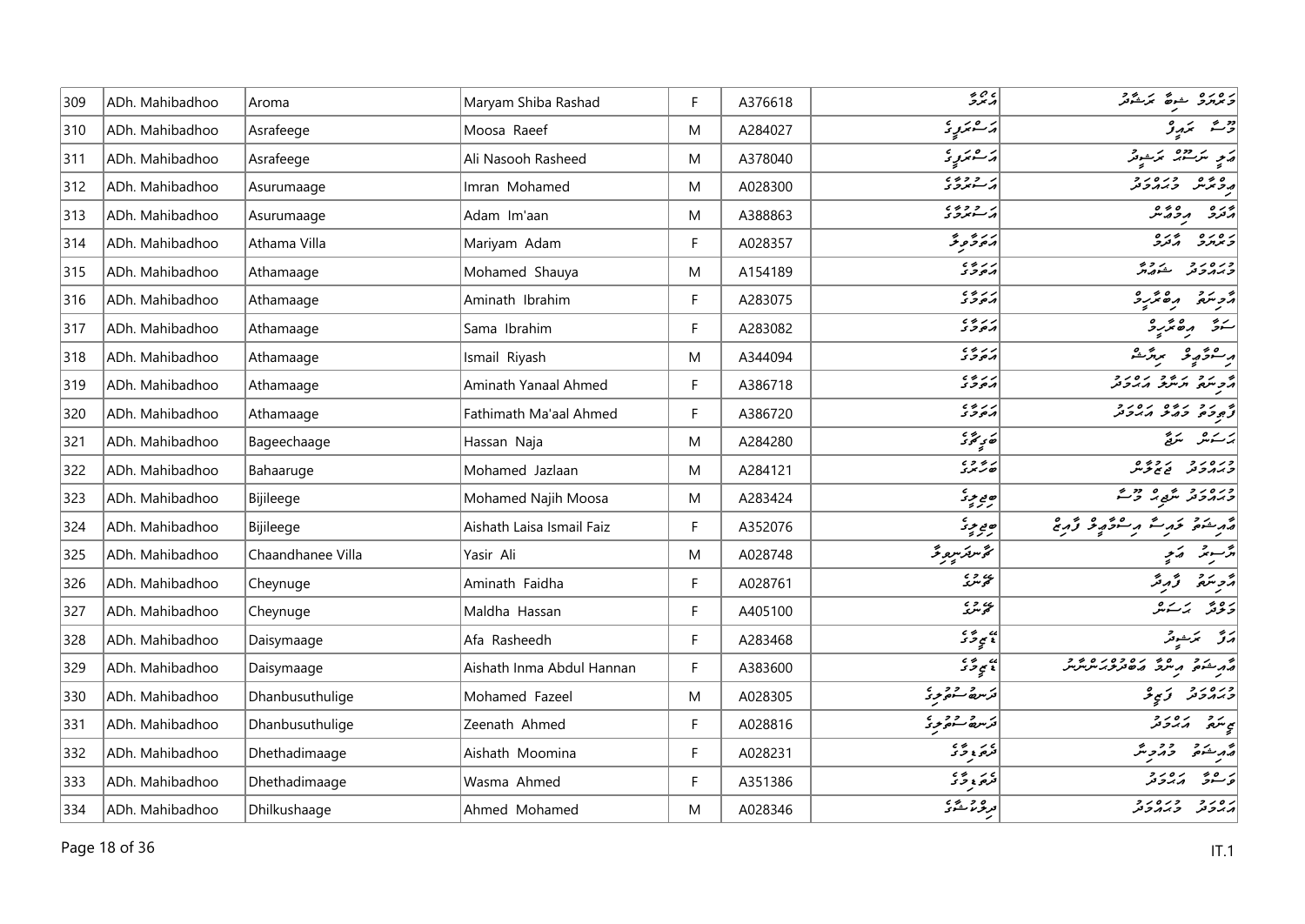| 335 | ADh. Mahibadhoo | <b>Dhoores</b> | Adam Nuzair              | M           | A283002 | دد ،<br>تربر ک                          | تتزيم مرتجه<br>پور ہ<br>پر تعری             |
|-----|-----------------|----------------|--------------------------|-------------|---------|-----------------------------------------|---------------------------------------------|
| 336 | ADh. Mahibadhoo | Dhunfinige     | Aishath Liusha           | F           | A028885 | قرشر ببرء                               | وكرم شكرة والمرمثة                          |
| 337 | ADh. Mahibadhoo | Dhunfinige     | Mohamed Thaaha           | M           | A283547 | قرينگر سرنگه<br>                        | و رە ر د<br><i>د بە</i> گەر<br>چڙ           |
| 338 | ADh. Mahibadhoo | Dhunifaru      | Ibrahim Usamath          | M           | A028709 | قرسر پر تر                              | د شور د<br>مرگ شوه<br>ەرھەترىر <sup>ى</sup> |
| 339 | ADh. Mahibadhoo | Dhunifaru      | Yazeedh Mohamed          | M           | A284461 | لترسور محه                              | و ره ر د<br>تر پر تر تر<br>أترسح فر         |
| 340 | ADh. Mahibadhoo | Eastern Villa  | Hawwa Shaazleen          | $\mathsf F$ | A283586 | وسقة متبوقر                             | $rac{20}{20}$<br>ڪ پ <u>و</u> ٿر            |
| 341 | ADh. Mahibadhoo | Eastern Villa  | Moosa Shaafiu            | M           | A283591 | ار ص <u>قوعت و مح</u>                   | دو مشتر د                                   |
| 342 | ADh. Mahibadhoo | Eggamuge       | Fathimath Shama          | $\mathsf F$ | A283887 | ، ه ر و ،<br>پر پر تر ت                 | تزودة شكر                                   |
| 343 | ADh. Mahibadhoo | Eggamuge       | Aminath Ramiya Mohamed   | F           | A405109 | e o v o c<br>KREE E                     | הכית הכיר כמחכת                             |
| 344 | ADh. Mahibadhoo | Fares          | Mariyam Hafzaa           | $\mathsf F$ | A336877 | ئە ئىر شە                               | رەرە رەپ<br>دىرىرو پەرە                     |
| 345 | ADh. Mahibadhoo | Farudhaa       | Mariyam Shaayaan Hussain | F           | A361016 | ر و بر<br>تر برتر                       | رەرە بەھ ئەسكەش                             |
| 346 | ADh. Mahibadhoo | Fehividhaage   | Ali Najeeb               | M           | A028935 | ای ره ویژه<br><u>افراره و</u> رد        | ړَ په سَوپه ه                               |
| 347 | ADh. Mahibadhoo | Fenfiyaazuge   | Mariyam Manal Moosa      | F           | A403964 | ، ه د پرو،<br>ز سربر پرې                | رەرە رېز دىك                                |
| 348 | ADh. Mahibadhoo | Feyrumaage     | Ibrahim Shanih           | M           | A372875 | در و در د<br>تو بورس                    | رەترىر ئىس                                  |
| 349 | ADh. Mahibadhoo | Finifaru       | Hawwa Izniya             | F           | A283919 | ارسدنه<br>سيس                           |                                             |
| 350 | ADh. Mahibadhoo | Finifenmaage   | Aminath Warda            | F           | A028911 | ر سرگە شر <sup>ى</sup> رى               | أأوسكا وترويح                               |
| 351 | ADh. Mahibadhoo | Finifenmaage   | Asadhulla Abdulla        | M           | A284331 | وسوعدة                                  | مَرْ حَمَّدَاللَّهُ مَّ صَحَّدَاللَّهُ      |
| 352 | ADh. Mahibadhoo | Finihiyaage    | Hawwa Raviya Ali         | F           | A387262 | و سربر پر <sup>ی</sup><br>بر بر بر      | برە پۇ ئۇر كەر                              |
| 353 | ADh. Mahibadhoo | Fithuroanuge   | Hawwa Shirany            | F           | A028230 | ده وه و،<br>وه ترسر                     | ر ہ ء<br>براد ب<br>ے پڑ سر<br>مر            |
| 354 | ADh. Mahibadhoo | Fithuroanuge   | Aminath Nishreen         | $\mathsf F$ | A282823 | وه وه<br>وه مرسر                        | سرڪيوسر<br>ۇ جە ئىدە                        |
| 355 | ADh. Mahibadhoo | Fiyaathoshige  | Adam Zahir               | M           | A027290 | و پر پر<br>تر مربو سر پر                | $\frac{2}{3}$ $\frac{2}{3}$ $\frac{2}{3}$   |
| 356 | ADh. Mahibadhoo | Gahaa          | Anoof Ahmed Atheef       | M           | A331222 | ىزچ                                     | ג ככם גם גב גב.<br>הייער הגבע הפֶל          |
| 357 | ADh. Mahibadhoo | Gulaabeege     | Ahmed Gasim              | M           | A149809 | د و ه<br>د ژه د                         | رەرد ۋىسو                                   |
| 358 | ADh. Mahibadhoo | Gulbakaage     | Adam Rasheed             | M           | A044367 | و و ر پر ۽<br><sub>ک</sub> موڻ <i>س</i> | أمراده المرسومر                             |
| 359 | ADh. Mahibadhoo | Gulbakaage     | Aishath Dheema           | F           | A283353 | و ه ر پر پر<br>د <del>تر</del> ه مړ     | پ <sup>ر</sup> ديگر ج                       |
| 360 | ADh. Mahibadhoo | Gulbakaage     | Mohamed Layaan           | M           | A333599 | وه ر پر د<br>د <del>ن</del> ره مړ       | ورەر دىرى<br>جەمەدىر كەرش                   |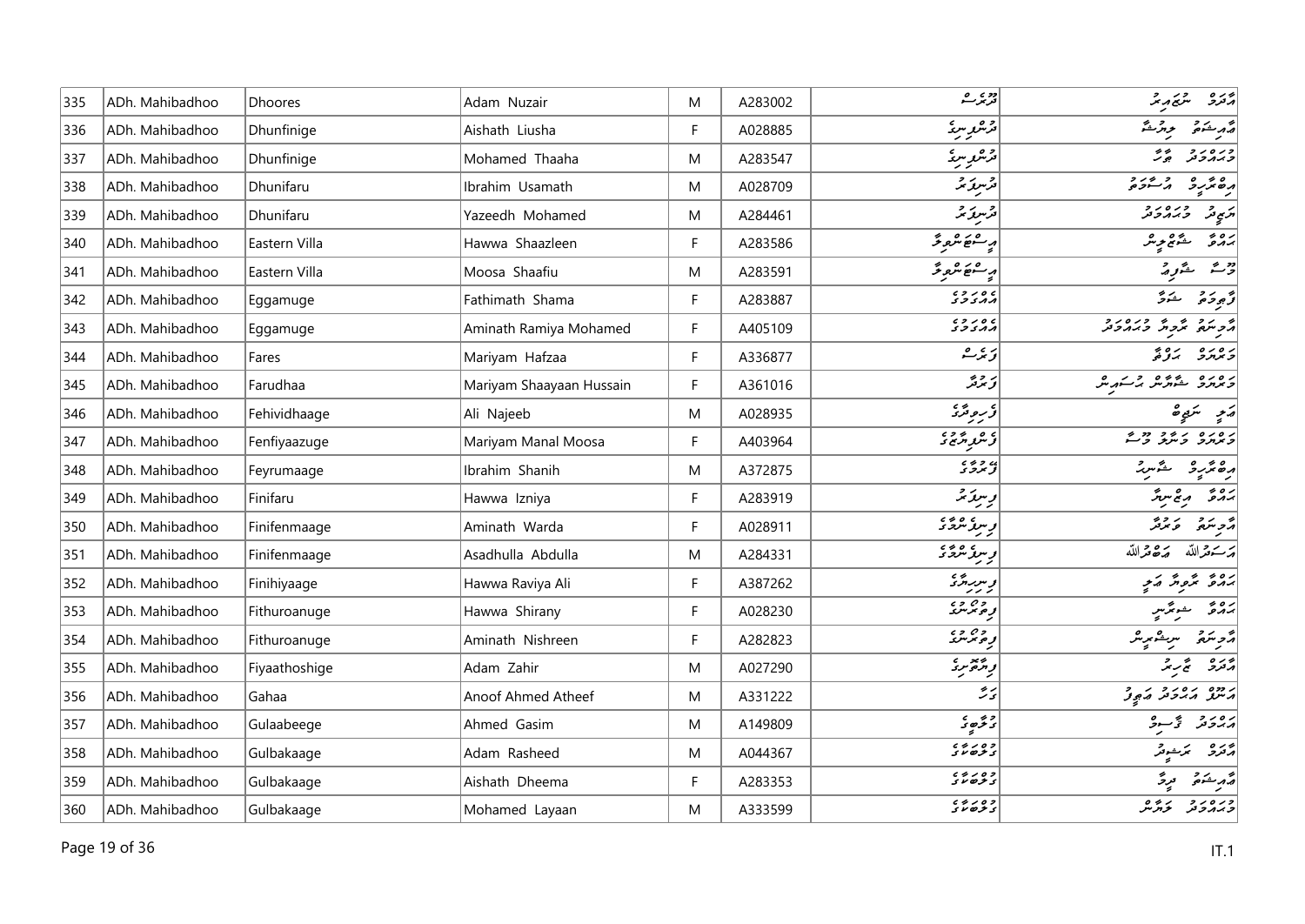| 361 | ADh. Mahibadhoo | Gulfaamuge         | Mohamed Nihan        | M           | A283747 | د ه و و ،<br>د ترتو تر د                       | سررشر<br>و ر ه ر د<br>تر بر بر تر                        |
|-----|-----------------|--------------------|----------------------|-------------|---------|------------------------------------------------|----------------------------------------------------------|
| 362 | ADh. Mahibadhoo | Gulisthaanuge      | Arifa Faiz           | F           | A028838 | د په همځ وي<br>د پوسکوه مرد                    | ترمرج<br>پرېز ته کليمونه<br>مر                           |
|     |                 |                    |                      |             |         |                                                | ج چې په                                                  |
| 363 | ADh. Mahibadhoo | Gulisthaanuge      | Zulfa Faiz           | F           | A040415 | د په موږي<br>  د پور موږ مرد                   | ۇ مەتج                                                   |
| 364 | ADh. Mahibadhoo | Gulshaneege        | Adam Tholal          | M           | A147724 | ر و شکار دیگر<br>د کل مشخصی می                 | یز رہ<br>درگر<br>بجرڅر و                                 |
| 365 | ADh. Mahibadhoo | Gulshaneege        | Saddam Abdul Razzag  | M           | A284211 | د <sub>گر</sub> ىندىس <sub>ى</sub><br>         | נס מי כי נס כס ניס מי בי<br>הינות בנים הוא מי המי מי בי  |
| 366 | ADh. Mahibadhoo | Gulshaneege        | Thoha Abdul Razzag   | M           | A348331 | و و شر سر <sup>ج</sup>                         | ני נפכסנסיבי                                             |
| 367 | ADh. Mahibadhoo | Gulzaaruge         | Thaiba Abdul Ganee   | F           | A029012 | و ه پر و ء<br>ۍ څريخ بوړ                       | أبجرة مقترح ومسر                                         |
| 368 | ADh. Mahibadhoo | Gulzaaruge         | Mohamed Abdul Ghanee | M           | A081383 | و ه پر و ،<br>د نژيخ بود                       | وره روحد ره وه در سر<br>حدروند مصر خارش                  |
| 369 | ADh. Mahibadhoo | Gulzaaruge         | Ali Aafaaq           | M           | A283122 | و ه پر و ،<br>د نژيخ بود                       | $\frac{2}{3} \frac{2}{3} \frac{2}{3}$                    |
| 370 | ADh. Mahibadhoo | Gurahaage          | Shameema Ali         | $\mathsf F$ | A029026 | و ر و ،<br>ی بورگ                              | لمكوفي الكامج                                            |
| 371 | ADh. Mahibadhoo | Halaveli           | Mohamed Yaaminu      | M           | A284217 | ترىخ و                                         | ورەرو ئوچىر                                              |
| 372 | ADh. Mahibadhoo | Handhuvarumatheege | Ahmed Imran          | M           | A284130 | ر سرور ور<br>رسرپره برومړی                     | رەر دەپر                                                 |
| 373 | ADh. Mahibadhoo | Handhuvarumatheege | Aishath Imthinaan    | F           | A397729 | ر سرچر ور<br>رسرچر <sub>ي مرکز جوي</sub>       | مەر شەقى بەر ئاھرىشىر                                    |
| 374 | ADh. Mahibadhoo | Havaasaa           | Hawwa Nasra Saeed    | $\mathsf F$ | A121868 | ر پۇسىگە                                       | رەم ئىر ۋە ئەر                                           |
| 375 | ADh. Mahibadhoo | Haveeree Manzil    | Hawwa Haniyya        | F           | A284563 | ئەھمىيە ئەممىي قە                              | بروء برسمائه                                             |
| 376 | ADh. Mahibadhoo | Haveeree Manzil    | Ibrahim Haneef       | M           | A284564 | ر <sub>َءٍ بردَ مُرْ<sub>بِع</sub> وَ</sub>    | رە ئەر ئىبر                                              |
| 377 | ADh. Mahibadhoo | Heenaagasdhoshuge  | Ali Shuvau           | M           | A102001 | ر پیچه ر ۲۶ و ۲<br>بر متری سونوری              | $rac{222}{100}$ $rac{2}{5}$                              |
| 378 | ADh. Mahibadhoo | Heenaagasdhoshuge  | Hassanul Misk        | M           | A126478 | ر شر ره بو و ،<br>په شر سونترنرۍ               | ىز سەنترى <sub>ۋىچە</sub> ر ق                            |
| 379 | ADh. Mahibadhoo | Heenaagasdhoshuge  | Hussain Samah        | M           | A131612 | ر میگر می برو د<br>بر مترکز مسلومتری           | چرىسى سىۋچ                                               |
| 380 | ADh. Mahibadhoo | Heenaagasdhoshuge  | Ah'san Shaheem       | M           | A141829 | ر پیمر مر و و و<br>بر متری سونتوری             | رەك ئىر ئى                                               |
| 381 | ADh. Mahibadhoo | Heenaagasdhoshuge  | Ibrahim Shifaz       | M           | A282864 | ار پیمرے میروء<br>ابر متری سوفرمر <sub>ی</sub> | ە ھەترىرى<br>بر ھەترىرى<br>ے وگ <sup>ی</sup><br>مشوقر می |
| 382 | ADh. Mahibadhoo | Heenaagasdhoshuge  | Maisa Shaheem        | F           | A372921 | ر پېژو د ده ده د                               |                                                          |
| 383 | ADh. Mahibadhoo | Heenaage           | Mohamed Irshad       | M           | A028669 | ر سر پر                                        | وره رو د ورود<br>وبردونر بربرشونر                        |
| 384 | ADh. Mahibadhoo | Heenaamaage        | Mohamed Ahadulla     | M           | A405846 | ارپژوي                                         | ورەرو پرتەللە                                            |
| 385 | ADh. Mahibadhoo | Heenaamaage        | Ibrahim Aalim Adam   | M           | A406532 | ر پڙو ۽<br>په                                  | رە ئەر ئە ئەر ئەندە                                      |
| 386 | ADh. Mahibadhoo | Hithaffinivaage    | Shabana Adam         | F           | A010012 | رۇ ئروپىرۇ ئ                                   | شەڭ ئەرە                                                 |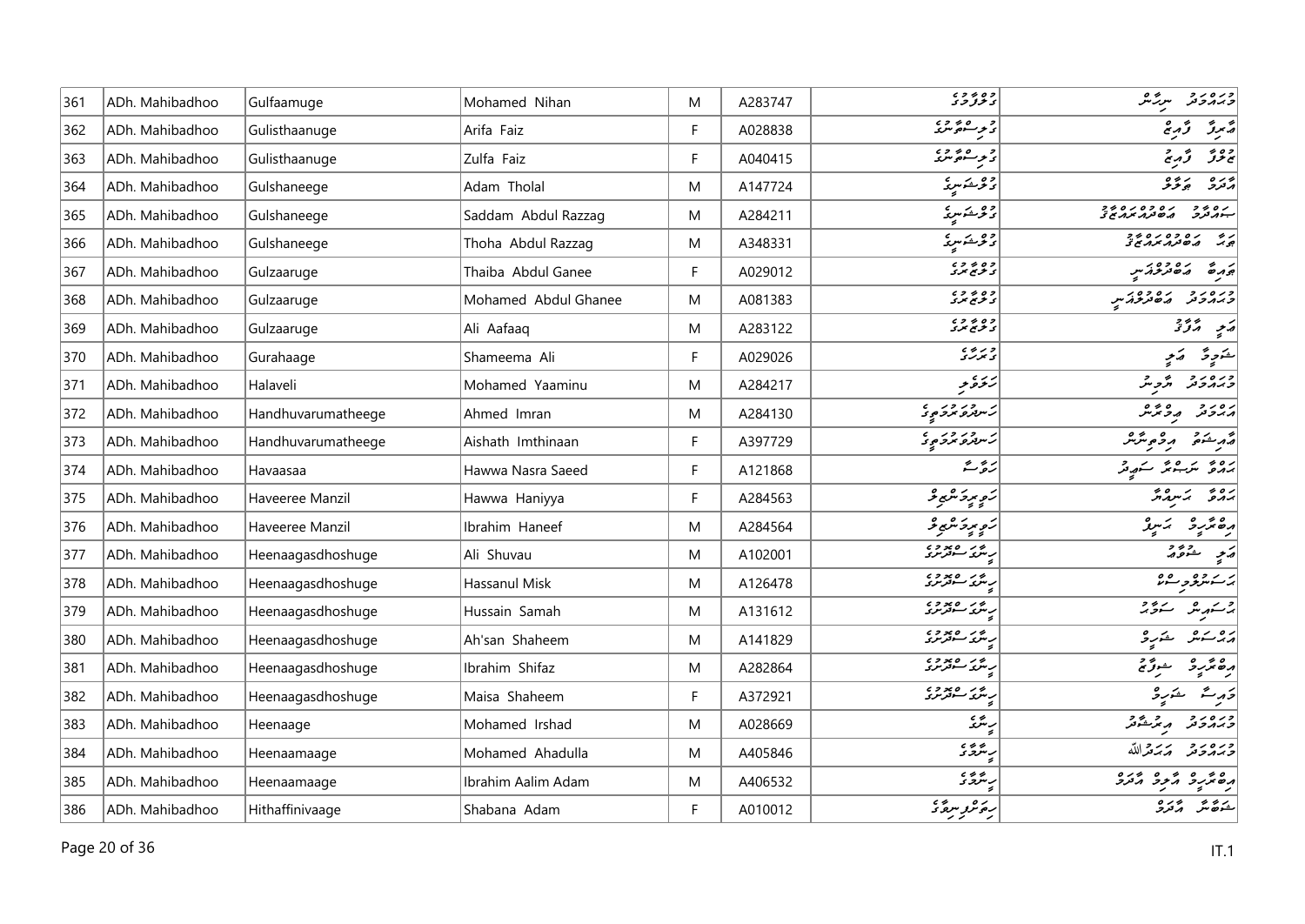| 387 | ADh. Mahibadhoo | Hithaffinivaage   | Moosa Zameer          | M           | A010014 | رەڭروپىر <u>ە؟</u>                    | الترميحه<br>ىج جەنتىر                            |
|-----|-----------------|-------------------|-----------------------|-------------|---------|---------------------------------------|--------------------------------------------------|
| 388 | ADh. Mahibadhoo | Hudhufinifenmaage | Qasim Shah            | M           | A028620 | ا د و سره عدد و د م                   | ستذر<br>وسبار<br>ر                               |
| 389 | ADh. Mahibadhoo | Hudhumaage        | Mariyam Warda         | F           | A028803 | و و د د<br>رکورۍ                      | ر ه ر ه<br><del>و</del> بوبرو<br>ر و ر<br>ح برتر |
| 390 | ADh. Mahibadhoo | Irumatheege       | Gasim Samaam          | M           | A284159 | ېر بر دې<br>بر بر دې                  | چ<br>تر سرچ<br>سەۋە                              |
| 391 | ADh. Mahibadhoo | Irumatheege       | Samooh Ali            | M           | A404516 | ېر بر دې<br>بر بر دې                  | استعصر المجمع                                    |
| 392 | ADh. Mahibadhoo | Janbumaage        | Aik Mohamed Jaweez    | M           | A326369 | ر ه د و »<br>تع سرحه تر د             |                                                  |
| 393 | ADh. Mahibadhoo | Javaahiru         | Jaufar Mohamed        | M           | A028958 | ئە ئۇ س <sup>ىر</sup>                 | נ כנים ניסים<br>המציע במחבת                      |
| 394 | ADh. Mahibadhoo | Kanmatheege       | Hawwa Adam            | F           | A028253 | برويري                                | ر ہ ء<br>پر پر تو<br>پور ہ<br>مرتون              |
| 395 | ADh. Mahibadhoo | Kanmatheege       | Ali Akhthar           | M           | A063522 | بر عربي تحريج                         | أوسم أورد و                                      |
| 396 | ADh. Mahibadhoo | Karankaage        | Saeeda Adam           | $\mathsf F$ | A028420 | ر ر ه و ،<br>ما <del>ب</del> رمبرنا د | سَمرِ مَرَّ مَرَّ مَرَّ مَرَّ مَرَّ مَرَّ مِرْ   |
| 397 | ADh. Mahibadhoo | Karankaage        | Mohamed Makhthoom     | M           | A341987 | ر ر ه و د ،<br>ما مرس د د             | כנסנכ נסמם<br>כגמבת כנסב                         |
| 398 | ADh. Mahibadhoo | Karankaage        | Aishath Shaahaa       | F           | A341989 | ر ر ه و و ،<br>ما مرس                 | و ديده شود.<br>د مشور شود                        |
| 399 | ADh. Mahibadhoo | Karankaage        | Aminath Shadha        | F           | A387603 | ر ر ه و ،<br>ما <del>ب</del> ر س      | أأدم المحمد المستوفر                             |
| 400 | ADh. Mahibadhoo | Karankaage        | Hassan Absal          | M           | A388576 | ر ر ه و ،<br>ما <del>ب</del> ر س      | بر كىشى مەھ كىلى                                 |
| 401 | ADh. Mahibadhoo | Kenereege         | Ahmed Rasheed         | M           | A028271 | ى ئەيدى<br>مامىرىيو ي                 | دەرو گرېئونر                                     |
| 402 | ADh. Mahibadhoo | Kinaaraa          | Hawwa Nasha           | F           | A385136 | بويترند                               | رەپ ئىر                                          |
| 403 | ADh. Mahibadhoo | Kudhimaage        | Shifla Adam           | F           | A028711 | د د و ء<br>ما تورد د                  | شوژگر<br>ەرگەر                                   |
| 404 | ADh. Mahibadhoo | Loovar            | Bassam Hassan         | M           | A407353 | دور<br>مور سر                         | ە ئەشقى<br>برسەپىر                               |
| 405 | ADh. Mahibadhoo | Maafaru           | Abdulla Zaeem         | M           | A111211 | په رحمه<br><del>ر</del> تو تنر        | حقة الله تجديده                                  |
| 406 | ADh. Mahibadhoo | Maajehige         | Shahla Rasheed        | F           | A028918 | ر ده در ده<br>تر بی مرک               | التوركي المرتفوض                                 |
| 407 | ADh. Mahibadhoo | Maajehige         | Mariyam Rasheed       | F           | A028982 | ی ء<br>5 فع مر د                      | رەرە بەشەر<br><i>دىن</i> ەركى بەشەر              |
| 408 | ADh. Mahibadhoo | Maajehige         | Aiman Rasheed         | M           | A283156 | یز ج<br>قرقع سر تر                    | كمركر كمرشوقر                                    |
| 409 | ADh. Mahibadhoo | Maajehige         | Aishath Ashwa         | F           | A283157 | ی ء<br>قرقع سر تح                     | و<br>مگر شوی کرشوی                               |
| 410 | ADh. Mahibadhoo | Maajehige         | Eena Naseem           | F           | A283158 | ی ء<br>قرقع سر تح                     | ر پڻر گريا پڻو                                   |
| 411 | ADh. Mahibadhoo | Maajehige         | Ibrahim Samau         | M           | A283160 | ی ی می<br>ترقع مر <sub>ک</sub>        | وە ئۈرۈ<br>سەدە                                  |
| 412 | ADh. Mahibadhoo | Maajehige         | Mohamed Muaan Mansoor | M           | A338673 | ی ء ر ء<br>ترقع سر تر                 | כנסג כ כשים גם מכ<br>כגובבת כולית בית-יב         |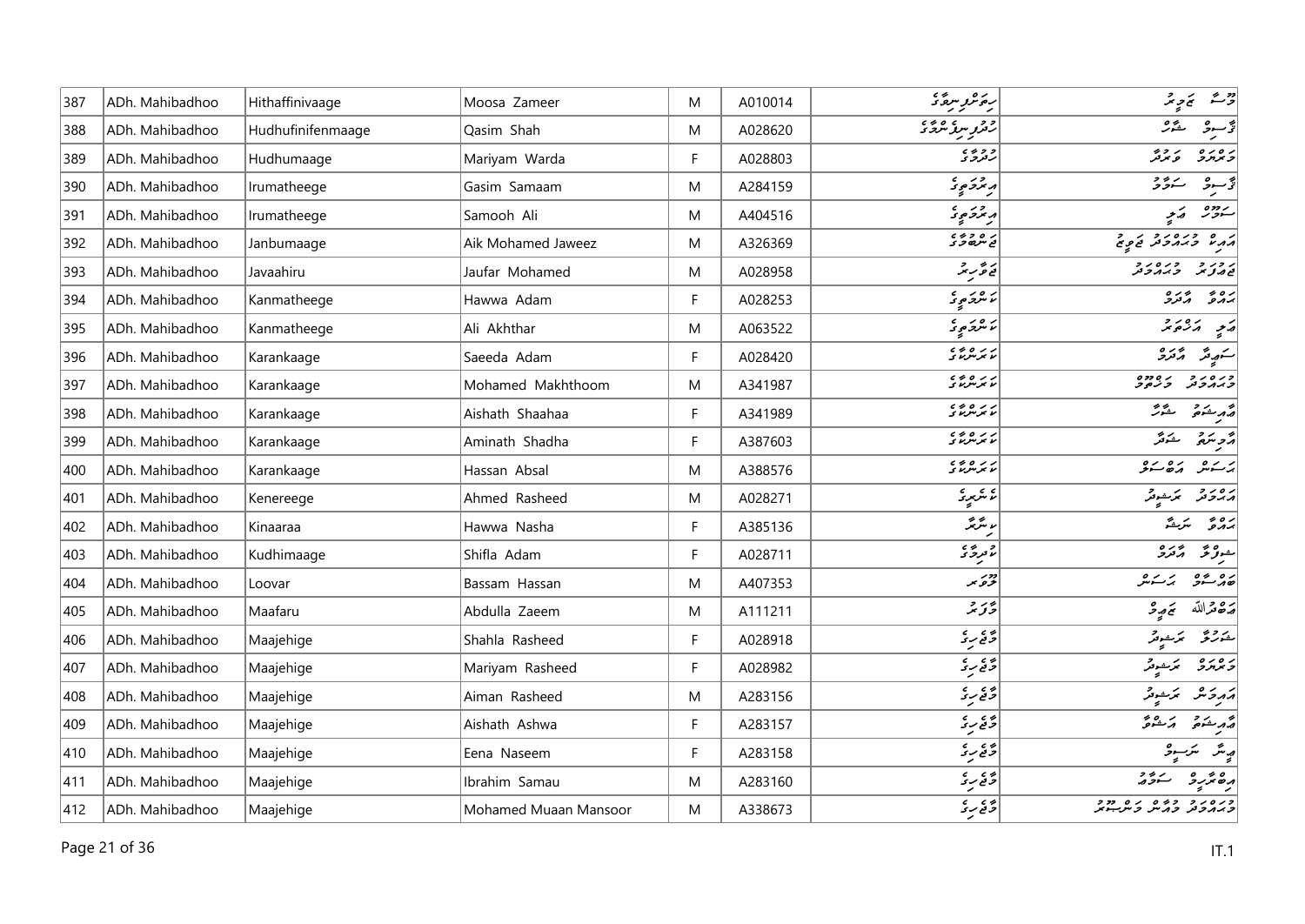| 413 | ADh. Mahibadhoo | Maajehige       | Aishath Shara            | F         | A354396 | لځ چې دي.<br> خلص سر               | م ديدة من من المحدد المحدد بن المحدد المحدد المحدد المحدد المحدد المحدد المحدد المحدد المحدد المحدد المحدد الم<br>المحدد المحدد المحدد المحدد المحدد المحدد المحدد المحدد المحدد المحدد المحدد المحدد المحدد المحدد المحدد المحد |
|-----|-----------------|-----------------|--------------------------|-----------|---------|------------------------------------|----------------------------------------------------------------------------------------------------------------------------------------------------------------------------------------------------------------------------------|
| 414 | ADh. Mahibadhoo | Maavel          | Mohamed Atheek           | ${\sf M}$ | A160042 | ر د ه<br>ترونو                     | כנסנכ גב                                                                                                                                                                                                                         |
| 415 | ADh. Mahibadhoo | Malas           | Abdulla Midhuhath Fahmy  | M         | A282914 | ئە ئەر <u>م</u>                    | وصدالله وقربره وكرو                                                                                                                                                                                                              |
| 416 | ADh. Mahibadhoo | Manzil          | Shauma Abdul Sattar      | F         | A075557 | ئەنگە بۇ                           | ر و په ده وه ره د و د<br>شوهر در هغره سومرو پر                                                                                                                                                                                   |
| 417 | ADh. Mahibadhoo | Maruvaareedhuge | Ibrahim Nooradhdheen     | M         | A284107 | پر چې په چې د<br>  چې پېڅوننې په پ | תפית כ בניפנית                                                                                                                                                                                                                   |
| 418 | ADh. Mahibadhoo | Masodige        | Mohamed Husham           | ${\sf M}$ | A282368 | ىر ھېچە ئ                          | ورور و در دو                                                                                                                                                                                                                     |
| 419 | ADh. Mahibadhoo | Masodige        | Ahmed Humam              | M         | A282372 | ر معر ،<br>تر سهر دی               | ره رو و وه                                                                                                                                                                                                                       |
| 420 | ADh. Mahibadhoo | Medhufaru       | Ibrahim Fauzaan          | M         | A353690 | <sup>ي و</sup> تر تر<br>تر تر تر   | مەھەر بەلىمى بەلىر                                                                                                                                                                                                               |
| 421 | ADh. Mahibadhoo | Meenaaz         | Aishath Nadeema          | F         | A028905 | جریٹرچ                             | و<br>مەستەمى سىرىگى                                                                                                                                                                                                              |
| 422 | ADh. Mahibadhoo | Meezaan         | Runa Ramiz               | F         | A284363 | جەنچىگر                            | ا پرېش پر پر دي<br>ابريش پر پر                                                                                                                                                                                                   |
| 423 | ADh. Mahibadhoo | Mohoreege       | Moosa Shinaan            | M         | A284293 | پوسر م<br>  خرم میرو               | وجر ش <sub>گر</sub><br>مرسم                                                                                                                                                                                                      |
| 424 | ADh. Mahibadhoo | Muniyaage       | Aminath Raiha            | F         | A405113 | د سرگری<br>تر سرگری                | أرمز<br>بمەرجى                                                                                                                                                                                                                   |
| 425 | ADh. Mahibadhoo | <b>Naares</b>   | Binya Ibrahim            | F         | A165895 | متزبر عه                           | رەپزېر<br>ەسەر                                                                                                                                                                                                                   |
| 426 | ADh. Mahibadhoo | Nafa            | Mohamed Muthasim         | ${\sf M}$ | A028760 | سَرَدٌ                             | 0 122 21012<br>22012 22012                                                                                                                                                                                                       |
| 427 | ADh. Mahibadhoo | Nafa            | Nasrulla Ibrahim         | ${\sf M}$ | A284309 | ىترتمە                             | ىئربە چراللە مەھەمگەر بى                                                                                                                                                                                                         |
| 428 | ADh. Mahibadhoo | Nafa            | Hawwa Lamha Ahmed Majeed | F         | A372473 | سَرَوٌ                             |                                                                                                                                                                                                                                  |
| 429 | ADh. Mahibadhoo | Nanreethimaage  | Mohamed Shifaaz          | M         | A284350 | ئىر شرىيە مەدىبى<br>سىر شرىيە      | ورەرو ئىرۇم                                                                                                                                                                                                                      |
| 430 | ADh. Mahibadhoo | Nasfaru         | Fathimath Aamal          | F         | A028888 | ىئەت ئەستىر                        | وً و دو و و و دو و                                                                                                                                                                                                               |
| 431 | ADh. Mahibadhoo | Nasfaru         | Mariyam Sama             | F         | A283659 | ىئەر ھۇر جە                        | رەرە بەي                                                                                                                                                                                                                         |
| 432 | ADh. Mahibadhoo | Nasfaru         | Ibrahim Ramih            | M         | A405066 | ىئەر 2 يەر                         | ە ھېمزىرى<br>م<br>برور                                                                                                                                                                                                           |
| 433 | ADh. Mahibadhoo | Neel Villa      | Khadeeja Shakeeba        | F         | A029021 | ىرىۋە ئ <sup>ۇ</sup>               | رَ ورِجَّ<br>رَ ورِجَّ                                                                                                                                                                                                           |
| 434 | ADh. Mahibadhoo | Niru            | Mariyam Thasleema        | F         | A154194 | سرچر                               | رەرە<br>دىرىرى ئ <i>ە</i> شرىرى                                                                                                                                                                                                  |
| 435 | ADh. Mahibadhoo | Niru            | Ahmed Naeem              | ${\sf M}$ | A255556 | سرپر                               | أرور و سمدو                                                                                                                                                                                                                      |
| 436 | ADh. Mahibadhoo | Noomaage        | Lubna Adam               | F         | A409948 | ود پر پر<br>سرچ ی                  | وویژ پژوره                                                                                                                                                                                                                       |
| 437 | ADh. Mahibadhoo | Noomaage        | Aishath Lumaina Adam     | F         | A413324 | وو پر پر<br>سرچر <sub>ک</sub>      | ومرشو وورش ودو                                                                                                                                                                                                                   |
| 438 | ADh. Mahibadhoo | Nooraanee Villa | Iradha Ali               | F         | A387169 | تر پژ <sub>سم و</sub> دَ           | ويرتز الكامير                                                                                                                                                                                                                    |
|     |                 |                 |                          |           |         |                                    |                                                                                                                                                                                                                                  |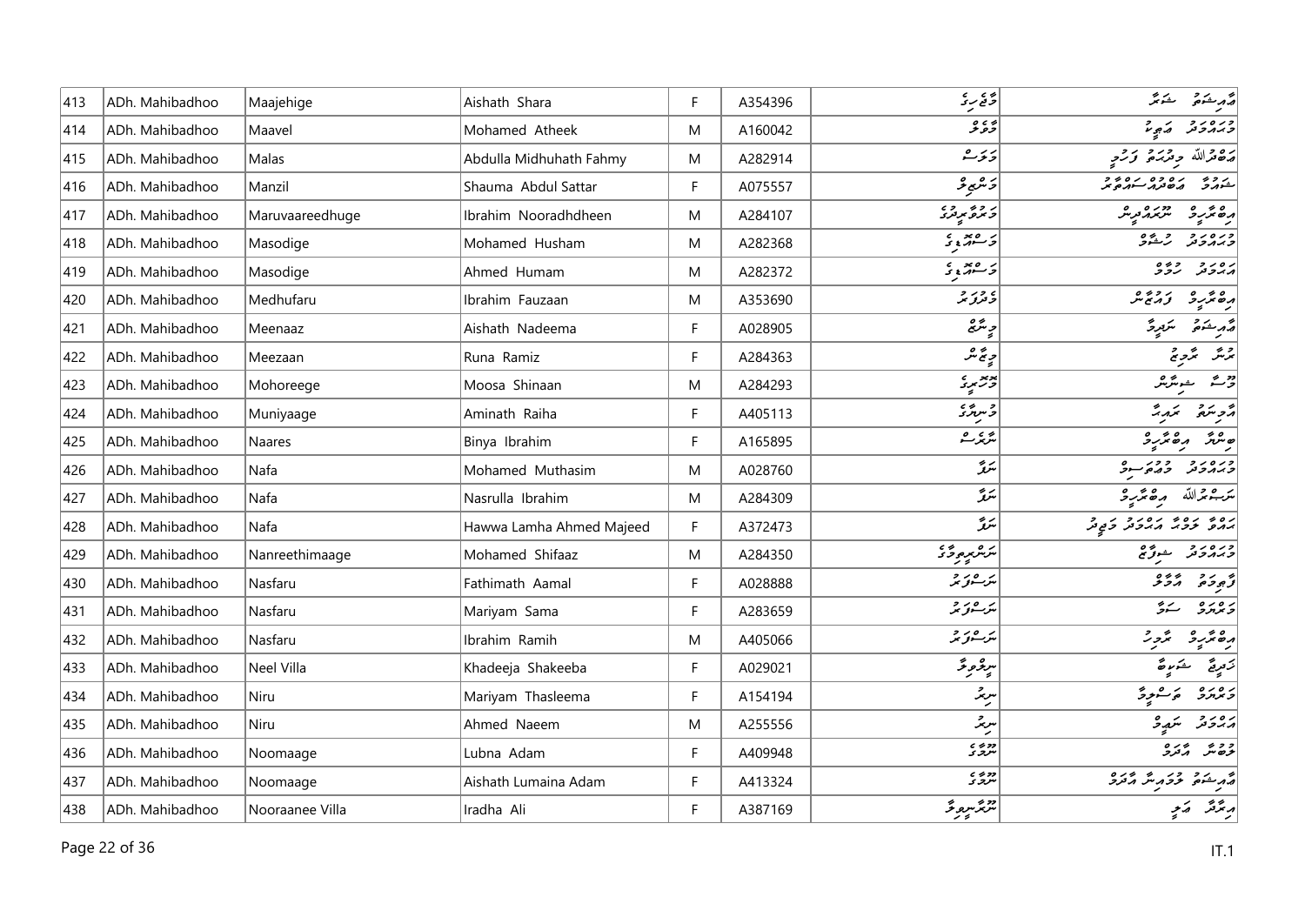| 439 | ADh. Mahibadhoo | Nooraaneege     | Hussain Irsham                 | M  | A405123 | دو په په<br>مربر س <sub>و</sub>                                                                                       | برسكريش وبريقتي                             |
|-----|-----------------|-----------------|--------------------------------|----|---------|-----------------------------------------------------------------------------------------------------------------------|---------------------------------------------|
| 440 | ADh. Mahibadhoo | Ocean Lead      | Mariyam Suwa Umar              | F. | A405586 | م شهر معرب <b>ي</b> محمد المحمد المحمد المحمد المحمد المحمد المحمد المحمد المحمد المحمد المحمد المحمد المحمد المحمد ا | נים כי כדי כניב<br>בינונים היפ וביני        |
| 441 | ADh. Mahibadhoo | Orchidmaage     | Ali Khaleel                    | M  | A028785 |                                                                                                                       | ړې زېږد                                     |
| 442 | ADh. Mahibadhoo | Orchidmaage     | Hidhaya Moosa                  | F. | A028854 |                                                                                                                       | روژه دره                                    |
| 443 | ADh. Mahibadhoo | Palm Shade      | Abdulla Naseer Ali             | M  | A028428 | و و دي ه<br>برگر شو و                                                                                                 | مَةَ قَدَاللّهُ مَدَبّةٍ مَدْ مَدّةٍ        |
| 444 | ADh. Mahibadhoo | Raiy Villa      | Gasim Shifaz                   | M  | A342061 | برە وڭر                                                                                                               | $\frac{2}{3}$ $\frac{6}{3}$                 |
| 445 | ADh. Mahibadhoo | Raiybageechaage | Aishath Rashida                | F  | A075888 | بره د په ده د<br>پرهونه <sub>د ک</sub> ر                                                                              | مەر ئىسى ئىلىنى ئىشى ئى                     |
| 446 | ADh. Mahibadhoo | Raiybageechaage | Mariyam Suaadh                 | F  | A283492 | بره د په ده د<br>پرهونه <sub>د پ</sub> هڅو                                                                            | ر ه ر ه<br><del>ر</del> بربرگر<br>ر 2 پر تر |
| 447 | ADh. Mahibadhoo | Raiybageechaage | Ismail Suhaadh                 | M  | A405543 | رە ر<br>ئىرەھ <sub>كې</sub> رى                                                                                        | ەر ھۇر ھەر ھەر                              |
| 448 | ADh. Mahibadhoo | Raiyvilaage     | Fathimath Mufliha Abdulla Faiz | F. | A382169 | برە و دًى                                                                                                             | وتجوحه ووويم وكافرالله ومربح                |
| 449 | ADh. Mahibadhoo | Ramzu           | Aminath Reesha                 | F. | A284059 | بر و ح<br>مرچ م                                                                                                       | أأدوسكم المحمد المحمد                       |
| 450 | ADh. Mahibadhoo | Ranbusthaanuge  | Ali Rifaau                     | M  | A284191 | ر و و و ه و ،<br>بر سره سوه سرد                                                                                       | أوسم بروه                                   |
| 451 | ADh. Mahibadhoo | Rankokaage      | Ummu Kulsoom                   | F  | A282785 | ر ٥ پر <i>٤ ٥</i><br>برس <i>٧ ٧ ي</i>                                                                                 | ,,,,,,,,,<br><b>,,,,,</b> ,,,,              |
| 452 | ADh. Mahibadhoo | Redrose         | Adam Shafiu                    | M  | A376668 | <sup>ی ہ م</sup> ی ہے                                                                                                 | شَدَّوِ هُ<br>پر رہ<br>پر تر تر             |
| 453 | ADh. Mahibadhoo | Reyvilaa        | Zubaida Moosa                  | F  | A025596 | تتره قر                                                                                                               | دومثر<br>ح ئەمرىگر<br>ئ                     |
| 454 | ADh. Mahibadhoo | Reyvilaa        | Hathim Ahmed                   | M  | A028322 | عرّه قر                                                                                                               | پرور و<br>بڑ <sub>ھو</sub> ڑ                |
| 455 | ADh. Mahibadhoo | Reyvilaa        | Ali Ahmed                      | M  | A058571 | ترُهِ قُرْ                                                                                                            | أە ئەرەر                                    |
| 456 | ADh. Mahibadhoo | Reyvilaa        | Nadhira Ahmed                  | F. | A282941 | تروڈ                                                                                                                  | ىئرىر مەددىر                                |
| 457 | ADh. Mahibadhoo | Rose Mead       | Mohamed Samir                  | M  | A405107 |                                                                                                                       | و ره ر د<br><i>و پر</i> و تر<br>ستگرىر      |
| 458 | ADh. Mahibadhoo | Saimaage        | Mariyam Gasim                  | F. | A037805 | ستهردى                                                                                                                | تۇسىۋ<br>ر ه ر ه<br><del>ر</del> بربر ژ     |
| 459 | ADh. Mahibadhoo | Sanoaraamaage   | Hassan Areef                   | M  | A073596 | ر ج ء ۽ ۽<br>سوپرچ ي                                                                                                  | ىزىكەش كەيپرى                               |
| 460 | ADh. Mahibadhoo | Sanoaraamaage   | Hussain Samah                  | M  | A092241 | ر <i>ہے ۔</i><br>سوپر پر د                                                                                            | برسكهر شروه                                 |
| 461 | ADh. Mahibadhoo | Sanoaraamaage   | Umar Mohamed Maniku            | M  | A096654 | ر ج ع و و ۽<br>ستر مگرچ ي                                                                                             | כני כנסניכנית                               |
| 462 | ADh. Mahibadhoo | Sanoaraamaage   | Azeeza Ibrahim                 | F  | A096655 | ر ۾ پر پر ۽<br>سوئين پڻ                                                                                               | أربيءَ أرە يزير                             |
| 463 | ADh. Mahibadhoo | Sanoaraamaage   | Aminath Mausooma               | F. | A098472 | ر جوړې د <sup>ه</sup>                                                                                                 | ى ھەسبىرى<br>أرمز يتمده                     |
| 464 | ADh. Mahibadhoo | Seven Star      | Nausha Ameen                   | F  | A328285 | ، رەپ ھ<br>سوھ مىرىسكون <mark>ى</mark> بىر                                                                            | سَمَدٌ مَ سَرَ سَرَ                         |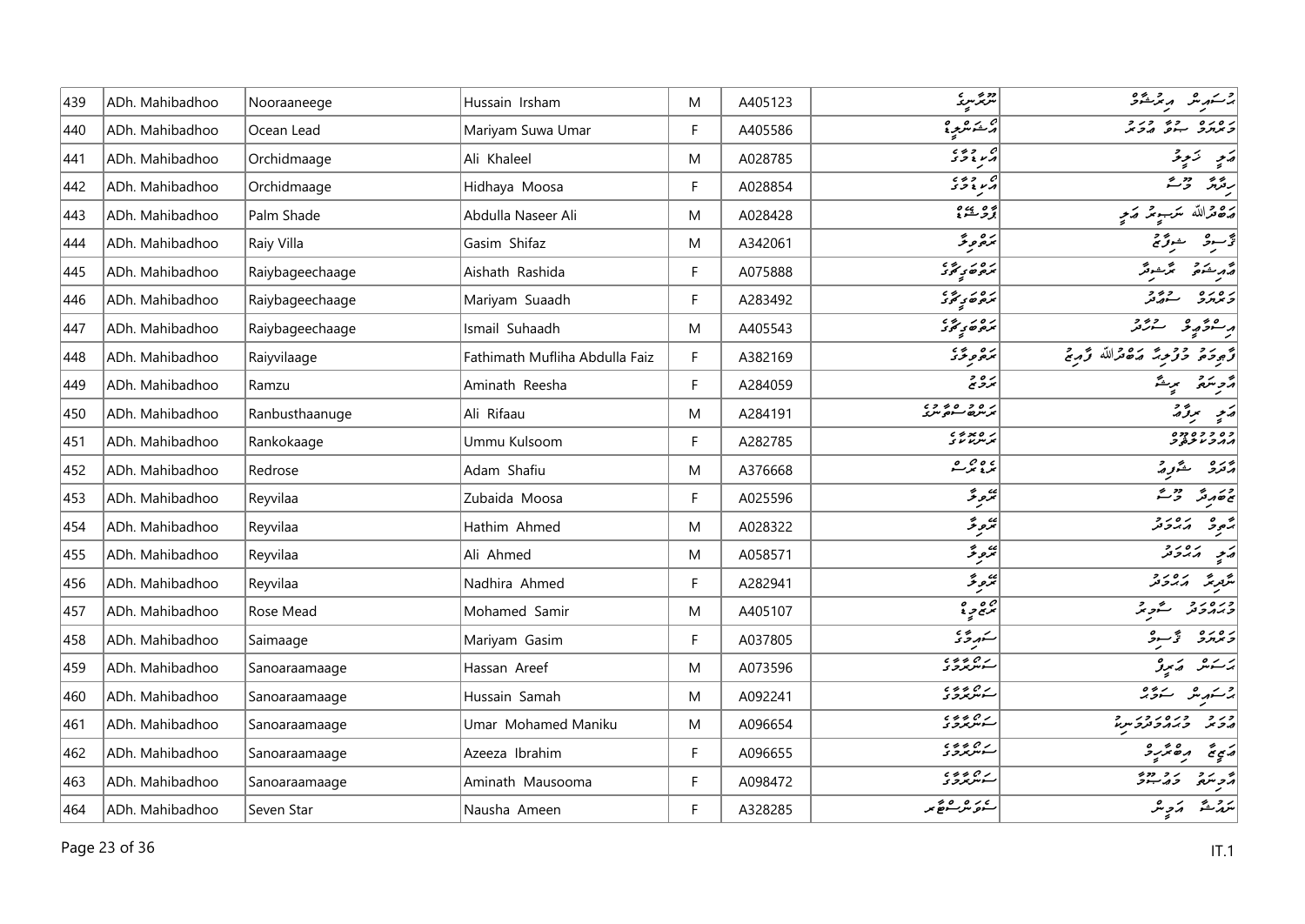| 465 | ADh. Mahibadhoo | Shaadhee Villa  | Ahmed Mahfooz Mohamed   | M         | A352630 | ئەھمەر ئەر<br>ئەمەر                    | ג ס ג כ ג כ ה כ ג ס ג כ<br>  ה ג כ ב , כ ג נ ג כ ג ה כ ב ר ב ר ג |
|-----|-----------------|-----------------|-------------------------|-----------|---------|----------------------------------------|------------------------------------------------------------------|
| 466 | ADh. Mahibadhoo | Shabaab         | Ali Shahudhan           | M         | A338685 | $\frac{2}{3}$                          | أەكمى ئىشرىقرىش                                                  |
| 467 | ADh. Mahibadhoo | Shabnameege     | Mohamed Raaif           | M         | A357888 | شەھ سرىي ئى                            | ورەرد په دو                                                      |
| 468 | ADh. Mahibadhoo | Shabnameege     | Aishath Maaniaa         | F         | A403785 | لىدە ئىرىپى<br>شۇھىئرى <sub>چە</sub> ئ | و سرچ<br>و مر شو د<br>مر                                         |
| 469 | ADh. Mahibadhoo | Sosunge         | Mariyam Ruhuma          | F         | A028751 | <u>مرىمە يو ،</u>                      | ر ه ر ه<br><del>د</del> بربرگ<br>و ه و.<br>بوبر <del>و</del>     |
| 470 | ADh. Mahibadhoo | Sosunge         | Wafiyya Adam            | F         | A060363 | <u>م</u> مەكەندى                       | ئەبۇر قەشر<br>ەردە                                               |
| 471 | ADh. Mahibadhoo | Sosunge         | Mohamed Saruvath        | M         | A151740 | تنجيسكرهري                             | و ر ه ر د<br>د بر پر تر<br>تر 7 ر 7<br>څو برو <i>م</i>           |
| 472 | ADh. Mahibadhoo | Thandiraiymaage | Ahmed Asmath            | ${\sf M}$ | A283261 | ئۆسىدىمۇرىي                            | ەر ھەر د<br>ر ە ر ج<br>م.ئر <del>د</del> تر                      |
| 473 | ADh. Mahibadhoo | Thandiraiymaage | Ibrahim Zafeef          | M         | A407416 | پر مره و <sup>پر</sup> ه               | رە ئۈر ئى ئ                                                      |
| 474 | ADh. Mahibadhoo | Thiyaramaage    | Ibrahim Faheem          | M         | A143003 | ر ر د د د<br>مواتر پر تر د             | دە ئەرە<br>تورٍو                                                 |
| 475 | ADh. Mahibadhoo | <b>Udhares</b>  | Adam Saleem             | M         | A024961 | ە ئەرىئە ھ                             | پەرە<br>مەنىرى<br>سەرد                                           |
| 476 | ADh. Mahibadhoo | <b>Udhares</b>  | Mariyam Fazeela         | F         | A284393 | د ر ، م<br>مرمر ک                      | ر ه ر ه<br><del>ر</del> بربرگ<br>ۇ سىدۇ                          |
| 477 | ADh. Mahibadhoo | Uligamu         | Rimsha Rasheed          | F         | A147598 | رمور د                                 | برده یهٔ<br>بمرسوقر                                              |
| 478 | ADh. Mahibadhoo | Vaarey Villa    | Simaah Moosa            | M         | A374205 | ە يە<br>قەتىرە بەقتى                   | سەۋر<br>دو مع                                                    |
| 479 | ADh. Mahibadhoo | Veevaru         | Ismail Mamdhooh         | M         | A284532 | <sub>حو</sub> ءَ تمرُ                  | بر عرور و دوره                                                   |
| 480 | ADh. Mahibadhoo | Velagali        | Hussain Isham           | M         | A028627 | ءرر<br> ویختو                          | برسكريش وينقو                                                    |
| 481 | ADh. Mahibadhoo | Velagali        | Ismail Fairooz          | M         | A378188 | ءربر                                   | وحوصي ورجمت                                                      |
| 482 | ADh. Mahibadhoo | Violet Villa    | Ahmed Risal             | M         | A028700 | ئەرىۋە بۇ ئە                           | رەرو برگۇ                                                        |
| 483 | ADh. Mahibadhoo | Violet Villa    | Fathimath Mohamed       | F         | A028873 | ءَ ٻر ڏھ عر ٿُ                         | و رە ر د<br>تر پر تر تر<br>ۇ بور د                               |
| 484 | ADh. Mahibadhoo | Violet Villa    | Raziyya Mohamed         | F         | A031803 | ءَ مرځو هو ځه                          | و ره ر و<br><i>و پر</i> و تر<br>بر سور پر<br>سر                  |
| 485 | ADh. Mahibadhoo | Violet Villa    | Ibrahim Haisham         | M         | A284524 | ءَ مرځو هو ځه                          | رە ئرىر ئىرىشى                                                   |
| 486 | ADh. Mahibadhoo | Violet Villa    | Gaishar Hassan          | M         | A405110 | ءَ ٻر ڏھ عر ٿُ                         | تورىشى ئەسكىل                                                    |
| 487 | ADh. Mahibadhoo | Violet Villa    | Khadheeja Kausar Hassan | F.        | A405116 | ءَ ٻر ڦوھ ۾ ڦُ                         | ئەيدى ئەم ئەس ئەسكەش                                             |
|     | ADh. Omadhoo    |                 |                         |           |         |                                        |                                                                  |
| 488 | ADh. Omadhoo    | Aazaadhuge      | Mohamed Viyam Nasir     | M         | A273483 | پر بر د بر<br>  پر سخ تر پر            | כנסנב פוצב יצייית                                                |
| 489 | ADh. Omadhoo    | Aazaadhuge      | Mariyam Saama Mohamed   | F.        | A273486 | ږ د و ،<br>د ځ تر ی                    | رەرە مەس 1000 دەر<br>5 يومرى سىرى 1000 كى                        |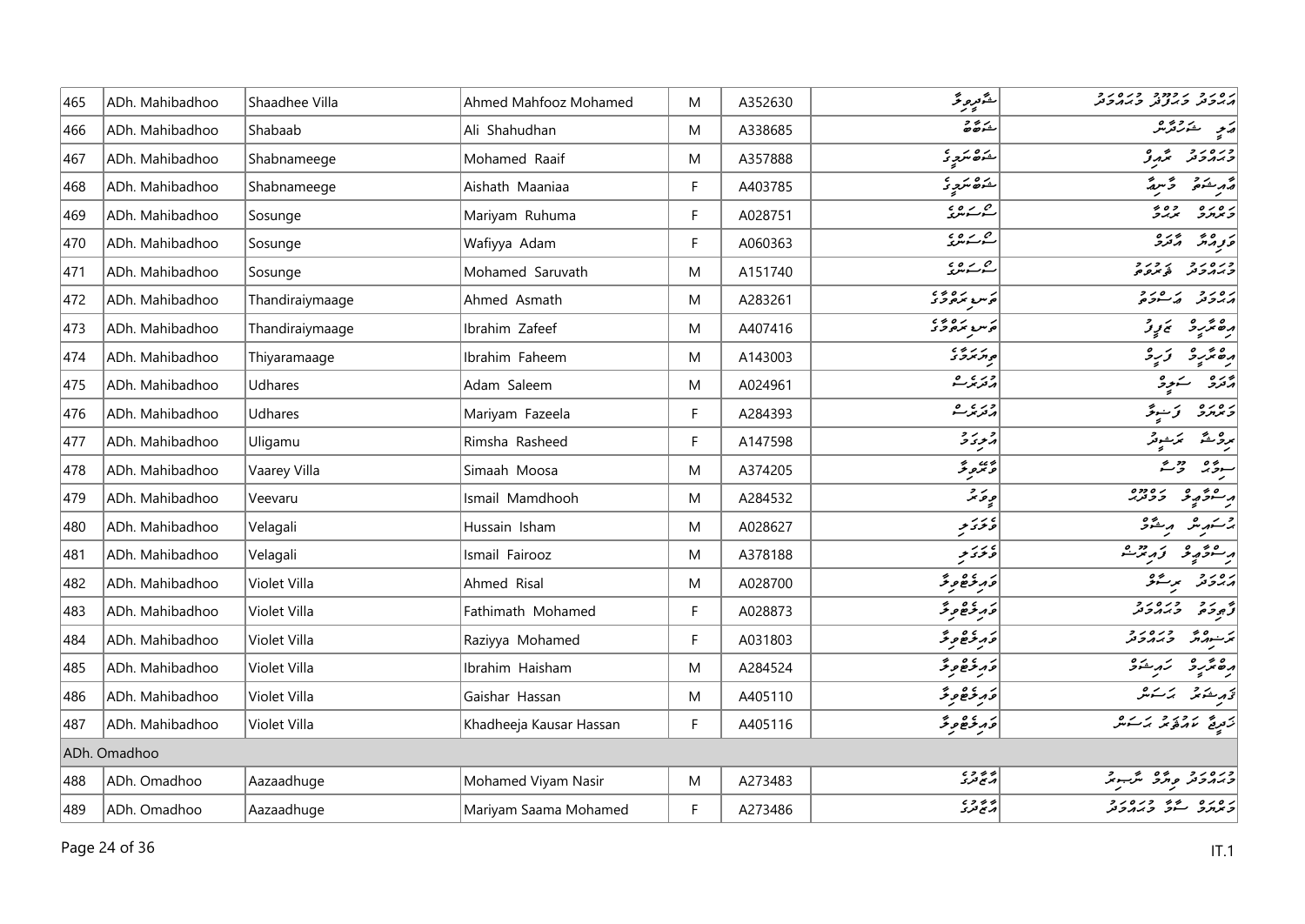| 490 | ADh. Omadhoo | Andaapoolge   | Ahmed Anwar          | M  | A029539 | ر ۵ ۶۰ وه ۵<br> پرسره بوموړ                   | بر 2 پر د<br>پروژو                                    |
|-----|--------------|---------------|----------------------|----|---------|-----------------------------------------------|-------------------------------------------------------|
| 491 | ADh. Omadhoo | Andaapoolge   | Fathimath Nazima     | F. | A029541 | ر ۵ ۶۶ و ۵<br>د سره بو مرد                    | د څو څو<br>سَّرْهُ رَ                                 |
| 492 | ADh. Omadhoo | Andaapoolge   | Ahmed Shah           | M  | A283058 | ر ۵ ۶۰ وه ۵<br> پرسره بوموړ                   | برويرو<br>حدثر                                        |
| 493 | ADh. Omadhoo | Andhaleebuge  | Abdul Raheem Adam    | M  | A029689 | پر عربر و ۽                                   | ره وه ر<br>په ه تربر د<br>پور ہ<br>پرترنز             |
| 494 | ADh. Omadhoo | Andhaleebuge  | Abdulla Shameem      | M  | A081536 | پر ټرې په دې                                  | برە تراللە<br>ڪوو                                     |
| 495 | ADh. Omadhoo | Andhaleebuge  | Ibrahim Adam         | M  | A152356 | ر مرتز پر د <sup>ه</sup>                      | پور ہ<br>مرکزو<br>ېر ھې تر په د                       |
| 496 | ADh. Omadhoo | Asareege      | Mohamed Naseer       | M  | A029462 | ئەسئە يېرى                                    | و ر ه ر د<br><del>و</del> پر پر تر<br>ىئەسبەتر        |
| 497 | ADh. Omadhoo | Asseyri       | Ibrahim Ameen        | M  | A283244 | ر ە ي <sub>ى</sub> م                          | رەتمەر ئەربىر                                         |
| 498 | ADh. Omadhoo | Athamaage     | Hassan Mauroof       | M  | A082285 | ر ر د »<br>د ه د د                            | برسەيىتە<br>ر و دوه<br>تر پر بو                       |
| 499 | ADh. Omadhoo | Athamaage     | Abdulla Nazeeh       | M  | A273408 | ر ر د »<br>پره د د                            | صكائله<br>سَمَعٍ بُرُ                                 |
| 500 | ADh. Omadhoo | Athireege     | Adam Sofwaan         | M  | A273470 | <br> د هوموړي<br>                             | په ره<br>درگر<br>ىبەد ۋىتر                            |
| 501 | ADh. Omadhoo | Bageechaage   | Ibrahim Maaz         | M  | A282319 | ر<br>صی گوی                                   | ە ھەترىر <sup>ە</sup><br>یژ پژ<br>تر فر               |
| 502 | ADh. Omadhoo | Bageechaage   | Fathimath Eman       | F  | A282320 | ے پر پچ<br>م                                  | وتبوختى برقش                                          |
| 503 | ADh. Omadhoo | Bageechaage   | Ibrahim Reehaan      | M  | A282321 | ے پر پڑی<br> صح پہ                            | ە ھەترىر <sup>ە</sup><br>ىبرىر مىر                    |
| 504 | ADh. Omadhoo | Chaandhaneege | Ahmed Su'uoodh       | M  | A281716 | ىچە ئىرتى <i>رىنى</i><br>م                    | پروژو<br>ر د د د<br>سسوړ تعر                          |
| 505 | ADh. Omadhoo | Daisymaage    | Mohamed Sinaahu      | M  | A339046 | پی پی ژ<br>  پی پی ژ <sub>ژ</sub>             | و ر ه ر د<br>د بر پر تر<br>سەمئرىر                    |
| 506 | ADh. Omadhoo | Dhangetheege  | Hawwa Saleema        | F  | A029299 | <br>  ترسمه مح د                              | ر ه پر<br>پروگ<br>سەَجەدً                             |
| 507 | ADh. Omadhoo | Dhangetheege  | Mariyam Zuhudha      | F  | A283028 | ترسر مو د                                     | ح 2 تەگە<br>سى مەگە<br>ر ه ر ه<br><del>ر</del> بربرگر |
| 508 | ADh. Omadhoo | Dhilbahaaruge | Fauziyya Hussain     | F. | A012361 | ه در ۶ و ۷<br>درمر <i>ه ر</i> بو <sub>ک</sub> | برسەمەرىش<br>ۇ ئەم بەر ئى                             |
| 509 | ADh. Omadhoo | Dhilbahaaruge | Hawwa Nazeeha        | F  | A127708 | و در ۶ و ۷<br>ترنژه رنجری                     | رە پە                                                 |
| 510 | ADh. Omadhoo | Dhilbahaaruge | Abdulla Mubahu       | M  | A282291 | ه د ۶ و ۲<br>ترنون ر بر د                     | 202<br>صصرالله                                        |
| 511 | ADh. Omadhoo | Dhunburimaage | Aminath Shadhiya     | F  | A281838 | و سره مرد و<br>ترسره مرد و                    | ړګر سرچ<br>ستگورگر                                    |
| 512 | ADh. Omadhoo | Dhunburimaage | Khadheeja Shahiya    | F  | A281840 | و<br>ترسم <i>ه برد</i> د                      | ترَ مَدِيَّحَ<br>شتەر بۇ                              |
| 513 | ADh. Omadhoo | Fathaha       | Sakeena Ismail       | F  | A029547 | ىر بەر<br>قرەبەر                              | سەر پىتىر<br>ەرسىۋەپەيج                               |
| 514 | ADh. Omadhoo | Fathaha       | Moosa Abdulla        | M  | A029744 | ترەپر                                         | وحث مَ صَعْرَاللَّهُ                                  |
| 515 | ADh. Omadhoo | Fathaha       | Ismail Fairooz Moosa | M  | A273510 | ىر بەر<br>قرەبەر                              | ر موځمړي زېږي ده ځ                                    |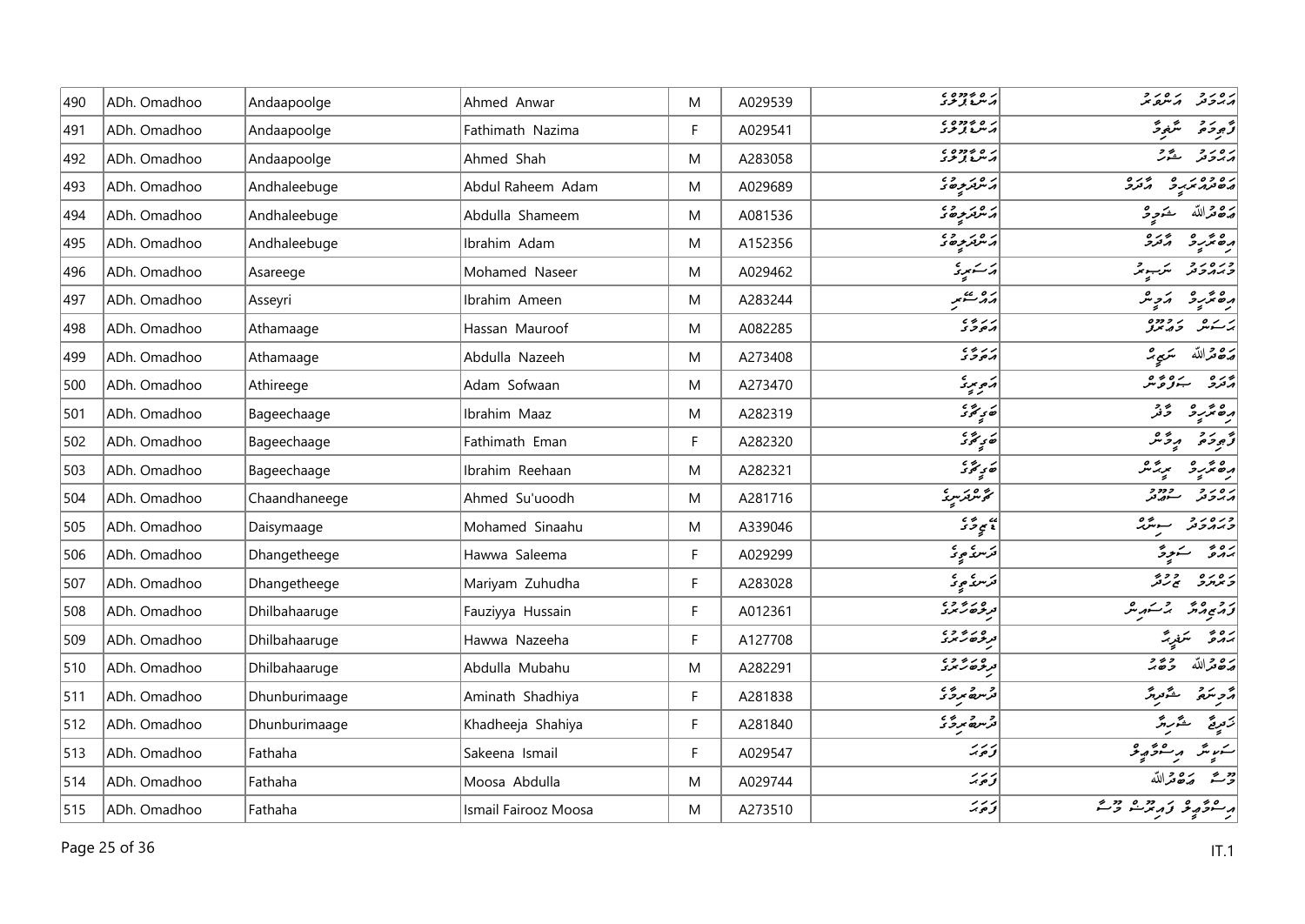| 516 | ADh. Omadhoo | Fathaha             | Aminath Fazla          | F         | A283188 | زەنر                                        | لأحر يئرة<br>تر شەتۇ                       |
|-----|--------------|---------------------|------------------------|-----------|---------|---------------------------------------------|--------------------------------------------|
| 517 | ADh. Omadhoo | Fehiali             | Moosa Hashim           | ${\sf M}$ | A282798 | ۇ بەرىجە                                    | ورم ر<br>در شور                            |
| 518 | ADh. Omadhoo | Fehividhuvaruge     | Ibrahim Yameen         | ${\sf M}$ | A282845 | انې په وروه<br>کرېږونونونونو                | ە ھېڭرىر<br>ب<br>ېژ <sub>چ</sub> بر        |
| 519 | ADh. Omadhoo | Fehivilaage         | Aishath Liyusha        | F         | A281852 | ا در موځۍ<br><u>ارب</u>                     | و مر ديگر دي.<br>مر<br>عروثر مشكر          |
| 520 | ADh. Omadhoo | Fesco               | Aminath Raafiga        | F         | A282447 | ې ده په                                     | أروسي<br>بُرُّمُوِيَّ                      |
| 521 | ADh. Omadhoo | Finifen Villa       | Aishath Nafeesa        | F         | A029517 | اربىردىموقه                                 | و ديدة من سياسة المستقر                    |
| 522 | ADh. Omadhoo | Finifen Villa       | Abdulla Afeef          | ${\sf M}$ | A029723 | وسرؤ مثعرقه                                 | صقعرالله<br>ەزىۋ                           |
| 523 | ADh. Omadhoo | Finifen Villa       | Mariyam Reesha         | F         | A273537 | اربىردىموقه                                 | دەرە برىگە                                 |
| 524 | ADh. Omadhoo | Finifen Villa       | Ibrahim Khaleel        | ${\sf M}$ | A282846 | وببرؤ مثندوقر                               | رەپرىر زېږو                                |
| 525 | ADh. Omadhoo | Finifen Villa       | Aminath Rauna          | F         | A282859 | وسرڈ شروعً                                  | أأرمزهم<br>ىردىتر                          |
| 526 | ADh. Omadhoo | Gaskara             | Dawood Atheef          | M         | A029755 | ى سەرىمىر                                   | پروو د چور<br>ترم <sup>ور</sup> مصر        |
| 527 | ADh. Omadhoo | Gulfaamge           | Ibrahim Isham          | ${\sf M}$ | A273370 | وه پره پ<br>د ترتر تر                       | ەر ھەترىر <i>2</i><br>برشەر                |
| 528 | ADh. Omadhoo | <b>Happy Flower</b> | Aishath Asima          | F         | A029542 | ئەر ۋىۋە ئىر                                | ورمشكا والمسوفر                            |
| 529 | ADh. Omadhoo | Happy Flower        | Mohamed Sobah          | M         | A029696 | ئ <sub>ە</sub> پە ئۇ ئۇ ئەر                 | وره رو دره و                               |
| 530 | ADh. Omadhoo | <b>Happy Flower</b> | Ibrahim Ahzam Sabah    | M         | A273495 | ئەر ۋىۋە ئىر                                |                                            |
| 531 | ADh. Omadhoo | Happy Flower        | Abdulla Axxaam Sobah   | M         | A273497 | رژو ژ ژ پر                                  | رە دالله مەم دە دە                         |
| 532 | ADh. Omadhoo | Hulhaguge           | Mohamed Haisham Yoosuf | M         | A273348 | و ر و ،<br>ری ی                             | ورەر دېر خوشو دە دە                        |
| 533 | ADh. Omadhoo | Hulhaguge           | Ahmed Hassaan          | M         | A281866 | و ر و ،<br>ری ی                             | رەرد رەپ                                   |
| 534 | ADh. Omadhoo | Hulhaguge           | Mohamed Mumdhooh       | M         | A281868 | و ر و ،<br>ری ی                             | כנסנכ נסכבס<br><i>כג</i> ובט בכט <i>ג</i>  |
| 535 | ADh. Omadhoo | Hulhaguge           | Aminath Ula Shareef    | F         | A281871 | و ر و ،<br>رنو د د                          | أأوسم أرقم خبرو                            |
| 536 | ADh. Omadhoo | Iramaage            | Raaiha Hussain         | F         | A273472 | ە ئەچە                                      | بمديد برخيره                               |
| 537 | ADh. Omadhoo | Janavareege         | Ibrahim Shahudhu       | ${\sf M}$ | A281687 | ئے سَرَ تَد سِرِ زَ                         |                                            |
| 538 | ADh. Omadhoo | Janavareemaage      | Aminath Asma           | F         | A029487 | <br>  يې سرچ سرچ د                          |                                            |
| 539 | ADh. Omadhoo | Janavareemaage      | Maeesha Adam           | F         | A273535 | ئے مترکھ سرچ کی                             | پر ہ<br>مرکز<br>  تەرەپىتە                 |
| 540 | ADh. Omadhoo | Janbumaage          | Abdulla Hammaadh       | M         | A282838 | ر ه د و و<br>نح سرچ تر د                    | ەھىراللە<br>ر ه ۶ و<br>برد <del>ر</del> تر |
| 541 | ADh. Omadhoo | Javaahirumaage      | Ali Sajid              | ${\sf M}$ | A283283 | پر څر پر چري<br>  پنج مر پر چر <sub>ک</sub> | أەسمج ستىمبوقر                             |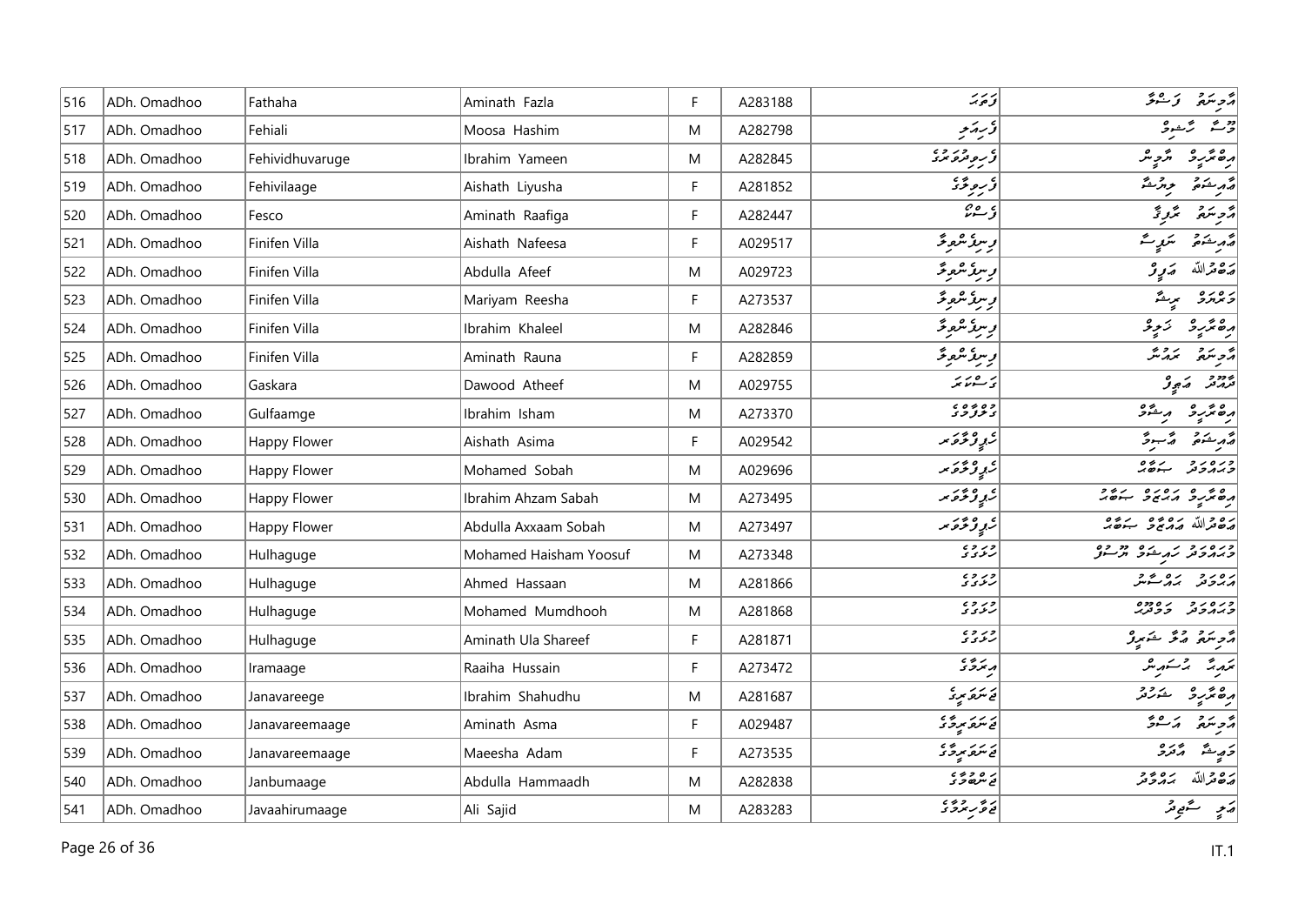| 542 | ADh. Omadhoo | Javaahirumaage | Ibrahim Shaheed   | M  | A283284 | پر څر پر چري<br>  پنج مر پر چر <sub>چ</sub> | مشکور فر<br>پخ<br>5, 50, 6                             |
|-----|--------------|----------------|-------------------|----|---------|---------------------------------------------|--------------------------------------------------------|
| 543 | ADh. Omadhoo | Kafamaage      | Shareefa Ali      | F. | A029497 | ر ر د د<br>ما تو <del>ر</del> د             | ىشەپرۇ<br>ئ<br>ەكىپىيە                                 |
| 544 | ADh. Omadhoo | Kenereege      | Ismail Shafeeq    | M  | A283176 | ى ئەرىرى<br>مامىرىمورى                      | وستوفيو<br>شَدَوٍ تَرُ                                 |
| 545 | ADh. Omadhoo | Kenereege      | Moosa Shafee      | M  | A283179 | ى ئىرىرى<br>ما مىرىپرى                      | $\frac{2}{\sqrt{2}}$<br>مشكور                          |
| 546 | ADh. Omadhoo | Keugasdhoshuge | Abdulla Humaidh   | M  | A282917 | ه ۶ د ر ۵ پر ۶ و<br>ما در کامی سوفر مرک     | بر25 اللّه<br>برىز مە                                  |
| 547 | ADh. Omadhoo | Kothari Villa  | Mohamed Ismail    | M  | A026229 | بىز<br>ئامۇبىرە ب <sup>ى</sup> ر            | ورەرو بەشۇر ئو                                         |
| 548 | ADh. Omadhoo | Kudhimaage     | Aishath Haula     | F  | A273478 | و دی<br>ما تورد د                           | ړه شو پروو                                             |
| 549 | ADh. Omadhoo | Maabageechaage | Jameela Mohamed   | F  | A029543 | پور په په<br>د ه <sub>پو</sub> ند           | ار در در در در د                                       |
| 550 | ADh. Omadhoo | Maabageechaage | Aminath Zeeniya   | F  | A283083 | د ده د پره<br>د هم پر                       | أأدجن المستمر                                          |
| 551 | ADh. Omadhoo | Maabageechaage | Abdhulla Azim     | M  | A283085 | ه ر<br>د ځونون                              | وگەنو ۋ<br>ەھىراللە                                    |
| 552 | ADh. Omadhoo | Mala           | Ibrahim Nabeeh    | M  | A283263 | ترىخە                                       | ە ھەترىر <i>ە</i><br>سرّەر                             |
| 553 | ADh. Omadhoo | Malaaz         | Ahmed Nazim       | M  | A273355 | ىر ئۇيج                                     | پروترو<br>سَّفجو                                       |
| 554 | ADh. Omadhoo | Malaaz         | Hassan Najmee     | M  | A281875 | ترڅې                                        | برسەيىتى<br>سرقح تح                                    |
| 555 | ADh. Omadhoo | Malaaz         | Moosa Nafiz       | M  | A281877 | ر پوه                                       | در محمد شمر شر                                         |
| 556 | ADh. Omadhoo | Malaaz         | Aminath Nazly     | F  | A281879 | ر ژه<br>د ژه                                | يثر چ محر<br>أثرمر معر                                 |
| 557 | ADh. Omadhoo | Malthereyge    | Jaufar Adam       | M  | A023987 | ر ه د د د د<br><del>د</del> نوحو بور        | ر ور د<br>ق <i>ه و</i> بر<br>پور ہ<br>مرکزو            |
| 558 | ADh. Omadhoo | Malthereyge    | Fathmath Sheereen | F. | A159888 | ر ه ، د، ،<br><del>د</del> نوج مرد          | وٌجوحهُ<br>شومریٹر<br><u>==</u> =                      |
| 559 | ADh. Omadhoo | Moonimaage     | Hussain Ali       | M  | A012362 | وو پرځ ی<br>څنگرچنۍ                         | ج <sub>ەسى</sub> مەر بىر                               |
| 560 | ADh. Omadhoo | Muiy           | Ibrahim Adam      | M  | A029525 | و ه<br>ترخم                                 | دەندە<br>پور ہ<br>پرترو                                |
| 561 | ADh. Omadhoo | Muiy           | Mohamed Sameer    | M  | A029727 | و ه<br>حرم                                  | و ره ر د<br>و پرو تر<br>سەچەتىر                        |
| 562 | ADh. Omadhoo | Nalahiyaage    | Mariyam Mohamed   | F  | A023743 | يرۇرېژى                                     | و ره ر د<br>تر پر ژنر<br>ر ه ر ه<br><del>د</del> بربرگ |
| 563 | ADh. Omadhoo | Nalahiyaage    | Aishath Maaisa    | F  | A273498 | يزويرون                                     | ۇرىئىق قەرش                                            |
| 564 | ADh. Omadhoo | Nalahiyaage    | Ismail Makhthoom  | M  | A283088 | ىر ئەرەرى<br>مىر ئىرىرى                     |                                                        |
| 565 | ADh. Omadhoo | Nalahiyaage    | Fathimath Maasaa  | F  | A283089 | يرىز بەر                                    | 2, 3, 2, 3                                             |
| 566 | ADh. Omadhoo | Neeloafaruge   | Ismail Shafeeu    | M  | A028962 | سرچونو پر د                                 | بر عثر پر دیگر در                                      |
| 567 | ADh. Omadhoo | Neeloafaruge   | Khadeeja Hassan   | F  | A029481 | سرچونو پر دي<br>پيپٽونو پري                 | تزميرقى الاستانلل                                      |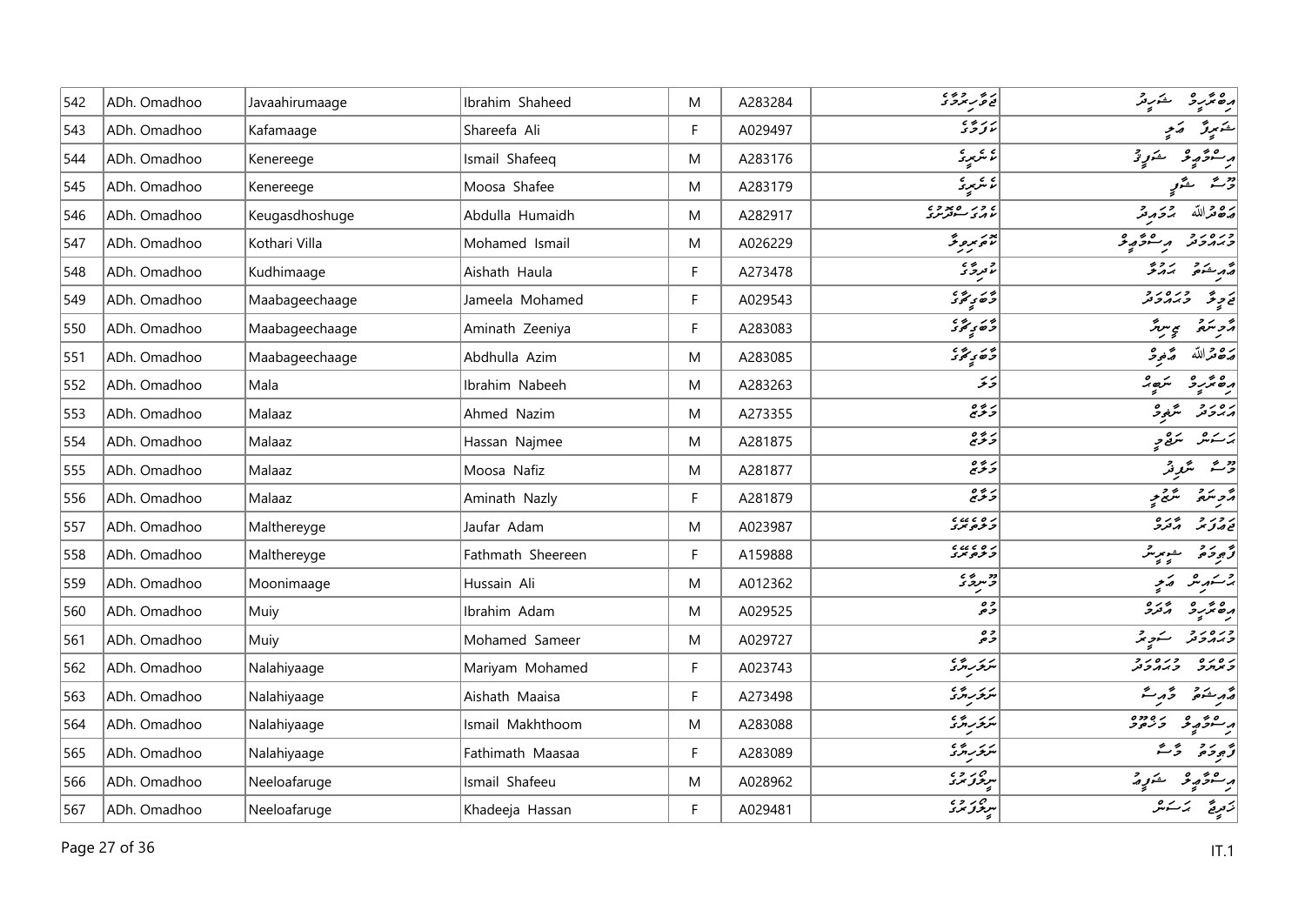| 568 | ADh. Omadhoo | Neeloafaruge | Saud Siyam           | M  | A029483 | ەر دې<br>سرچونو بىرى                      | سەھەر ئەسىر ئەر                        |
|-----|--------------|--------------|----------------------|----|---------|-------------------------------------------|----------------------------------------|
| 569 | ADh. Omadhoo | Neeloafaruge | Hathim Hassan        | Μ  | A049106 | ەر دې<br>سرچونو بىرى                      | بَرْمِ وْسَيَسْر                       |
| 570 | ADh. Omadhoo | Neeloafaruge | Fathimath Ziyaan     | F  | A282340 | سرچونو پر د<br>سرچونو پر <sub>د</sub>     | أزودتم بمرشر                           |
| 571 | ADh. Omadhoo | Noomaage     | Mahmood Hassan       | M  | A033518 | وو پر پر<br>سرچ <sub>ک</sub>              | رەددو برسەر                            |
| 572 | ADh. Omadhoo | Nooraaneege  | Hussain Hameed       | Μ  | A011929 | دور پر پر<br>سربر سرپر                    | يز سكر هي الكرج فر                     |
| 573 | ADh. Omadhoo | Nooreege     | Hassan Nafees        | M  | A282413 | دد<br>مترسمي <sup>ى</sup>                 | برسكش التربي شواشه                     |
| 574 | ADh. Omadhoo | Noovilla ge  | Moosa Mansoor        | M  | A024407 | دد<br>متر <sub>جو م</sub> حر <sub>ى</sub> | ور مع دو دو د                          |
| 575 | ADh. Omadhoo | Ocean Lead   | Ahmed Fayaz          | M  | A043386 | لأسكرهموه                                 | رەرد زېژ                               |
| 576 | ADh. Omadhoo | Ocean Lead   | Fathmath Nahula      | F. | A122975 | ىر سەئىرى <sub>د</sub> ى                  | أوالمحج وتحريحه المتراكير              |
| 577 | ADh. Omadhoo | Ocean Lead   | Abdulla Niyaz        | M  | A138876 | ى<br>مەسەئىرىيە ج                         | <mark>برە ت</mark> راللە<br>سردج       |
| 578 | ADh. Omadhoo | Palace       | Muaviyath Adam       | M  | A273471 | ۇ ئەسىر                                   | پور ہ<br>پر تر ژ<br>وړځ پرو            |
| 579 | ADh. Omadhoo | Penzeemaage  | Hawwa Ibrahim        | F  | A029451 | ې مر <sub>مو</sub> په <sup>ه</sup>        |                                        |
| 580 | ADh. Omadhoo | Penzeemaage  | Aishath Rifsana      | F  | A282058 | ې مر <sub>سم</sub> بر ځ                   | ۇرىشۇ برۇشىر                           |
| 581 | ADh. Omadhoo | Reyvillage   | Ahmed Wajeeh         | M  | A113029 | ر،<br>تر <sub>حو</sub> تری                | رەر ئەرج                               |
| 582 | ADh. Omadhoo | Reyvillage   | Aminath Ziyadha      | F  | A282105 | ر،<br>تر <sub>حو</sub> تر د               | أأروسكم بمجاري                         |
| 583 | ADh. Omadhoo | Roashaneege  | Aishath Fazna        | F  | A029327 | ترىشەسرى                                  | مەر شىم ئىق تىلىگى<br>مەر شىم ئىق      |
| 584 | ADh. Omadhoo | Rose Mead    | Moosa Saifulla       | M  | A143886 | ە ە<br>ئىرىنى جەنج                        | 3 هُ سَمْرِ قِرْ اللّه                 |
| 585 | ADh. Omadhoo | Roze Villa   | Mohamed Muaz         | Μ  | A283233 | ە ە ھ<br>ئىرىج ھ <sub>ر</sub> ىڅە         | ورەر د دەر<br><i>دى</i> رمەنر دەنر     |
| 586 | ADh. Omadhoo | Snowrose     | Aminath Rashfa       | F  | A273345 | <u>ه چې ه</u>                             | ىرشەر<br>لمجمحه يتمدحه                 |
| 587 | ADh. Omadhoo | Snowrose     | Fathimath Roona      | F  | A281857 | <u> مرمرم م</u>                           | جو پھر<br>و گهو څه ده<br>د             |
| 588 | ADh. Omadhoo | Snowrose     | Mariyam Rishfa       | F  | A404660 | <u>ه ۵</u> ۵ ه                            | ر ه ر ه<br><del>و</del> بربرو<br>ىرىشۇ |
| 589 | ADh. Omadhoo | Udu Villa    | Fathimath Sharumeela | F  | A029113 | وجمعي محر                                 | وحجوحهم<br>شە ترىر ئۇ                  |
| 590 | ADh. Omadhoo | Udu Villa    | Khadheeja Fazeela    | F  | A282471 | وديموقر                                   | ئرىرىم<br>ئ<br>ۇ سىدۇ                  |
| 591 | ADh. Omadhoo | Uthuru Thari | Ali Mohamed          | Μ  | A029446 | د د در<br>ره بره بر                       | أمامي ورورد                            |
| 592 | ADh. Omadhoo | Uthuru Thari | Fathimath Saushan    | F  | A273382 | ارد در<br>اره بره بر                      | سەر ئەيشە ئىر<br>و مرد<br>اقرام در م   |
| 593 | ADh. Omadhoo | Vaarey Villa | Aishath Adam         | F  | A029306 | په په<br>د تر <sub>کو</sub> څ             | أحمد شنعى أماترو                       |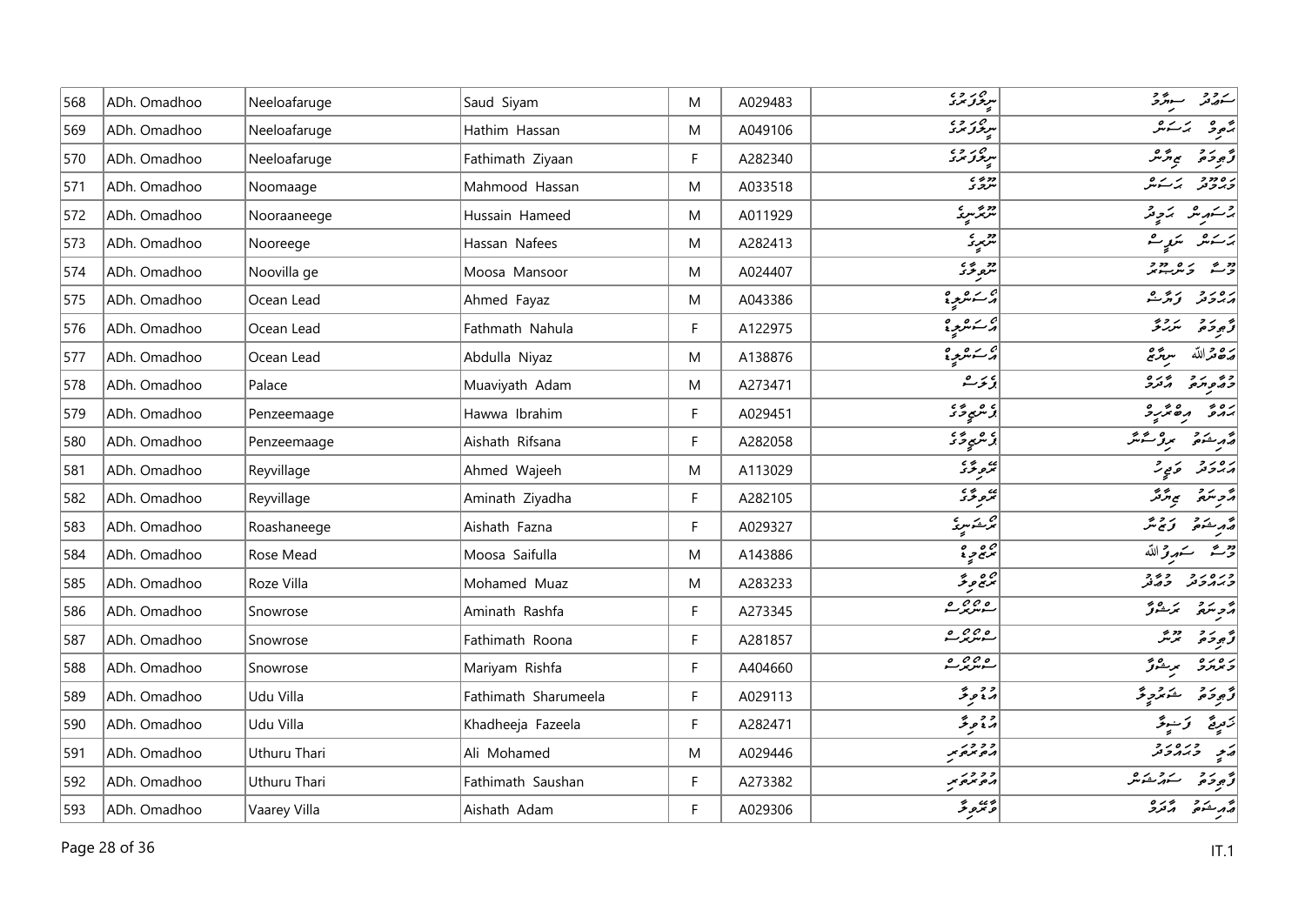| 594 | ADh. Omadhoo | Vaarev Villa | Mohamed Adam    | M | A075623 | پژیره محر                     | وره رو په ده<br>د په پرس                |
|-----|--------------|--------------|-----------------|---|---------|-------------------------------|-----------------------------------------|
| 595 | ADh. Omadhoo | Vaijeheyge   | Fathimath Aliya |   | A138185 | پر دې په<br>  تو د مو مر د    | نځ بر د حر<br><b>ن</b> ځ جر<br>رحمة وتر |
| 596 | ADh. Omadhoo | Vaijeheyge   | Mariyam Ajila   |   | A282317 | پر دې پر د<br>  تو پر بو پر د | ئە ئەرە<br>پر فع مز                     |
| 597 | ADh. Omadhoo | Vaijeheyge   | Hawwa Adhiya    |   | A282318 | ر مری د<br>  تو د محاک        | پر پر بحر<br>ەر تىرىرگ                  |
| 598 | ADh. Omadhoo | Vidhuvaruge  | Ismail Naajih   | M | A283313 | و در و ،<br>  و ترو بر د      | پر سر پی پر محمد<br>سريع بر             |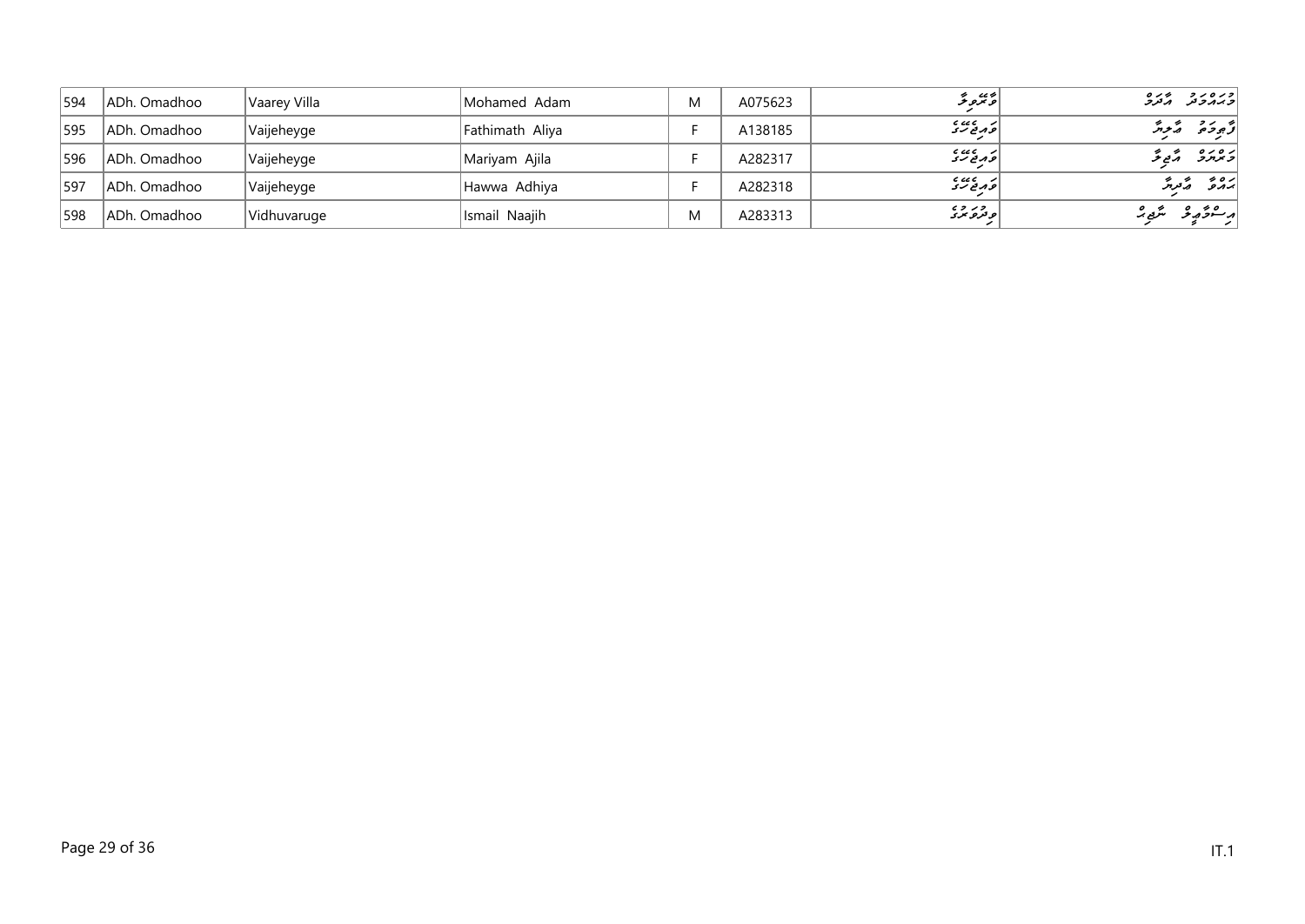## *w7qAn8m? sCw7mRo>u; wEw7mRw;sBo<*

| ' مرمر | 'يئرىثر: |
|--------|----------|
|        |          |
|        |          |
|        |          |

## *w7q9r@w7m> sCw7qHtFoFw7s; mAm=q7 w7qHtFoFw7s;*

| يئرمىش: | $^{\circ}$<br>. سر سر<br>$\cdot$ | $\circ$ $\sim$<br>-- | يئرمثر |
|---------|----------------------------------|----------------------|--------|
|         |                                  |                      |        |
|         |                                  |                      |        |
|         |                                  |                      |        |

| $\frac{\partial}{\partial x}$ | $^{\circ}$ | $\frac{2}{n}$ | $^{\circ}$<br>سرسر. |
|-------------------------------|------------|---------------|---------------------|
|                               |            |               |                     |
|                               |            |               |                     |
|                               |            |               |                     |

| ىرتىر: | 。<br>سر سر | .,<br>مرسر |
|--------|------------|------------|
|        |            |            |
|        |            |            |
|        |            |            |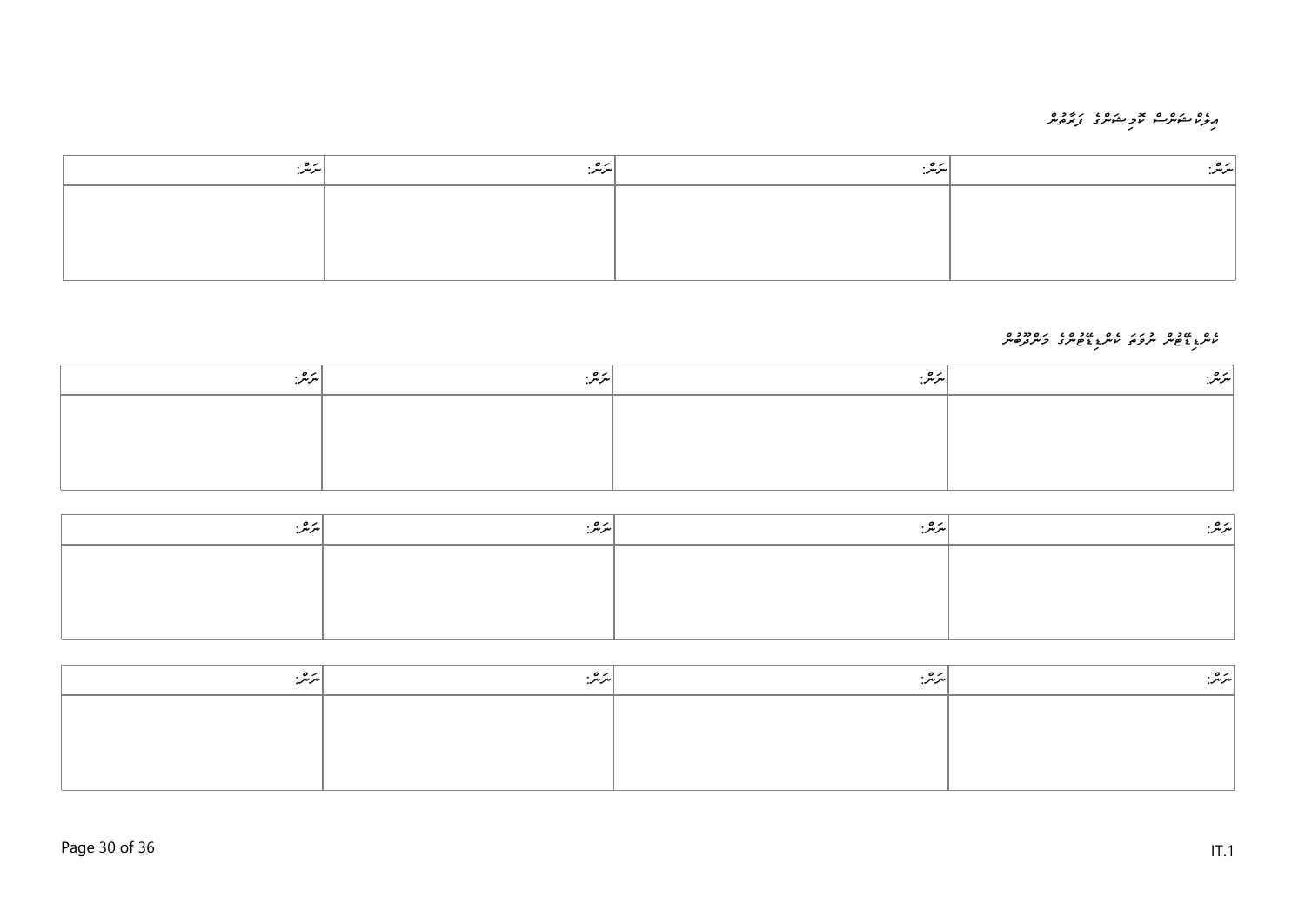| يزهر | $^{\circ}$ | ىئرىتر: |  |
|------|------------|---------|--|
|      |            |         |  |
|      |            |         |  |
|      |            |         |  |

| <sup>.</sup> سرسر. |  |
|--------------------|--|
|                    |  |
|                    |  |
|                    |  |

| ىئرىتر. | $\sim$ | ا بر هه. | لىرىش |
|---------|--------|----------|-------|
|         |        |          |       |
|         |        |          |       |
|         |        |          |       |

| 。<br>مرس. | $\overline{\phantom{a}}$<br>مر مىر | يتريثر |
|-----------|------------------------------------|--------|
|           |                                    |        |
|           |                                    |        |
|           |                                    |        |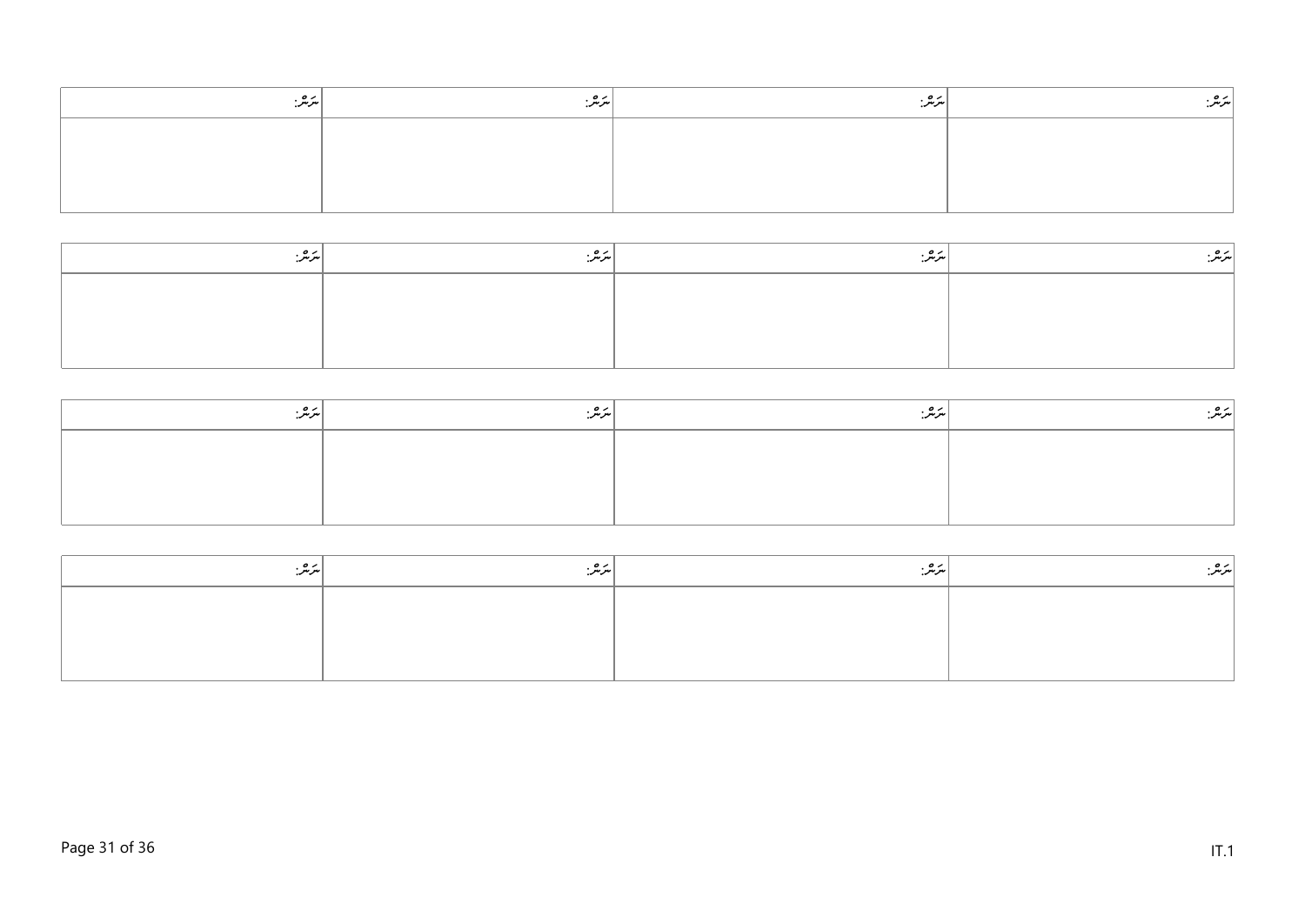| ير هو . | $\overline{\phantom{a}}$ | يرمر | اير هنه. |
|---------|--------------------------|------|----------|
|         |                          |      |          |
|         |                          |      |          |
|         |                          |      |          |

| ىر تىر: | $\circ$ $\sim$<br>" سرسر . | يترمير | o . |
|---------|----------------------------|--------|-----|
|         |                            |        |     |
|         |                            |        |     |
|         |                            |        |     |

| 'تترنثر: | 。<br>,,,, |  |
|----------|-----------|--|
|          |           |  |
|          |           |  |
|          |           |  |

|  | . ه |
|--|-----|
|  |     |
|  |     |
|  |     |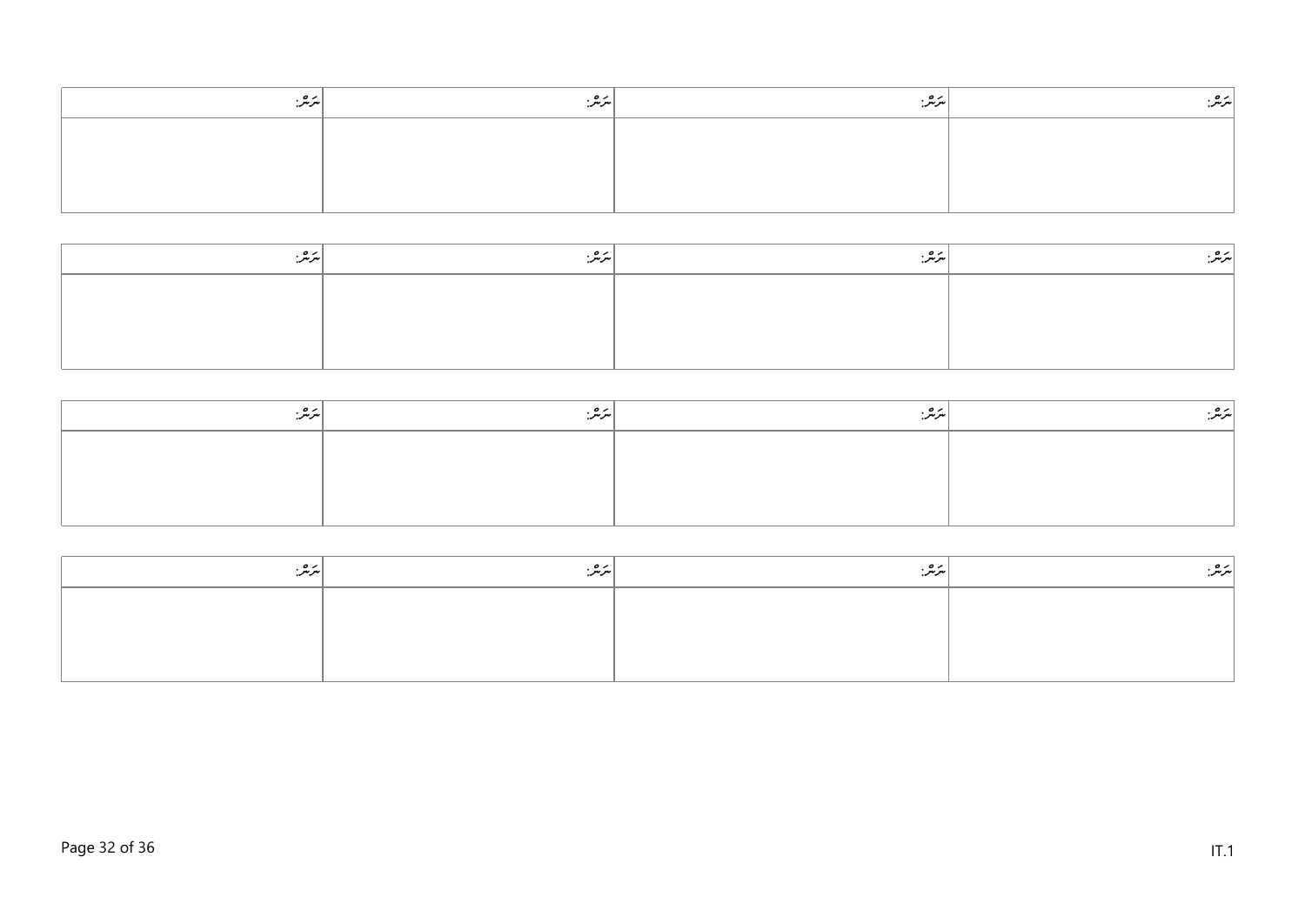| ير هو . | $\overline{\phantom{a}}$ | يرمر | اير هنه. |
|---------|--------------------------|------|----------|
|         |                          |      |          |
|         |                          |      |          |
|         |                          |      |          |

| ىر تىر: | $\circ$ $\sim$<br>" سرسر . | يترمير | o . |
|---------|----------------------------|--------|-----|
|         |                            |        |     |
|         |                            |        |     |
|         |                            |        |     |

| انترنثر: | ر ه |  |
|----------|-----|--|
|          |     |  |
|          |     |  |
|          |     |  |

|  | . ه |
|--|-----|
|  |     |
|  |     |
|  |     |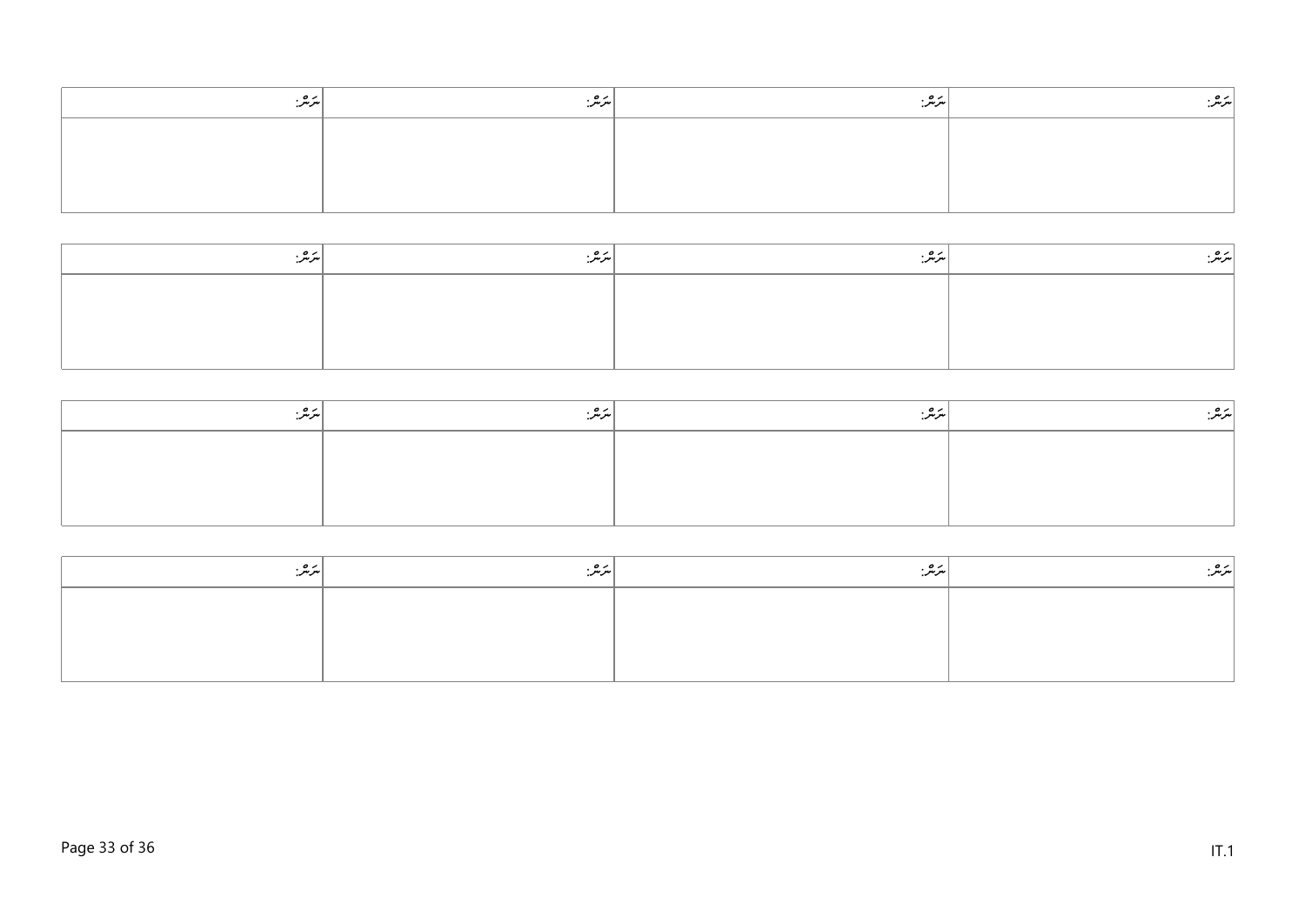| $\cdot$ | ο. | $\frac{\circ}{\cdot}$ | $\sim$<br>سرسر |
|---------|----|-----------------------|----------------|
|         |    |                       |                |
|         |    |                       |                |
|         |    |                       |                |

| ايرعر: | ر ه<br>. . |  |
|--------|------------|--|
|        |            |  |
|        |            |  |
|        |            |  |

| بر ه | 。 | $\overline{\phantom{0}}$<br>َ سومس. |  |
|------|---|-------------------------------------|--|
|      |   |                                     |  |
|      |   |                                     |  |
|      |   |                                     |  |

| ىئەتىر: | بر سر<br>$\tilde{\phantom{a}}$ | $\sim$<br>' سرسر . |  |
|---------|--------------------------------|--------------------|--|
|         |                                |                    |  |
|         |                                |                    |  |
|         |                                |                    |  |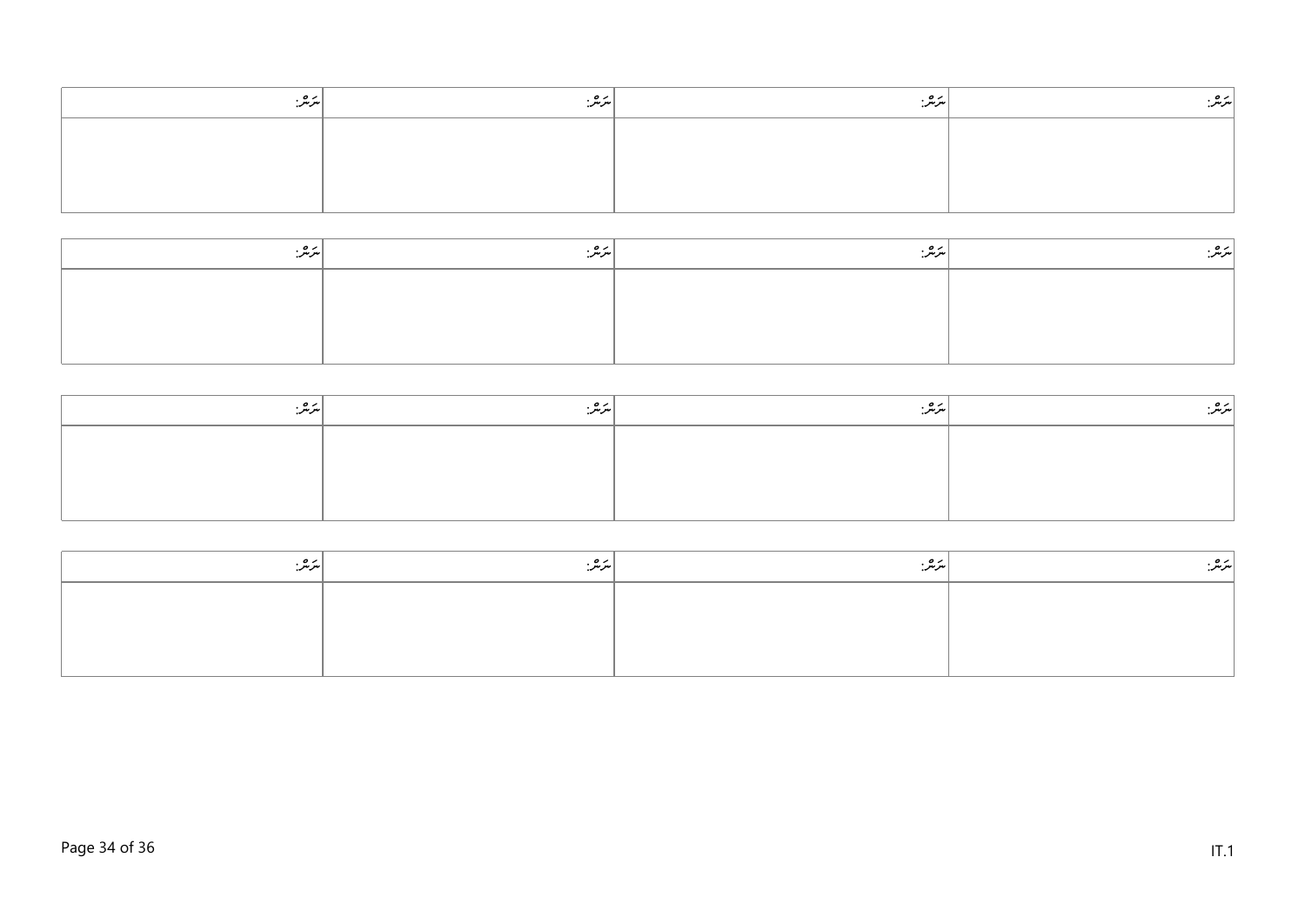| ير هو . | $\overline{\phantom{a}}$ | يرمر | لتزمثن |
|---------|--------------------------|------|--------|
|         |                          |      |        |
|         |                          |      |        |
|         |                          |      |        |

| ىر تىر: | $\circ$ $\sim$<br>" سرسر . | يترمير | o . |
|---------|----------------------------|--------|-----|
|         |                            |        |     |
|         |                            |        |     |
|         |                            |        |     |

| الترنثر: | ' مرتكز: | الترنثر: | .,<br>سرسر. |
|----------|----------|----------|-------------|
|          |          |          |             |
|          |          |          |             |
|          |          |          |             |

|  | . ه |
|--|-----|
|  |     |
|  |     |
|  |     |